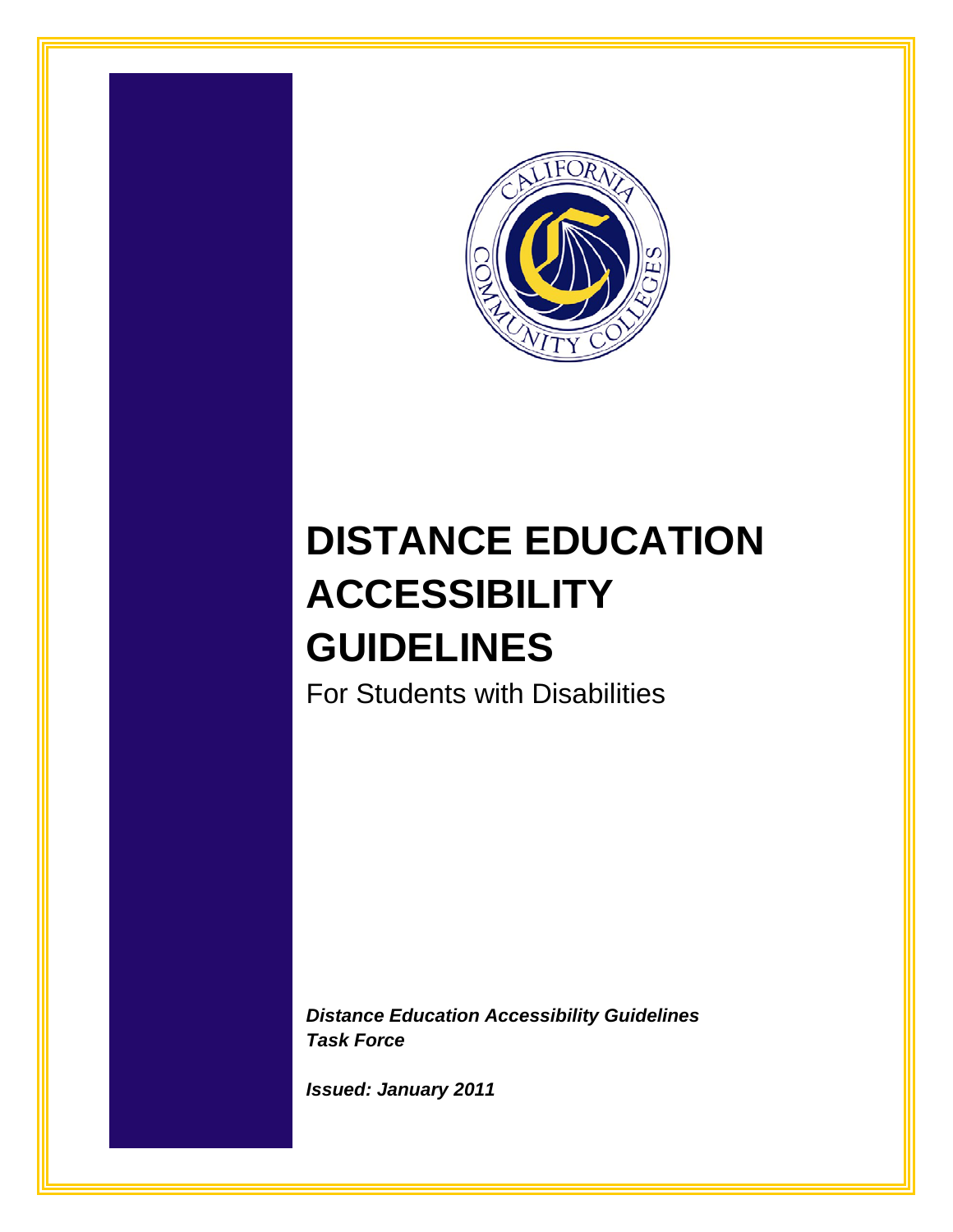# Distance Education Accessibility Guidelines Task Force

Scott Valverde Disabled Students Program & Services Specialist California Community Colleges, Chancellor's Office

Lucinda Aborn Dean of Disabled Students Programs & Services Cerritos College

Brian Brautigam Alternate Media Specialist Riverside Community College District

Jayme Johnson Web Accessibility Instructor/Training Specialist High Tech Center Training Unit

Laurie Vasquez Faculty, Assistive Technology Specialist & ETAC member Santa Barbara City College

Scott Vigallon Instructional Technology/Open Learning Coordinator & ETAC member Las Positas College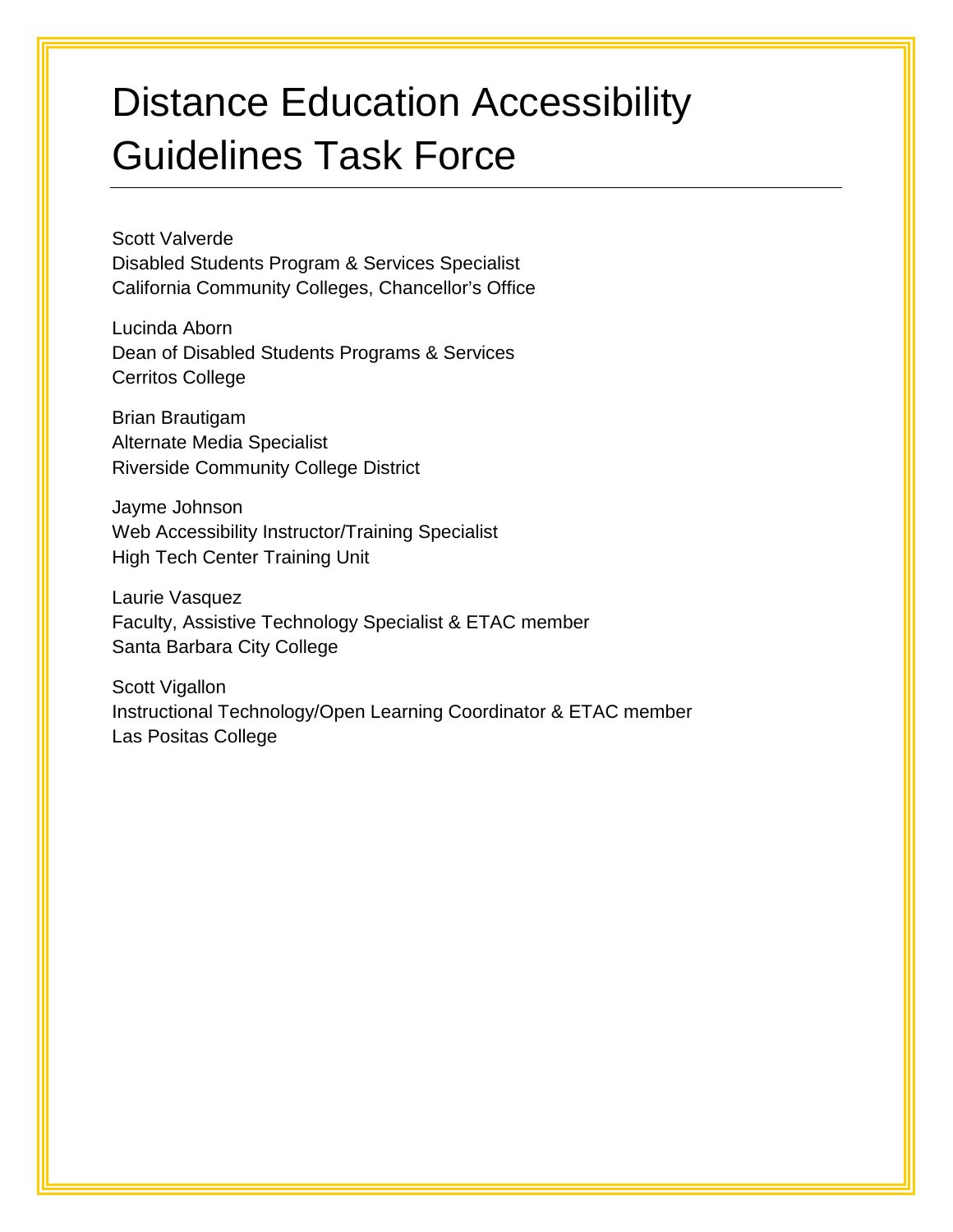# **Table of Contents**

| New and Updated Laws and Regulations Relating to Distance Education 15       |  |
|------------------------------------------------------------------------------|--|
|                                                                              |  |
|                                                                              |  |
|                                                                              |  |
|                                                                              |  |
|                                                                              |  |
| Resources Funded by the California Community Colleges Chancellor's Office 38 |  |
|                                                                              |  |
|                                                                              |  |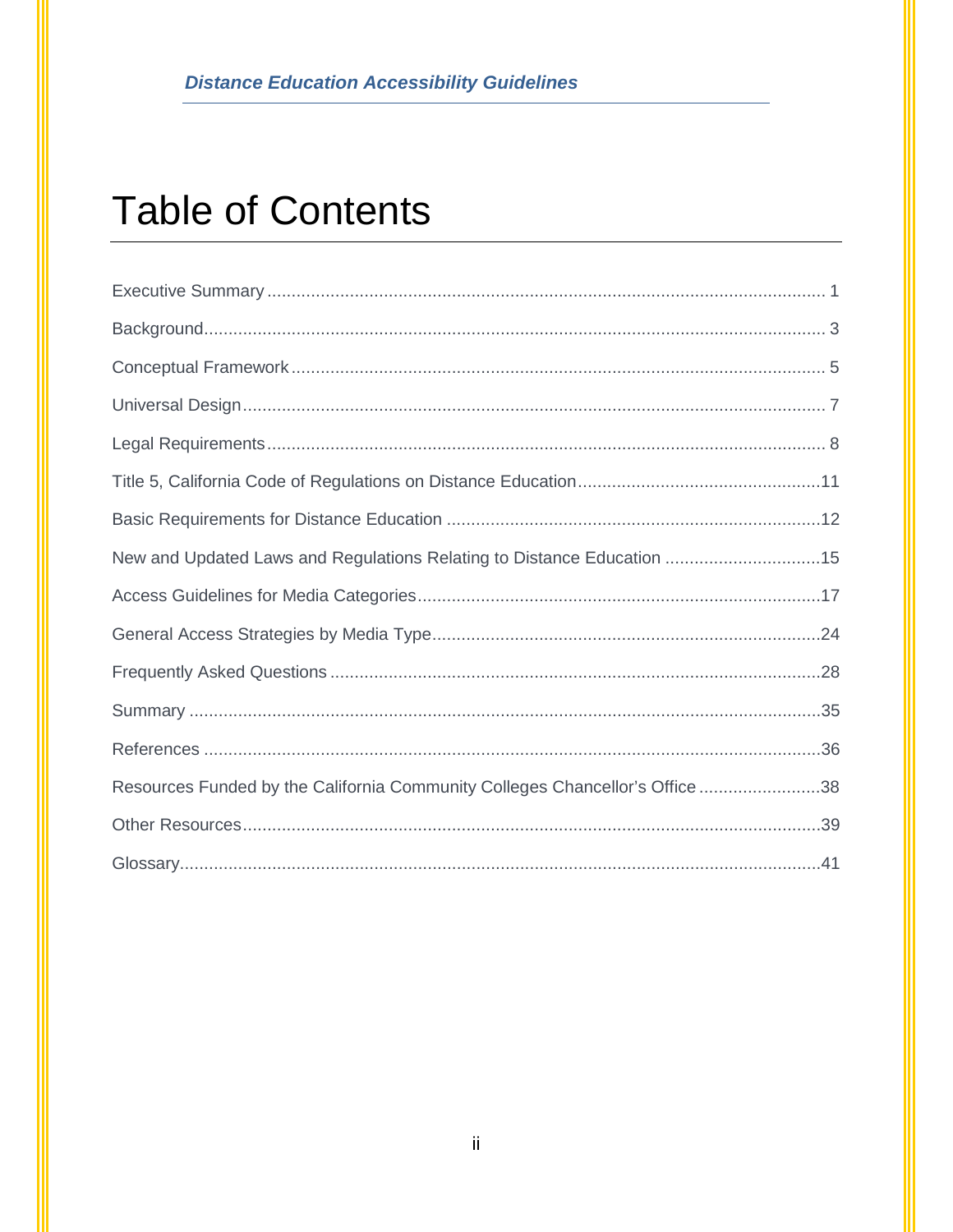# **Distance Education Accessibility Guidelines**

#### *For Students with Disabilities*

## <span id="page-3-0"></span>**Executive Summary**

This document has been thoughtfully prepared as a resource for supervisors of Disabled Students Program and Services (DSPS), Assistive Technology Specialists, Alternate Media Specialists, Distance Education Coordinators, instructional designers, faculty, ADA/504 Coordinators, trainers and administrators. It is the intention of the California Community Colleges Chancellor's Office that these guidelines will provide an extensive revision to the 1999 *Distance Education: Access Guidelines for Students with Disabilities* and an expansion of the guidance provided in the interim document, *Distance Education Guidelines, 2008 Omnibus Version.* 

Since 1996, the California Community College system has been striving to fulfill its obligations to assure accessibility and usability of all college offerings, including those provided through Distance Education, for people with disabilities. These 2010 *Distance Education Accessibility Guidelines* were developed in response to the results of a 2007 statewide needs assessment study appraising the resources needed to ensure that online distance education delivered in the California Community College system is accessible. The needs assessment was conducted after a recommendation by the High Tech Center Training Unit Advisory Committee, with the support of the Educational Technology Advisory Committee (ETAC), and following observations by the High Tech Center Training Unit (HTCTU) that efforts being made to ensure accessibility of distance education offerings varied significantly by local expertise, capacity and the level of resources available to the college. Since the publication of the 1999 *Distance Education: Access Guidelines for Students with Disabilities*, there has been explosive growth in the number of distance education courses provided by the 112 California Community Colleges and concomitant growth in the technologies available to faculty in developing exciting and interesting course offerings, including information and communication technologies, course delivery systems and assistive technology. Despite the pace and complexity of technological advances, faculty and the overall institution have responsibility to ensure that distance education course materials and resources are accessible to students with disabilities.

These updated accessibility guidelines are intended to align with current technological access issues that colleges face in the delivery of distance education courses, while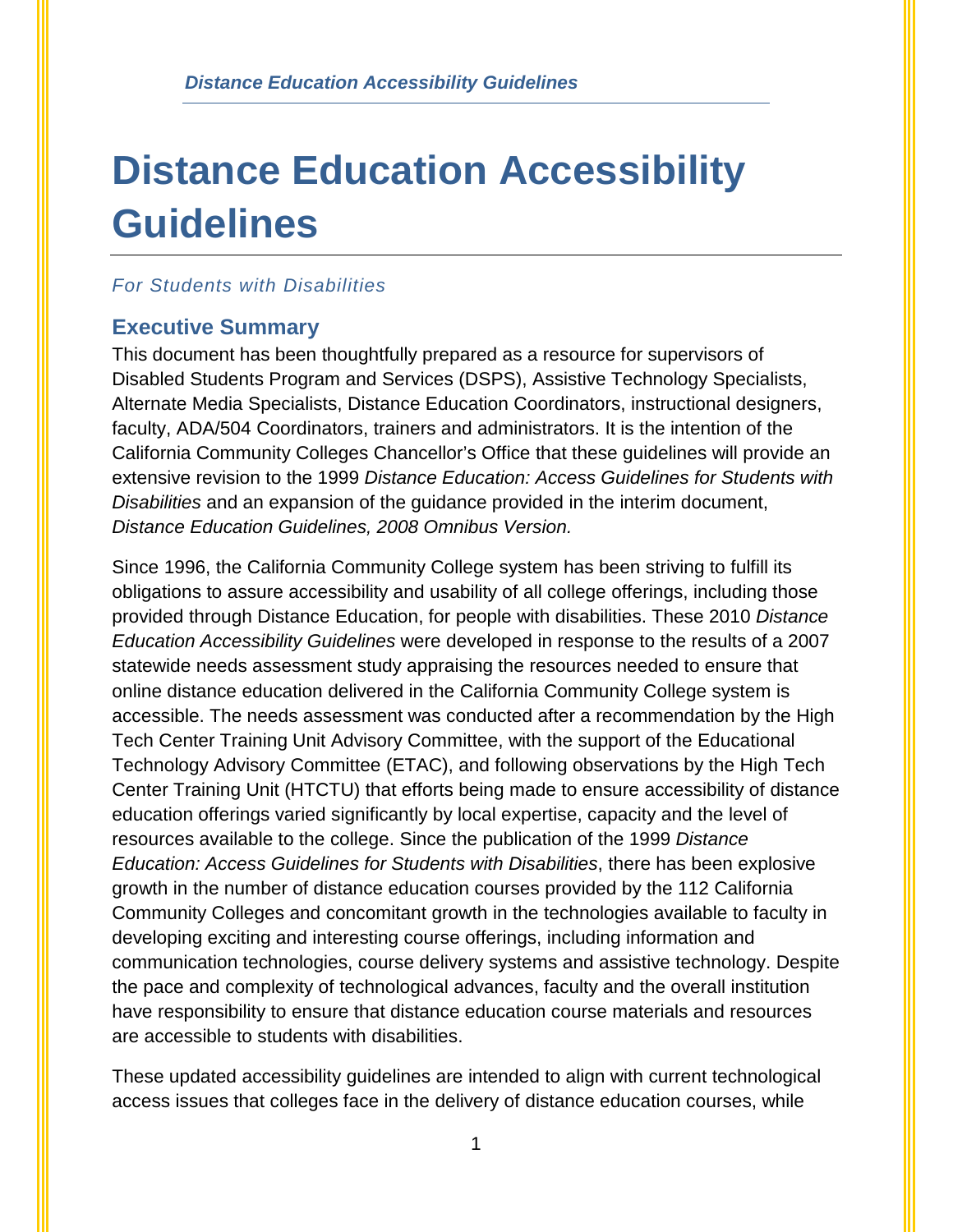offering practical solutions and strategies to address these accessibility challenges. The guidelines reflect the concept of Universal Design, a holistic approach to designing inclusive environments; new state regulations regarding distance education; a reevaluation of the global standards on access; the many new technologies in use today; and many of the barriers unintentionally created by these technologies. An historic overview and conceptual framework help to structure the discussion before the document delves into legal requirements, access guidelines by media categories and by disabilities, and frequently asked questions. However, in the face of a rapidly changing technological world, this document should be considered dynamic with the promise of future updates a given.

To successfully meet the legal requirements of accessibility, instructors and instructional designers will often require training and guidance. The intent and focus of the guidance provided in this document is not to simply promote avoidance of emerging tools and technologies that may be more difficult to make accessible. Rather, it is our goal to offer guidelines for overcoming the barriers to accessibility within the context of robust, media-rich, and dynamic distance education courses. Faculty are encouraged to use their preferred pedagogically sound instructional methods, such as captioned media and, when necessary, seek guidance and support on their individual campuses to ensure accessibility.

The task force, convened to update the 1999 *Distance Education: Access Guidelines for Students with Disabilities,* brought together campus experts in distance education, web accessibility, curriculum design, instructional technology, new and emerging assistive technologies, DSPS program management, as well as, Chancellor's Office staff to accomplish this goal. Draft documents were reviewed by DSPS Regional Coordinators, the High Tech Center Training Unit Advisory Committee and the Educational Technology Advisory Committee, with feedback incorporated into the final document. Relevant Office for Civil Rights (OCR) cases were reviewed, as well as the proposed updates to Section 508 of the Rehabilitation Act (29 U.S.C. § 794d.).

It is hoped that through the implementation of guidance provided in this document, the utilization of Universal Design principles, and with our growing understanding of the barriers presented to students with disabilities, we can ensure that all distance education courses, resources and materials are designed and delivered in such a way that the level of communication and course-taking experience is equal for students with or without disabilities.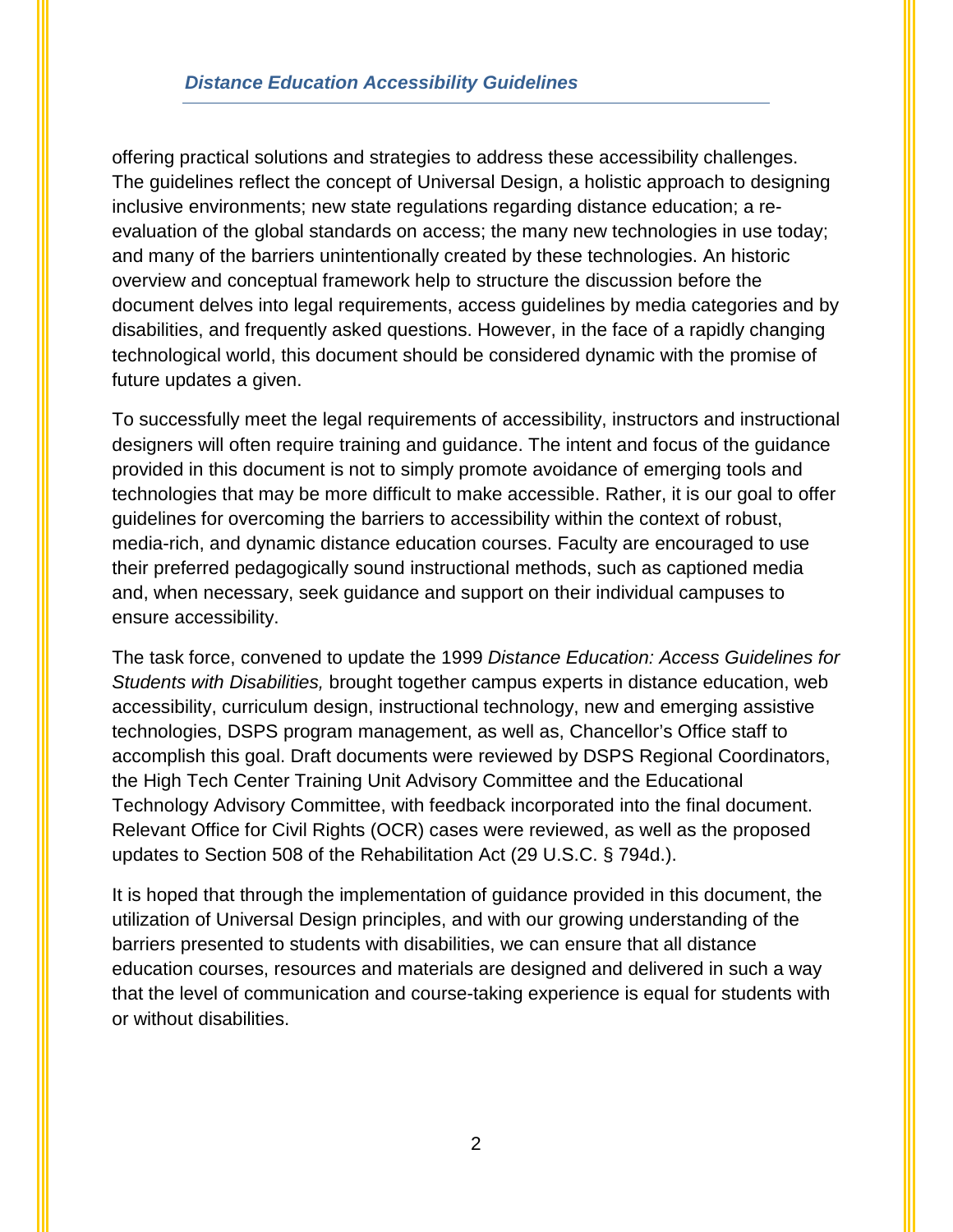## <span id="page-5-0"></span>**Background**

In March 1996, the U.S. Department of Education, Office for Civil Rights (OCR) conducted a statewide compliance review under Title II of the Americans with Disabilities Act (ADA) of 1990. The review was to examine whether students with visual impairments, particularly blind students, were accorded an equal educational opportunity by California Community Colleges or whether they were being discriminated against on the basis of their disability.

As an outcome of this review, OCR offered nine suggestions for addressing areas of concern identified by the review. Among the suggestions/concerns voiced by OCR was the need for development of system-wide access guidelines for distance learning and campus Web pages.

In responding to OCR's suggestions regarding development of systemwide access guidelines for distance learning and campus Web pages, in a letter dated March 13, 1998, then Chancellor Thomas Nussbaum replied:

*"We concur with the strategies related to this issue. I will immediately direct that the Chancellor's Office Task Forces related to distance learning as well as California Virtual University have persons on them to specifically address access issues for persons with disabilities…To assure that the* 

*The 2010 Distance Education Access Guidelines are intended to align with current technological access issues that colleges face in the delivery of distance education courses and to be more useful to the 112 California Community Colleges than the previous guidelines.* 

*necessary guidance to colleges is available, I will specifically ask Vice Chancellor of Educational Services and Economic Development, Rita Cepeda, whose staff oversees the distance learning issues, to develop in cooperation with the DSP&S Unit and the High Tech Center Training Unit (HTCTU), guidelines for distance learning to assure it is accessible to and usable by persons with disabilities."*

The 1999 *Distance Education: Access Guidelines for Students with Disabilities* were the result of Chancellor Nussbaum's directive.

In January 2007, HTCTU's Advisory Committee submitted a request to the Chancellor's Office, asking the Disabled Students Program and Services (DSPS) Program to conduct a system-wide appraisal of the resources needed to ensure that online distance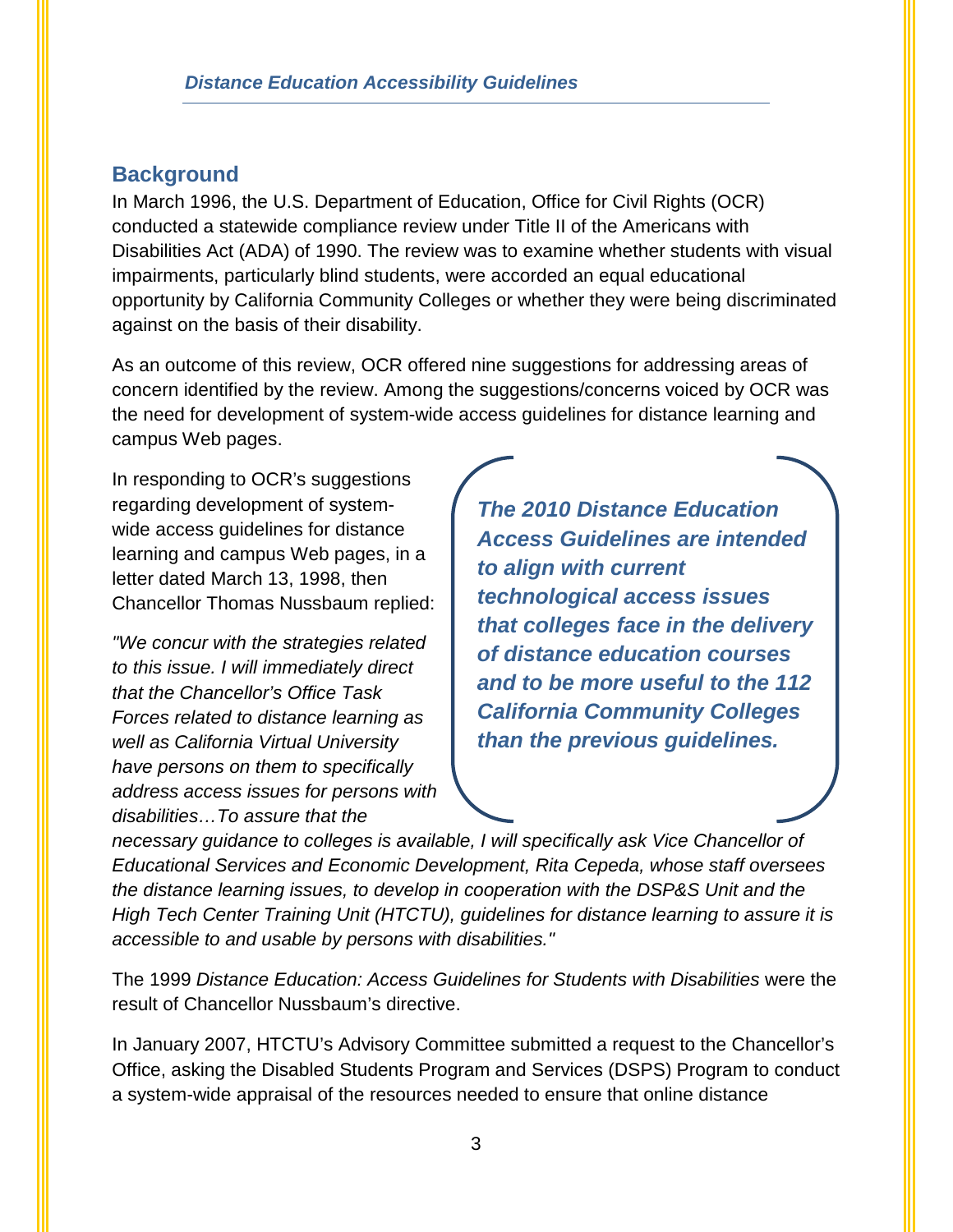education delivered in the California Community College system is accessible to all students. That communication eventually led to a competitive Request for Proposals (RFP) process for a statewide needs assessment study. One of the outcomes from the resulting study, completed by MPR Associates, Inc., was a recommendation to update the 1999 *Distance Education: Access Guidelines for Students with Disabilities,* so that they will be more aligned to current technological access issues that colleges face in the delivery of distance education courses and, thus, more useful to the 112 California Community Colleges.

On July 9, 2007, regulations regarding the standards and criteria for distance education courses were approved by the Board of Governors. Regulations regarding distance education attendance accounting standards were approved by the Board on June 16, 2008. Earlier changes to regulations regarding the rules for immediate supervision and control within distance education were approved on January 15, 2002. All three sets of regulations and guidelines were combined in the 2008 Omnibus Version of the *Distance Education Guidelines* to provide an all inclusive reference on distance education related regulations. Through collaborative work between the Chancellor's Office DSPS Program and the Educational Technology Advisory Committee, language was included in the release of the new Distance Education Guidelines, which states, in part:

*"…The following are a few general principles that should be followed in ensuring that distance education courses are accessible to students with disabilities. They embody the general concepts of the law but do not provide a detailed legal analysis of the ADA requirements. Persons utilizing this document who are unfamiliar with the ADA and section 508 may wish to consult district legal counsel or the college ADA Coordinator or DSPS Coordinator for further information. A separate and more detailed set of revised guidelines on accessibility and distance education will be issued by the Chancellor's Office at a later date….(bolded for emphasis)."*

The eleven general principles that follow that paragraph can be found in the *Basic Requirements* section of this document and were closely considered when developing these new *Distance Education: Accessibility Guidelines*.

These actions and events, combined with less formal, but equally important, feedback from the field opining that the *Distance Education: Access Guidelines for Students with Disabilities* needed to be updated to a more useful and relevant document, all resulted in the Chancellor's Office committing to update the 1999 version of the guidelines. A new task force, consisting of campus experts in distance education, web accessibility, curriculum, instructional technology, new and emerging assistive technologies, DSPS program management, as well as Chancellor's Office representation, was convened to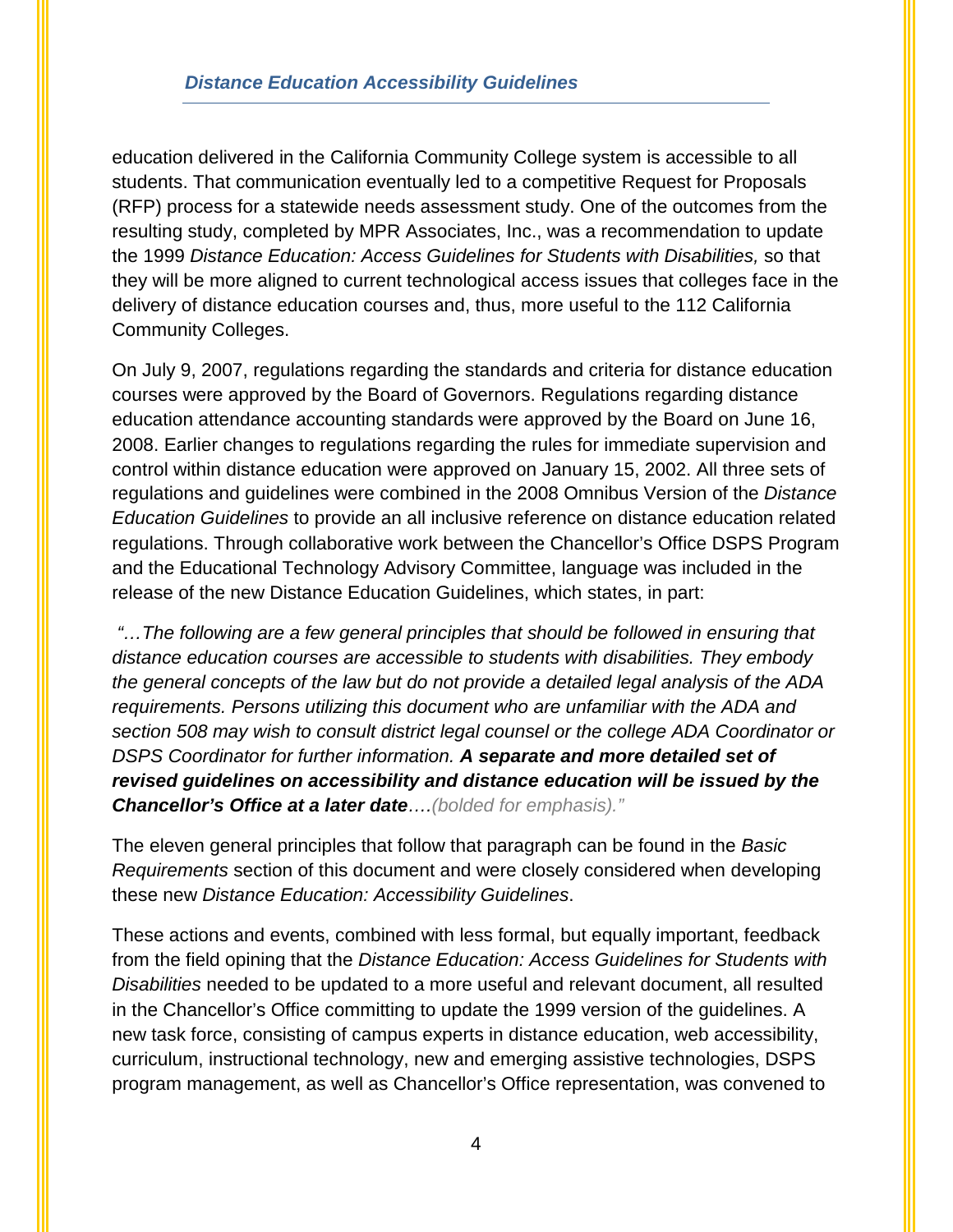accomplish this goal. The following guidelines are the result of the work of the *Distance Education Accessibility Task Force.*

Highlights of the changes to the original guidelines include the addition of a *Conceptual Framework* section that includes a discussion of the relevance of Universal Design, a *Frequently Asked Questions* section, a new vision of the guidelines with a focus on newly defined categories of delivery and references to new and emerging technologies that were not in existence in 1999, and the release of the document in an accessible, easily searchable, user-friendly, electronic online format.

## <span id="page-7-0"></span>**Conceptual Framework**

In updating these guidelines, it was essential to communicate them in the context of standards that exist in the public arena. As with the 1999 *Distance Education: Access Guidelines for Students with Disabilities*, the Task Force followed the principles developed by the World Wide Web Consortium (W3C). In this update, Web Content Accessibility Guidelines (WCAG) 2.0 specifically were utilized.

The W3C is an international community. [Member organizations,](http://www.w3.org/Consortium/Member/List) a full-time [staff,](http://www.w3.org/People/) and the public worked together under a clear and effective consensus-based process with a goal of providing a shared standard for Web content accessibility that meets the needs of individuals, organizations, and governments internationally.

Web Content Accessibility Guidelines 2.0 provide definitions and requirements essential to making web content accessible. Several layers of guidance are offered, including overall *principles*, general *guidelines*, testable *success criteria* and a rich collection of *sufficient techniques, advisory techniques*, and *documented common failures* with examples, resource links and code.

The use of WCAG 2.0 will make content accessible to a wider range of disabilities, including blindness and low vision, deafness and hearing loss, learning disabilities, cognitive limitations, limited movement, speech disabilities, photosensitivity and combinations of these. Following these Guidelines will also make Web content more functional to users in general.

Under each of the principles are Guidelines and Success Criteria that help to address these principles for people with disabilities by defining conformance to the WCAG 2.0 Guidelines. A Success Criterion is a testable statement that will be either true or false when applied to specific Web content. "Understanding WCAG 2.0" provides detailed information, including intent, the key terms that are used in the Success Criterion, and how the Success Criteria in WCAG 2.0 help people with different types of disabilities.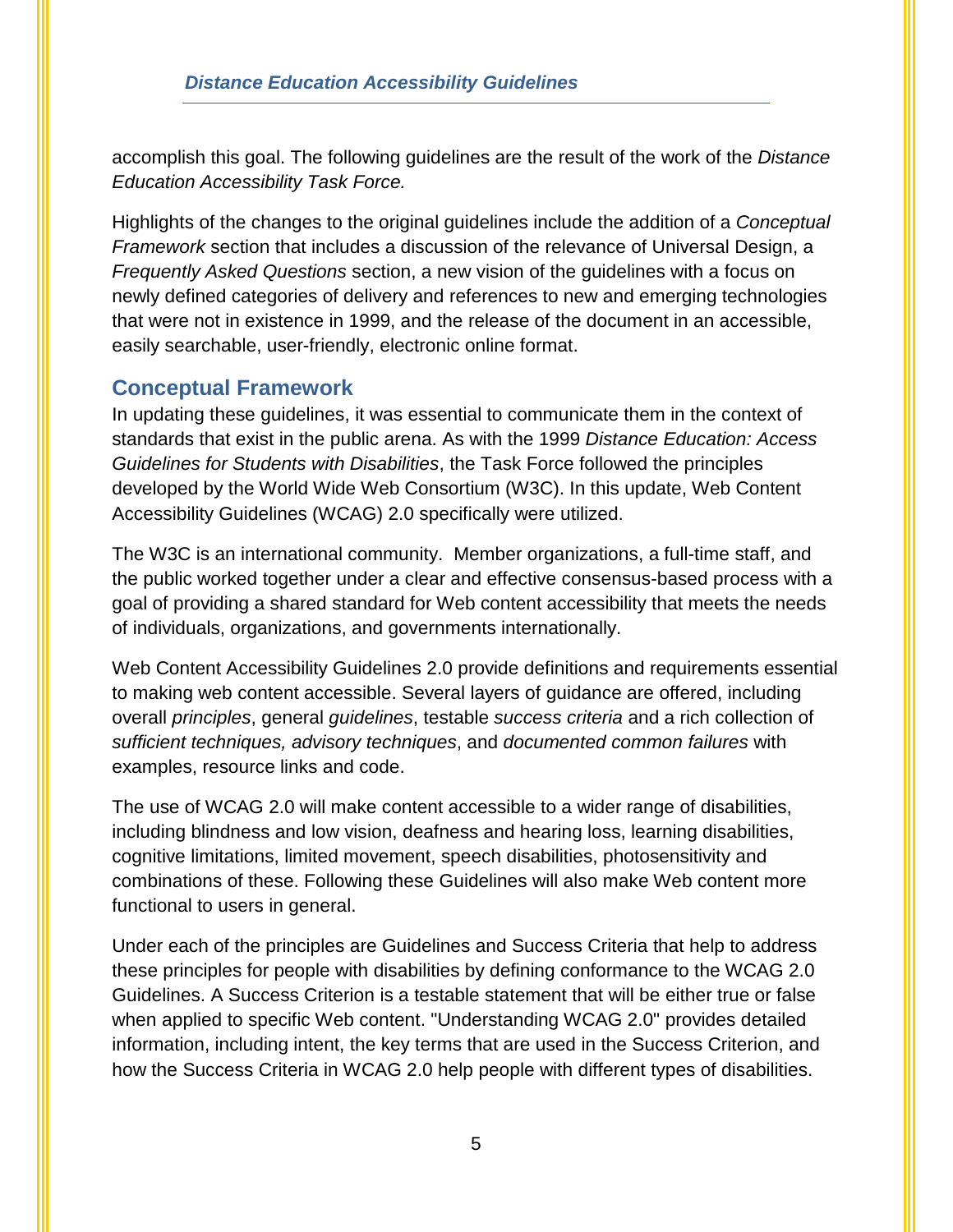WCAG 2.0 only includes those Guidelines that address issues that significantly block access or interfere with access to the Web for people with disabilities.

**Principles** - There are four principles that provide the foundation for Web accessibility: *perceivable, operable, understandable, and robust*. The Guidelines and Success Criteria are organized around the following four principles, which lay the foundation necessary for anyone to access and use Web content. Anyone who wants to use the Web must have content that is:

- 1. *Perceivable***:** Information and user interface components must be presentable to users in ways they have the ability to comprehend (it can't be invisible to all of their senses), e.g.:
	- Provide **text alternatives** for non-text content.
	- Provide **captions and alternatives** for audio and video content.
	- Make content **adaptable**; and make it **available** to assistive technologies.
	- Use **sufficient contrast** to make things easy to see and hear.
- 2. *Operable:* User interface components and navigation cannot require interaction that a user is unable to perform, e.g.:
	- Make all functionality **keyboard accessible**.
	- Give users **enough time** to read and use content.
	- Do not use content that may cause **seizures**.
	- Help users **navigate and find** content.
- 3. *Understandable:* Information and the operation of user interface cannot be beyond the users' comprehension, e.g.:
	- Make text **readable and understandable**.
	- Make content appear and operate in **predictable** ways.
	- Help users **avoid and correct mistakes**.
- 4. *Robust:* Content must be **robust enough** that it can be interpreted reliably by a wide variety of user agents, including assistive technologies, e.g.:
	- Maximize **compatibility** with current and future technologies.

**If any of the four principles are not met, users with disabilities will not be able to use the Web.**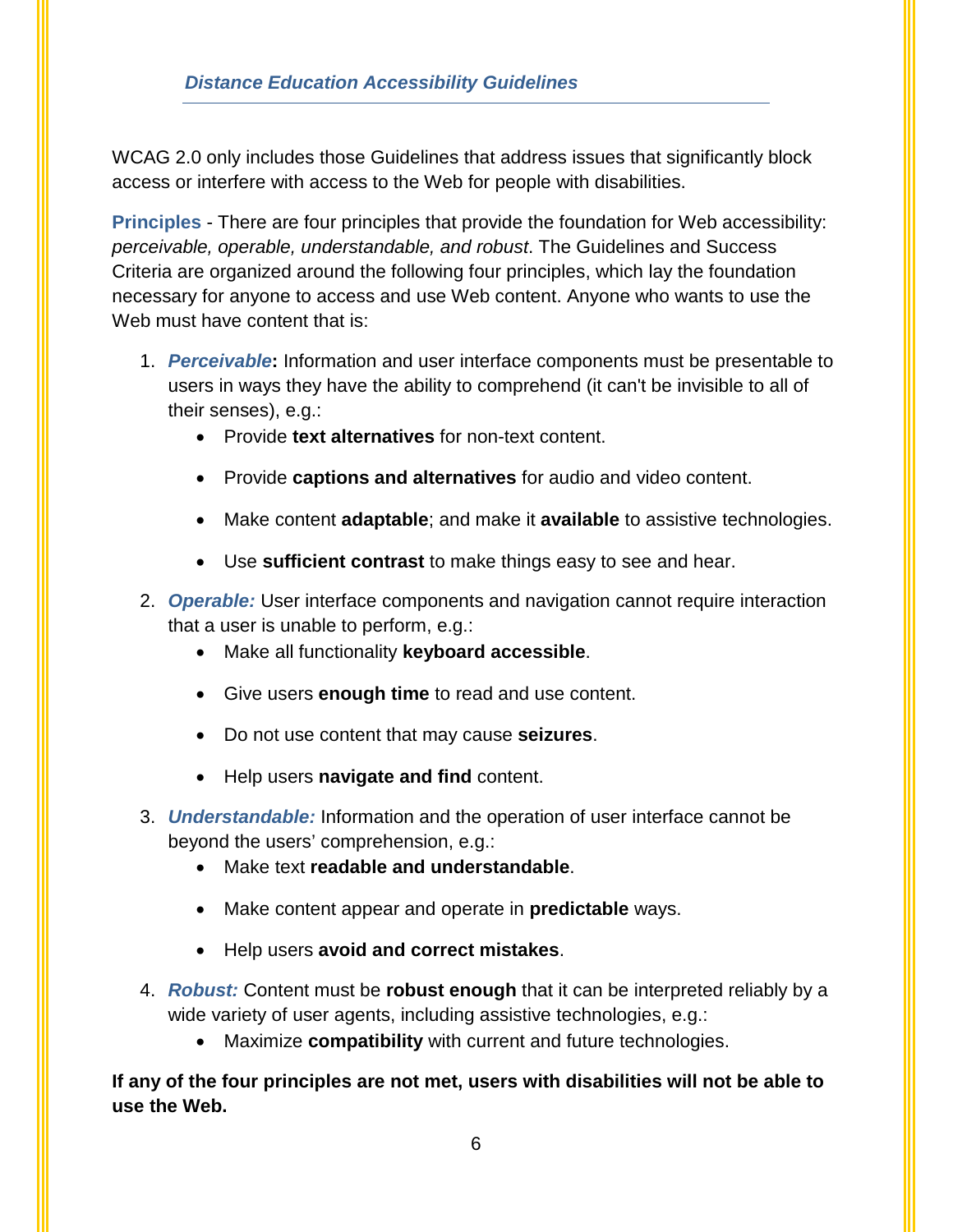#### *Distance Education Accessibility Guidelines*

#### <span id="page-9-0"></span>**Universal Design**

Throughout the community college system, distance education continues to grow to include more infrastructure, course offerings, and services. With this growth comes the responsibility to reach and accommodate more students, including those with disabilities.

To meet the challenge of access, educational research has come to acknowledge the concept of Universal Design as a paradigm shift, representing an all-inclusive

*Universal Design incorporates those accessibility features into the beginning stages of course design. This is a proactive approach to building broad usability for many and alleviates the need for numerous individual accommodations.*

approach to designing barrier-free environments. The term, originally borne in the field of architecture, has found its place in the educational arena, where the design of curriculum and course materials allows us to rethink the design, preparation and delivery of instruction.

In architecture, we have seen the acceptance of new standards that allow for broader usage and thus avoid unintentionally designed barriers. In education, we see the same unintentionally designed barriers in online courses that need to be redesigned based on individual students' requirements for access. If principles of Universal Design were instituted from the beginning, accommodations required for students with disabilities because of inaccessible environments could be ameliorated. In education, the core designers of curriculum are faculty. Faculty must be provided with the opportunity to understand and implement Universal Design, which will create improved accessibility for students with disabilities.

Since the publication of the 1999 *Distance Education: Access Guidelines for Students with Disabilities*, approaches to training have gradually increased access, but the task is not complete. Building universally designed courses is a joint responsibility between faculty, trainers, distance education coordinators, access specialists, alternate media staff and administrators who make the commitment through institutional support.

Students need options and flexibility for expressing and demonstrating what they know. Accessibility can be thought of as an "add on" or reactive approach to an inaccessible environment. However, Universal Design incorporates those accessibility features into the beginning stages of course design. This is a proactive approach to building broad usability for many and alleviates the need for numerous individual accommodations.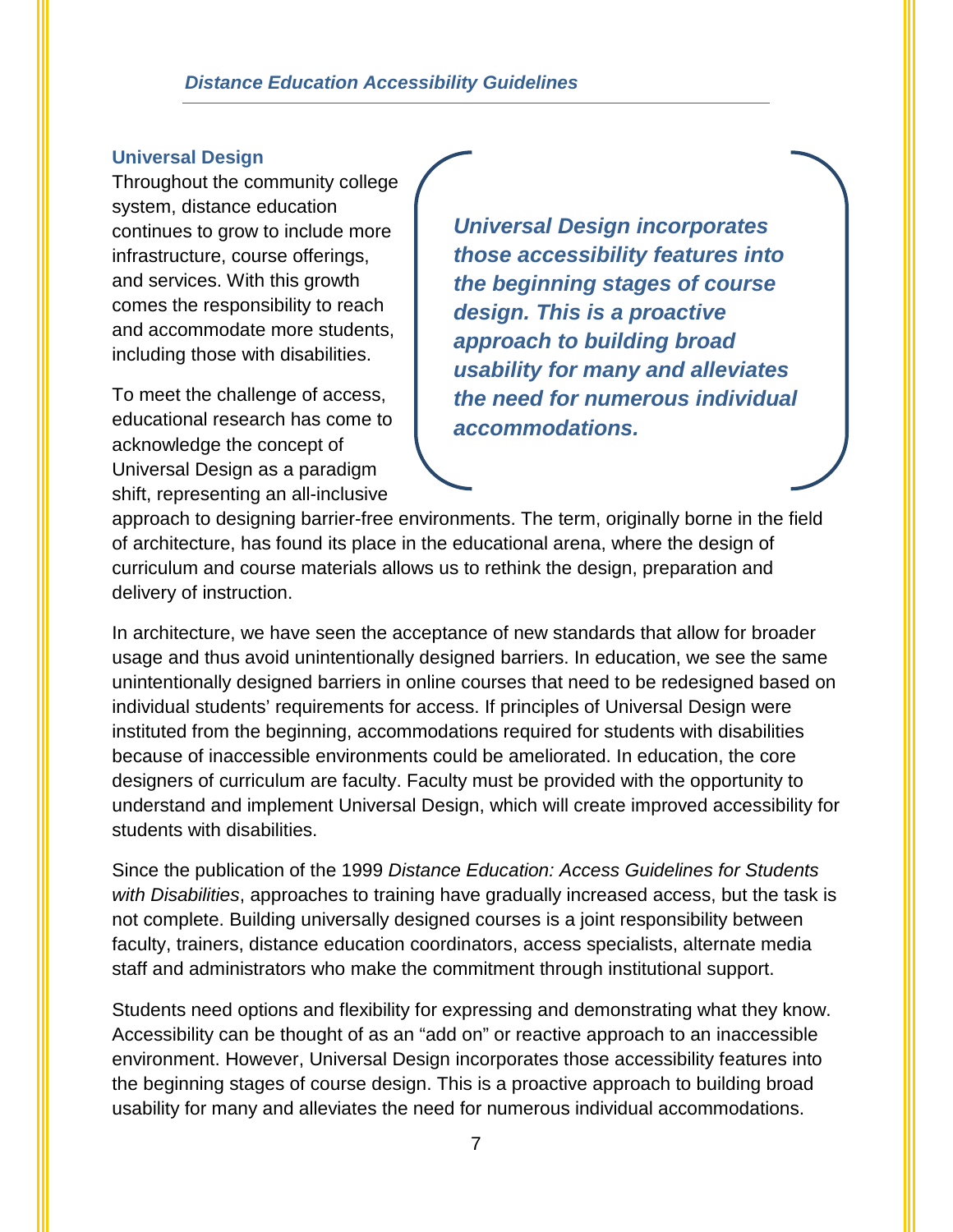In the 2008 revision of the system-wide Distance Education Guidelines, (Guideline section 55202) it states that "*course quality depends upon the full involvement of the faculty in the design and application of DE courses*." Full engagement begins when faculty present their DE addenda to campus curriculum committees, stating which methods of instruction they will use to teach a course. This is an opportunity for full inclusion, redesign, change and commitment to all students.

## <span id="page-10-0"></span>**Legal Requirements**

Both state and federal law require community colleges to operate all programs and activities in a manner which is accessible to qualified individuals with disabilities (also referred to in federal law as "qualified handicapped persons"). (29 U.S.C. § 794, 20 U.S.C. § 1405, 42 U.S.C. § 12101, Gov. Code § 11135.) The operative federal laws referenced above are commonly referred to as Section 504 of the Rehabilitation Act of 1973, and Title II of the Americans with Disabilities Act of 1990. (29 U.S.C. § 794, 42 U.S.C. § 12101.) As the system develops its capacity for creation of technology-based instructional resources and the delivery of distance learning, it must proceed with the needs of all students in mind, including the unique needs of students with disabilities. Title II recognizes the special importance of communication, which includes access to information, in its implementing regulation at 28 C.F.R. 35.160 (a). The regulation requires that a public entity, such as a community college, take appropriate steps to ensure that communications with persons with disabilities are as effective as communications with others.

The United States Department of Education, Office for Civil Rights (OCR) is responsible for ensuring that all educational institutions comply with the requirements of all federal civil rights laws, including Section 504 of the Rehabilitation Act and Title II of the ADA. As a result, the opinions of OCR are generally afforded considerable weight by the courts in interpreting the requirements of these laws. OCR has had occasion to issue several opinions applying the requirements of the Section 504 and ADA regulations to situations involving access to distance education and/or computer-based instruction.

In responding to a complaint by a student with a disability alleging that a university had not provided access to the Internet, OCR noted that:

*"[T]he issue is not whether the student with the disability is merely provided access, but the issue is rather the extent to which the communication is actually as effective as that provided to others. Title II [of the Americans with Disabilities Act of 1990] also strongly affirms the important role that computer technology is expected to play as an auxiliary*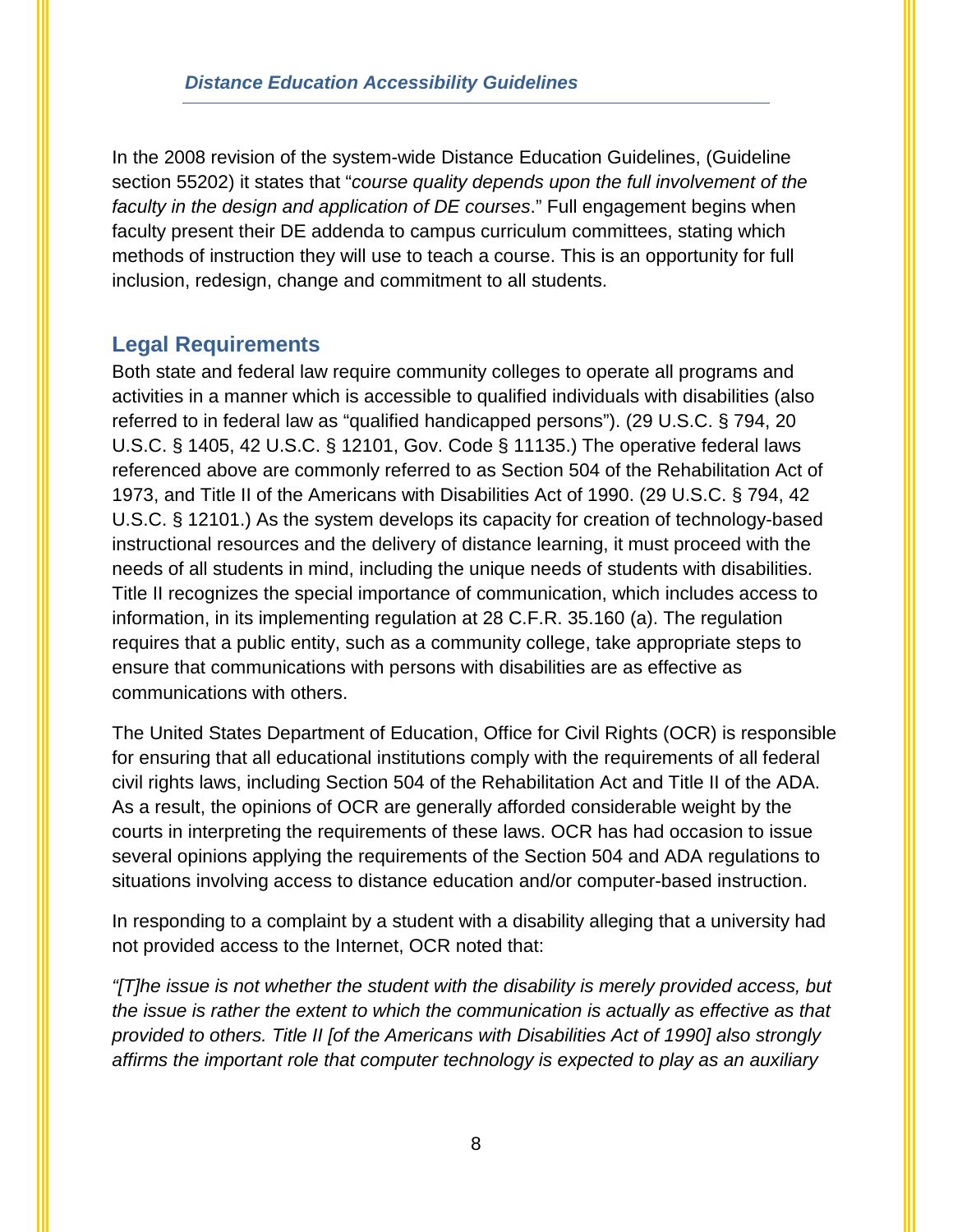*aid by which communication is made effective for persons with disabilities."*  [\(OCR Docket No. 09-95-2206, January 25, 1996\)](http://resourcedirectory.galvin-group.com/DocUpload/OCR%20Case%20Re%20San%20Jose%20State.pdf)

Adding additional clarity to the meaning of "effective communication," OCR has held that the three basic components of effective communication are: "timeliness of delivery, accuracy of the translation, and provision in a manner and medium appropriate to the significance of the message and the abilities of the individual with the disability." [\(OCR Docket No. 09-97-2145, January 9, 1998\)](http://resourcedirectory.galvin-group.com/DocUpload/OCR%20Docket%2009-97-2145%201998.docx)

OCR also points out that the courts have held that a public entity violates its obligations under the ADA when it only responds on an ad-hoc basis to individual requests for accommodation. There is an affirmative duty to develop a comprehensive policy in advance of any request for auxiliary aids or services.

Finally, in considering the magnitude and responsibility of this task, OCR states: "*[T]he magnitude of the task public entities now face in developing systems for becoming accessible to individuals with disabilities, especially with respect to making printed materials accessible to persons with visual impairments, is comparable to the task previously undertaken in developing a process by which buildings were to be brought up to specific architectural standards for access. Buildings in existence at the time the new architectural standards were promulgated are governed by "program access" standards. However, buildings erected after the enactment of the new architectural standards are strictly held to the new standards on the premise that the builder is on notice that such standards apply. One who builds in disregard of those standards is ordinarily liable for the subsequent high cost of retrofitting. Similarly, from the date of the enactment of Title II onwards, when making purchases and when designing its resources, a public entity is expected to take into account its legal obligation to provide communication to persons with disabilities that is "as effective as" communication provided to non-disabled persons. At a minimum, a public entity has a duty to solve barriers to information access that the public entity's purchasing choices create, particularly with regard to materials that with minimal thought and cost may be acquired in a manner facilitating provision in alternative formats. When a public institution selects software programs and/or hardware equipment that are not adaptable for access by persons with disabilities, the subsequent substantial expense of providing access is not generally regarded as an undue burden when such cost could have been significantly reduced by considering the issue of accessibility at the time of the initial selection."*  [\(OCR Docket No. 09-97-2002, April 7, 1997\)](http://resourcedirectory.galvin-group.com/DocUpload/OCR%20Letter%20CSU%20Los%20Angeles.doc)

There are also state laws and regulations which require community colleges to make their distance education offerings accessible to students with disabilities. Government Code section 11135 *et seq*. prohibits discrimination on various grounds, including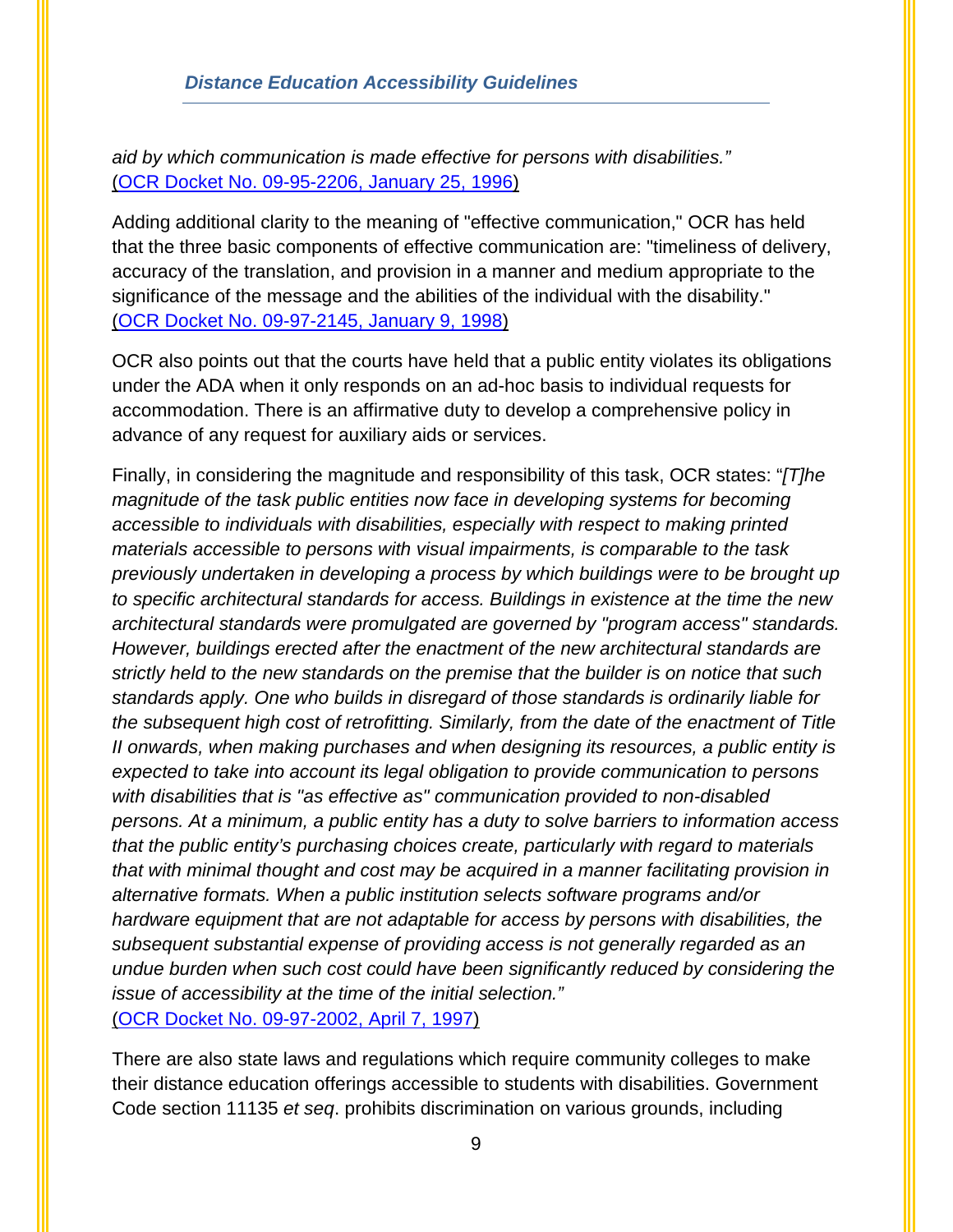#### *Distance Education Accessibility Guidelines*

mental or physical disability, by entities receiving funding from the State of California. The Board of Governors has adopted regulations in Title 5, California Code of Regulations, section 59300 *et seq*. to implement these requirements with respect to funds received by community college districts from the Board of Governors or Chancellor's Office. These regulations require community college districts and the Chancellor's Office to investigate and attempt to resolve discrimination complaints filed by students or employees.

In addition, the Board of Governors has adopted Title 5 regulations setting forth the general requirements applicable to all independent study courses (section 55300 *et seq*.) and those requirements specific to distance education courses (section 55370 *et seq.*). Section 55370 expressly states that the requirements of the Americans with Disabilities Act are applicable to distance education courses.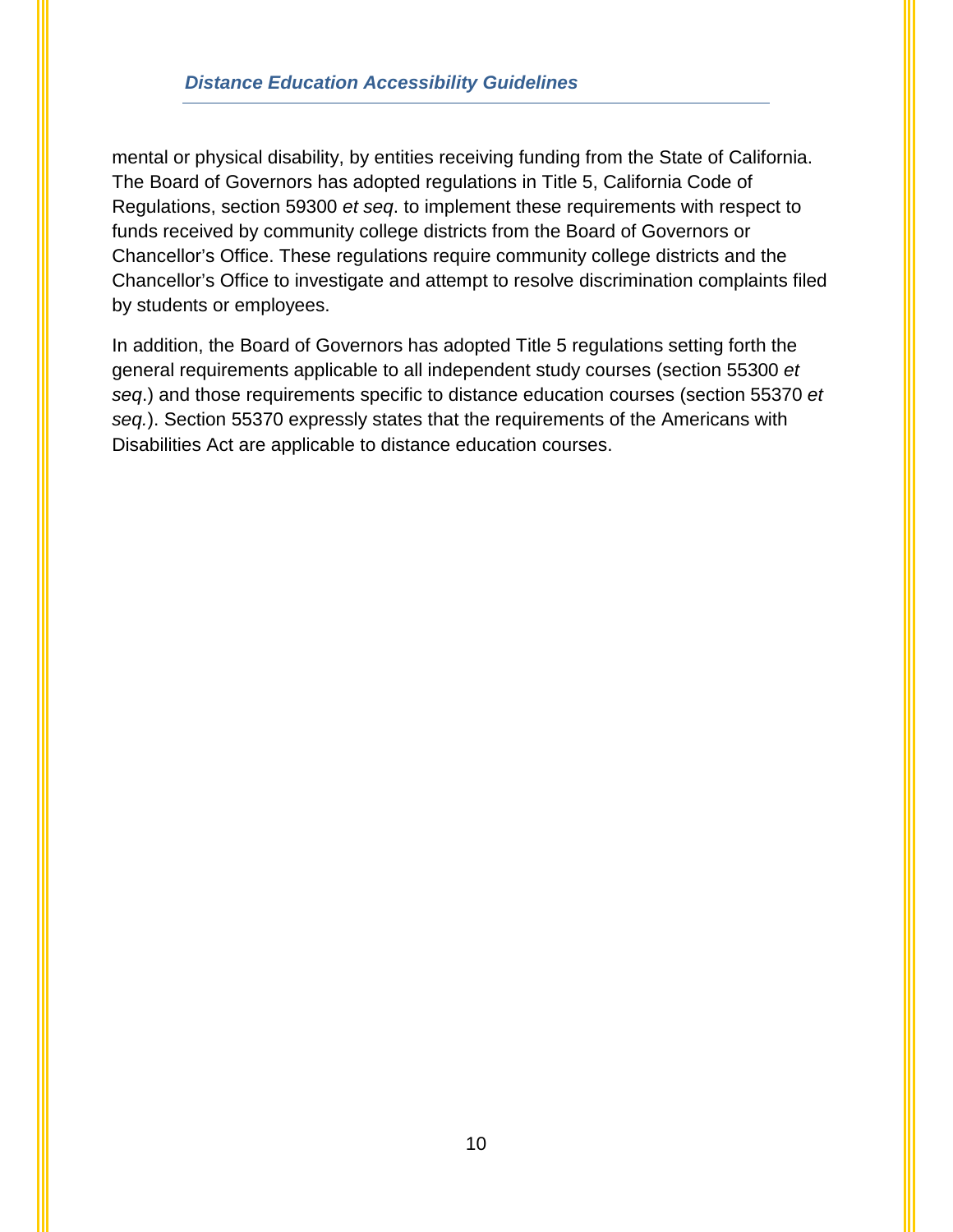## <span id="page-13-0"></span>**Title 5, California Code of Regulations on Distance Education**

The Board of Governor's approval of distance education regulations for the California Community Colleges permits colleges to explore and develop educational initiatives

using advanced communication and computing technologies to address student access issues related to geographical, cultural, disability or facility barriers.

Ensuring that distance education courses, materials and resources are accessible to students with disabilities is a shared institutional responsibility. Faculty need to receive appropriate training in order to ensure that they understand what constitutes accessibility, and institutions must provide faculty with both the necessary training and resources to ensure accessibility. The Americans with Disabilities Act of 1990 (42 U.S.C. 12100 et seq.), Section 508 of the

*"……It is unacceptable for universities to use emerging technologies without insisting that this technology be accessible to all students." OCR 'Dear Colleague' Letter (2010)*

Rehabilitation Act of 1973 (29 U.S.C. § 794d), and California Government Code section 11135 all require that accessibility for persons with disabilities be provided in the development, procurement, maintenance, or use of electronic or information technology by a community college district using any source of state funds. (See Legal Opinion M 03-09.) Title 5, section 55200 explicitly makes these requirements applicable to all distance education offerings.

The remainder of this document sets forth guidelines developed by the Chancellor's Office to address specific issues community college districts will face in meeting their legal obligation to make distance education courses accessible to students with disabilities. These guidelines are not legally binding on districts, but the Chancellor's Office will apply these guidelines in determining whether a district has met its obligations under Title 5, sections 55370 and 9300 *et seq*. Districts which follow these guidelines will generally be regarded as having met those obligations. Districts which do not follow these guidelines will bear the burden of demonstrating that they have achieved compliance with their legal obligation to provide access to distance education for students with disabilities by other means.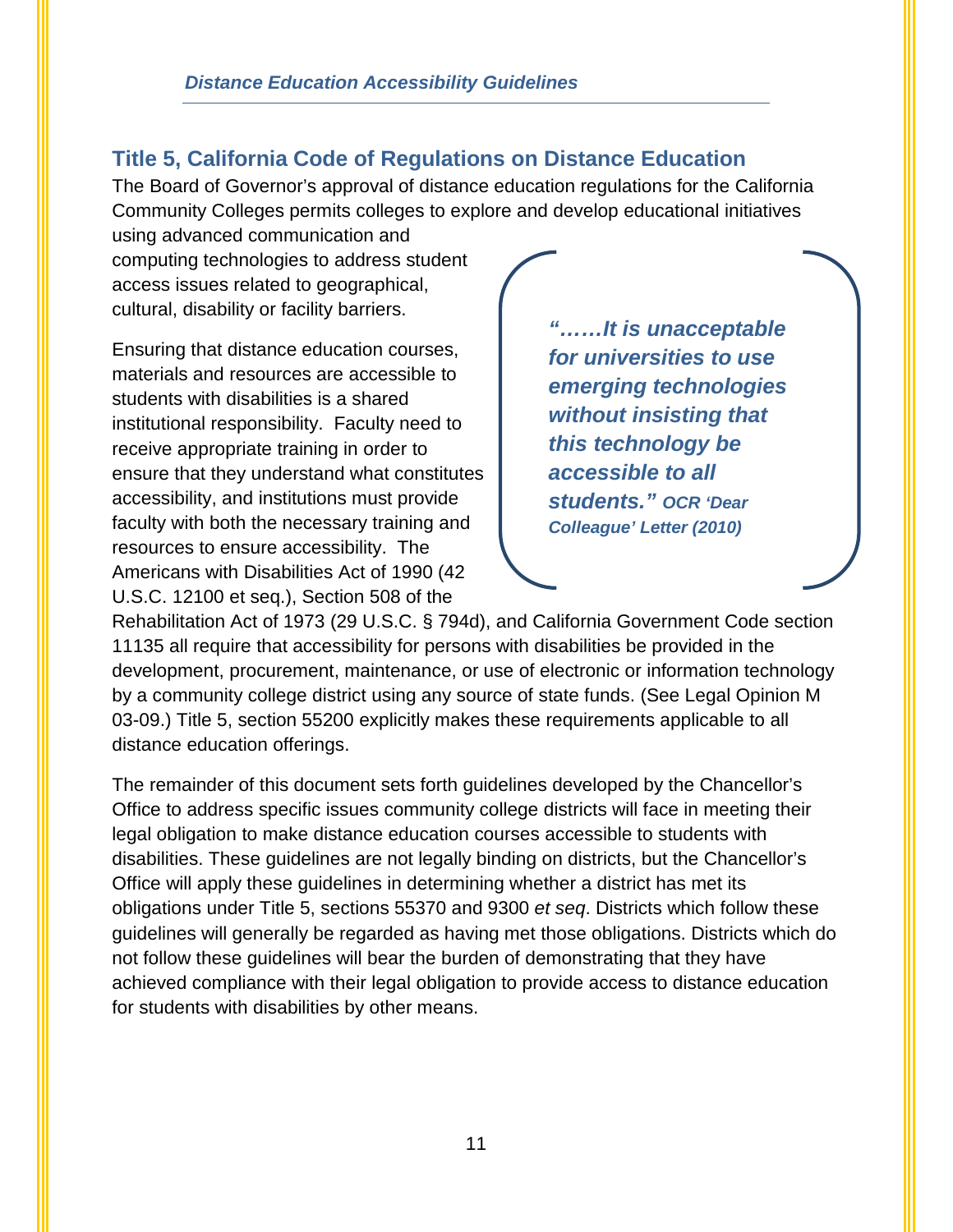## <span id="page-14-0"></span>**Basic Requirements for Distance Education**

• One of the primary concepts of distance education (DE) is to offer students *learning anytime, anywhere*. Therefore, all DE resources must be designed to afford students with disabilities maximum opportunity to access distance education resources *anytime, anywhere* without the need for outside

*Distance education courses, resources, and materials must be designed and delivered in such a way that the level of communication and coursetaking experience is the same for students with or without disabilities.*

assistance (e.g. sign language interpreters, aides, etc.).

- Distance education resources must generally be designed to provide "built-in" accommodation (i.e., closed or open captioning, descriptive narration) and/or interface design/content layout, which is accessible to "industry standard" assistive computer technology in common use by persons with disabilities.
- Whenever possible, printed information should be provided in the alternative format preferred by the student (i.e., Braille, audio tape, large print, electronic text, MP3, DAISY). When choosing between possible alternative formats or methods of delivery, consideration should be given to the fact that methods which are adequate for short, simple or less important communications may not be equally effective or appropriate for longer, more complex, or more critical material. (Example: Use of a telephone relay service may be an acceptable method for a faculty member to respond to a brief question from a deaf student during his/her office hours, but would not be appropriate as a means of permitting that same student to participate in a class discussion in a course conducted by teleconference.) Issues concerning accommodation should be resolved through appropriate campus procedures as defined under Title 5, section 56027.
- Adoption of access solutions which include assigning assistants (i.e., sign language interpreters, readers) to work with an individual student to provide access to distance education resources should only be considered as a last resort when all efforts to enhance the native accessibility of the course material have failed. This is particularly true since, for several years, colleges have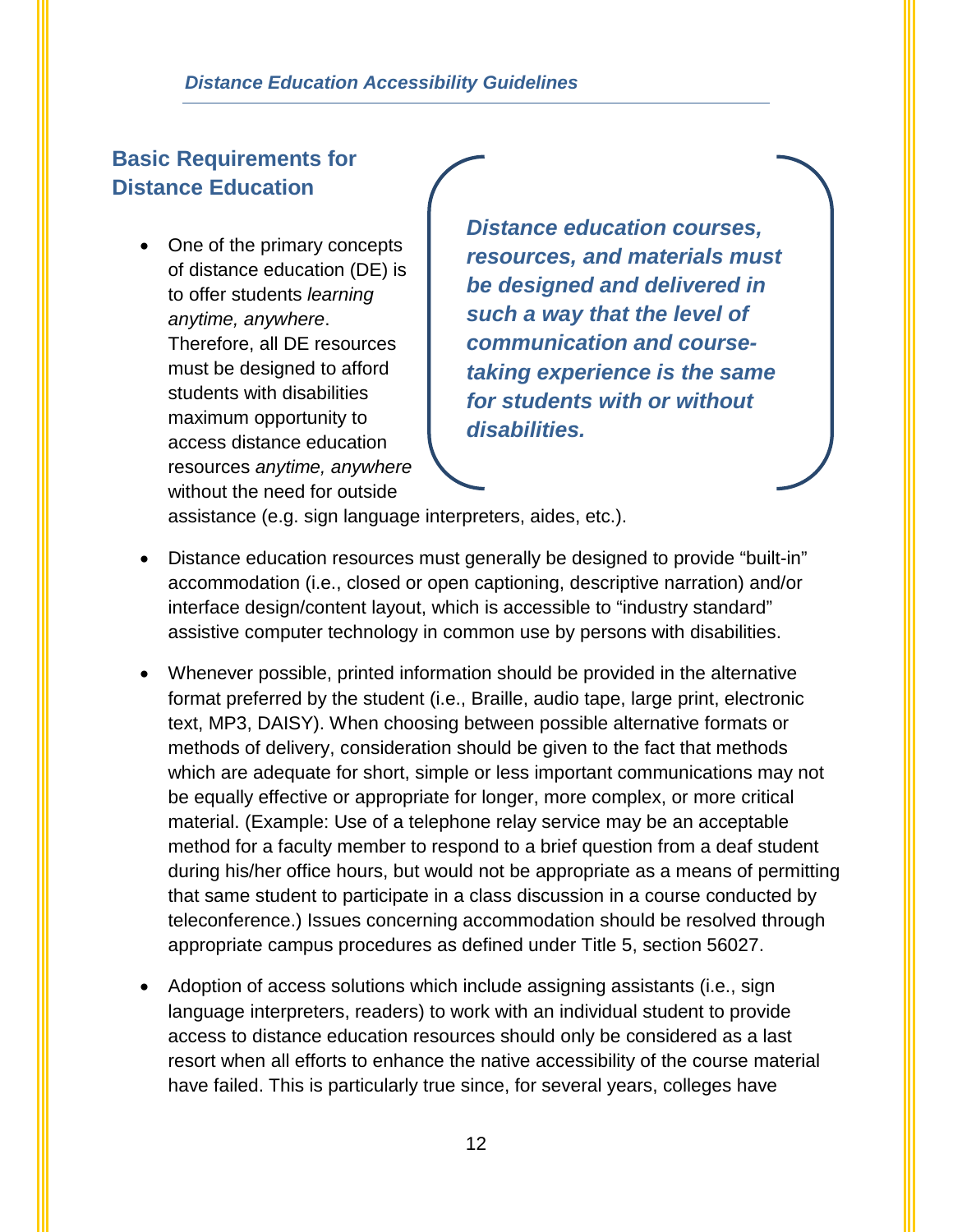completion of a course, the college

received funding to assist them in providing access to distance education. In the event that a student files a discrimination complaint, a district relying on the use of readers or interpreters to make a distance education course accessible will bear the burden of demonstrating that it was not possible to build in accessibility.

• Access to DE courses, resources and materials include the audio, video and text components of courses or communication delivered via existing and emerging technologies. Access includes the audio, video, multimedia and text components of Web sites, electronic chat rooms, email, instructional software, CD-ROM, DVD, laser disc, video tape, audio tape, electronic text and print materials. Where access to Web sites not controlled by the college is required or realistically necessary to *If a college has not yet reviewed its distance education courses to ensure accessibility, it should do so immediately.* 

must take steps to ensure that such sites are accessible or provide the same material by other accessible means.

- Distance education courses, resources and materials must be designed and delivered in such a way that the level of communication and course-taking experience is the same for students with or without disabilities.
- Any DE courses, resources or materials purchased or leased from a third-party provider, or created or substantially modified "in-house" after August 1999, must be accessible to students with disabilities, unless doing so would fundamentally alter the nature of the instructional activity or result in undue financial and administrative burdens on the district.
- In August 1999, the Chancellor's Office began requiring that the curriculum for each DE course and its associated materials and resources be reviewed and revised, as necessary, when the course undergoes curriculum review pursuant to Title 5, sections 55002 and 55206, every six years as part of the accreditation process. Thus, this process should now have been completed for all distance education courses.

If a college has not yet reviewed its distance education courses to ensure accessibility, it should do so immediately. However, in the event that a student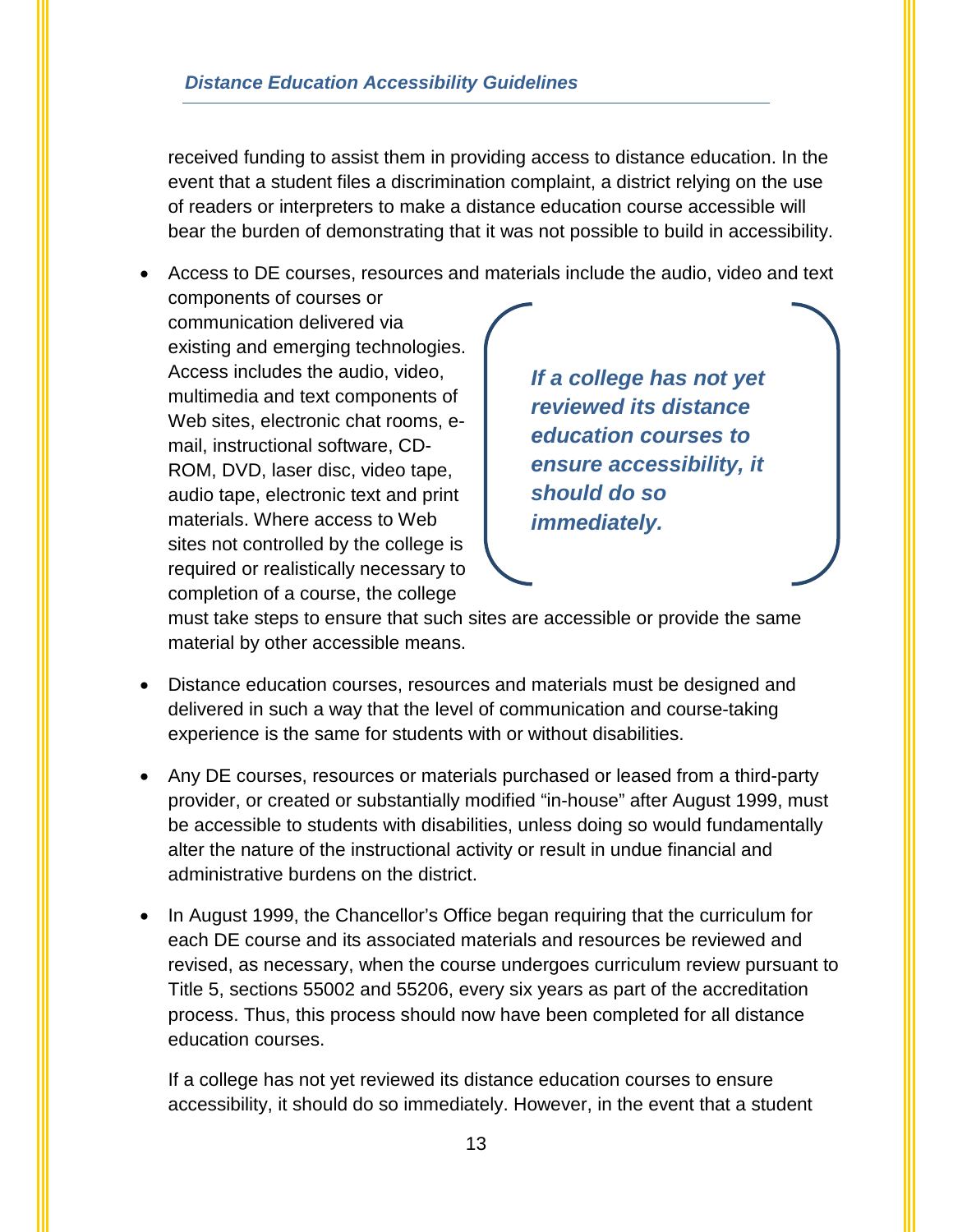with a disability enrolls in an existing DE course before this review is completed, the college will be responsible for acting in a timely manner and making any requested modifications to the curriculum, materials or resources used in the course, unless doing so would fundamentally alter the nature of the instructional activity or result in undue financial burden on the district.

- In the event that a discrimination complaint is filed alleging that a college has selected software and/or hardware that is not accessible for persons with disabilities, the Chancellor's Office and the U.S. Department of Education, Office for Civil Rights will not generally accept a claim of undue burden based on the subsequent substantial expense of providing access, when such costs could have been significantly reduced by considering the issue of accessibility at the time of initial selection.
- In all cases, even where the college can demonstrate that a requested accommodation would involve a fundamental alteration in the nature of the instructional activity or would impose an undue financial and administrative burden, the college must provide an alternative accommodation which is equally effective for the student if such an accommodation is available.
- The college is responsible for assuring that distance education courses, materials and resources are accessible to students with disabilities. All college administrators, faculty and staff who are involved in the use of this instructional mode share this obligation. The Chancellor's Office will make every effort to provide technical support and training for faculty and staff involved in the creation of accessible distance education courses, resources and materials.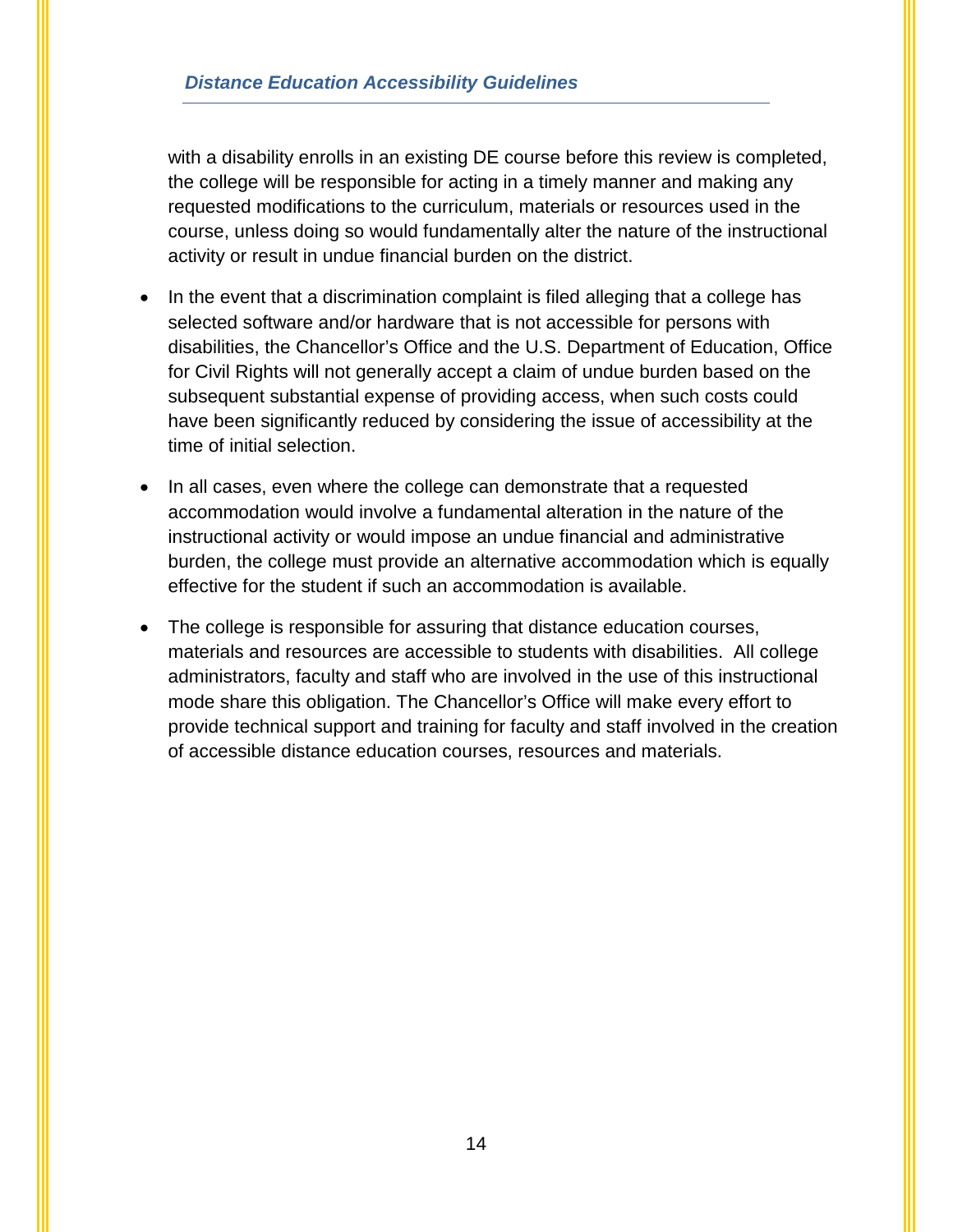# <span id="page-17-0"></span>**New and Updated Laws and Regulations Relating to Distance Education**

## **Proposed Changes to ADA – Website Accessibility**

On July 26, 2010, the U.S. Department of Justice, Civil Rights Division released an Advance Notice of Proposed Rulemaking, formally stating the Department's consideration to revise the Code of Federal Regulations, implementing Titles II and III of the Americans with Disabilities Act. These changes, if enacted, would establish specific requirements for state and local governments and public entities to make their websites accessible to individuals with disabilities. The next step in the process is for the Department to solicit and collect public comments, with a deadline of January 24, 2011. The Chancellor's Office will continue to track these developments closely and if the ADA is in fact amended to provide standards for website accessibility, these guidelines will be updated accordingly, as they affect public institutions such as community colleges, and the accessibility of the websites used in the delivery of distance education.

## **Section 508 Update - 2010**

In March 2010, the U.S. Access Board released a draft document updating its standards for electronic and information technology in the Federal sector covered by Section 508 of the Rehabilitation Act. As part of this effort, it is also updating guidelines for telecommunications products subject to Section 255 of the Telecommunications Act. This document features a new structure and format that integrates the 508 standards and 255 guidelines into a single document referred to as the "Information and Communication Technology (ICT) Standards and Guidelines." Requirements have been reorganized according to functionality instead of product type since many devices now feature an array of capabilities and applications. The draft includes proposed revisions to various performance criteria and technical specifications that are designed to improve accessibility, add clarity to facilitate compliance, address market trends, and promote harmonization with other global guidelines and standards.

## **Digital Millennium Copyright Act**

There are new exemptions to the anti-circumvention provisions of the Digital Millennium Copyright Act (DMCA) that will now allow professors and students to decrypt and excerpt copyrighted video content for lectures and class projects. The rule changes were recently issued by the U.S. Copyright Office, which issues new rules every three years or so since Congress incorporated anti-circumvention rules into the DMCA when it was passed in 2000.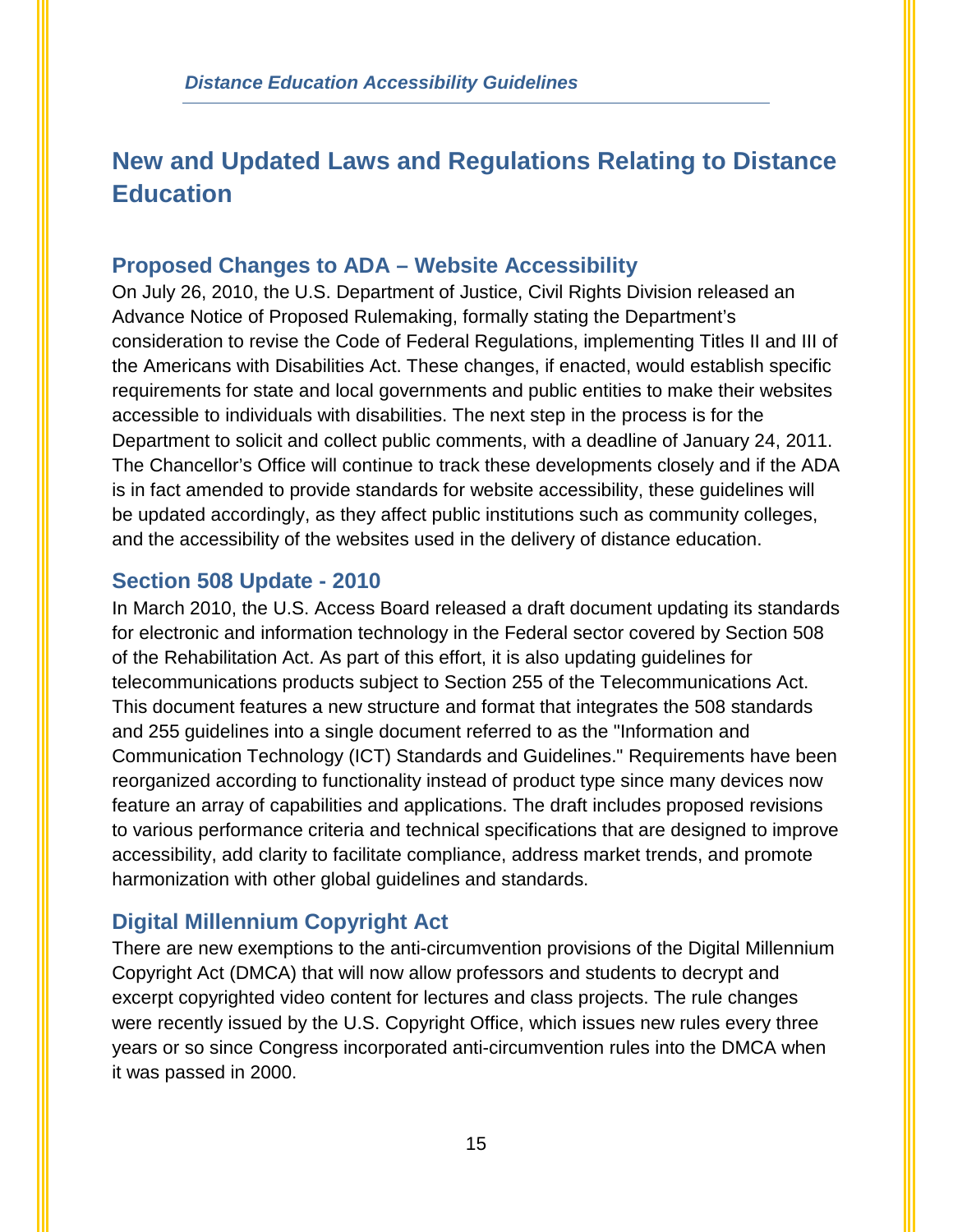The new exemptions will allow professors in all fields and "film and media studies students" to hack encrypted DVD content and clip 'short portions' into documentary films and "non-commercial videos." The agency has not defined short portions. This means that any professor, in any field, can legally extract movie clips and incorporate them into lectures, as long as they are willing to decrypt them. Programs known as 'DVD rippers' are available to handle decryption. Additionally, professors are now permitted to use ripped content in non-classroom settings that are similarly protected under "fair use," such as presentations at academic conferences.

These new exemptions provide an opportunity for professors to compile clips from disparate sources onto one contiguous media file. Ripping portions of disparate sources into one compilation often results in an uncaptioned compilation that will need to be made accessible. There is still an instructional need to continue providing accessible media for persons with disabilities requiring access in online courses. Work with your faculty resource areas for support in understanding the copyright policy on your campus.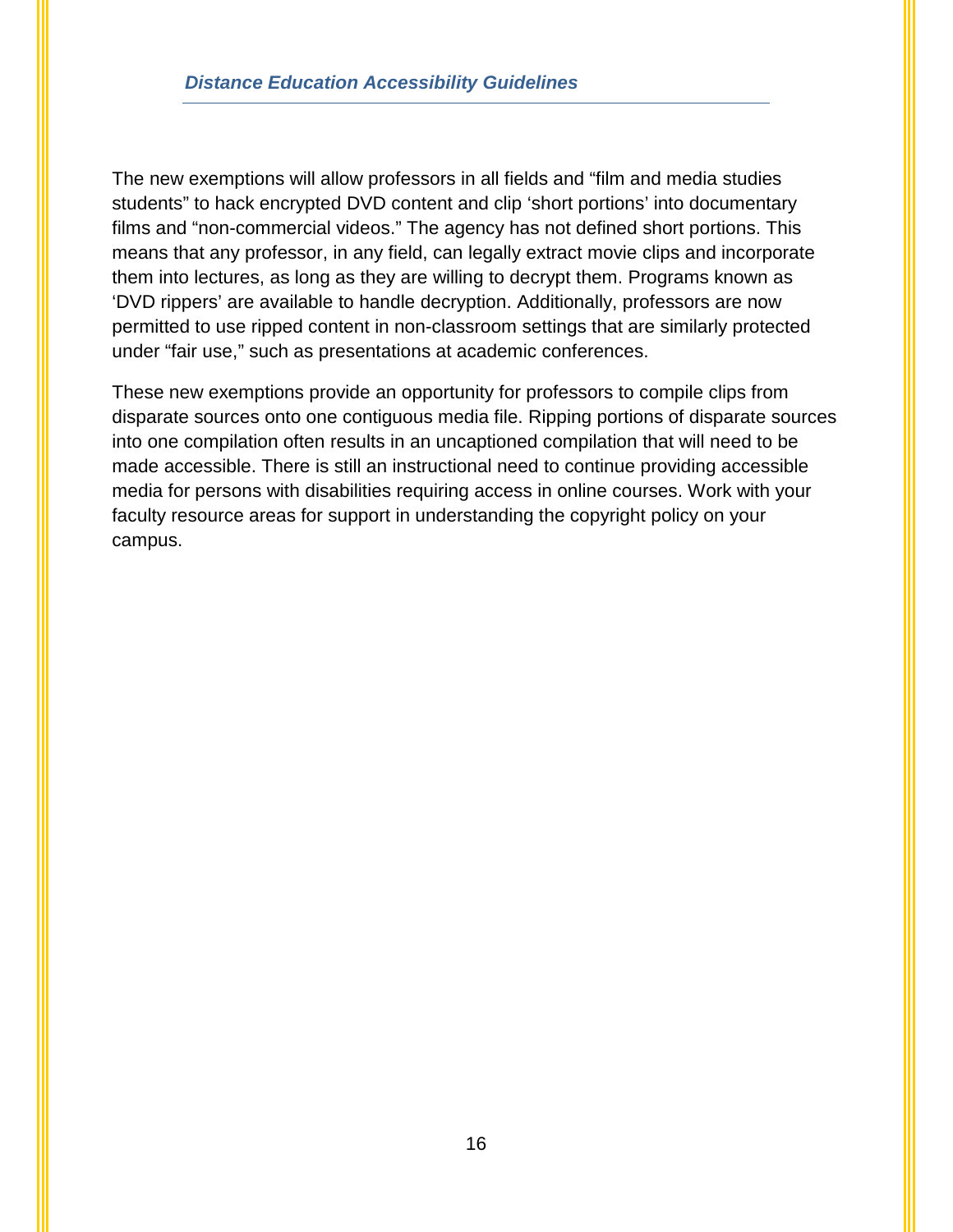## <span id="page-19-0"></span>**Access Guidelines for Media Categories**

In general, all electronic information can be placed in one of the following categories:

- Text
- Image
- Audio
- Video
- Complex

While the first four categories are hopefully self-explanatory, 'complex' media encompasses any kind of electronic information that includes interactivity with the end user, as well as electronic information that is a combination of multiple media types.

When considering issues of accessibility with any digital media, it is always important to understand the playback context in which the student will open the media.

### **Media Type – Text**

Text is the most common form of digital information and most Assistive Technology (AT) applications can access digital text documents. Because of this, text is often thought of as the base-level digital format for providing access to information.

## *Access Challenges*

Text requires formatting to make it more readable and useable, and this applies to accessibility as well. Applying styles to text, such as 'Index,' 'Heading 1' and 'Heading 2,' will also provide digital formatting for non-visual users.

Access to information in general, and to educational information specifically, is increased when effective navigation structures are provided. By organizing the content and applying styles, the end user is allowed a means to efficiently navigate and interact with the material. The overall usability of the information is increased for all students, regardless of disability.

## *Solutions/Best Practices*

Digital text comes in a variety of formats, and it is common to denote the type of file format with a three- or four- letter extension following a period, indicated here in parenthesis after each file type.

A range of accessibility and usability potential exists among the digital text varieties, running from simple to powerful. Current digital text categories can be organized as follows:

• **Plain Text (.txt), which is, quite literally, plain text with no formatting**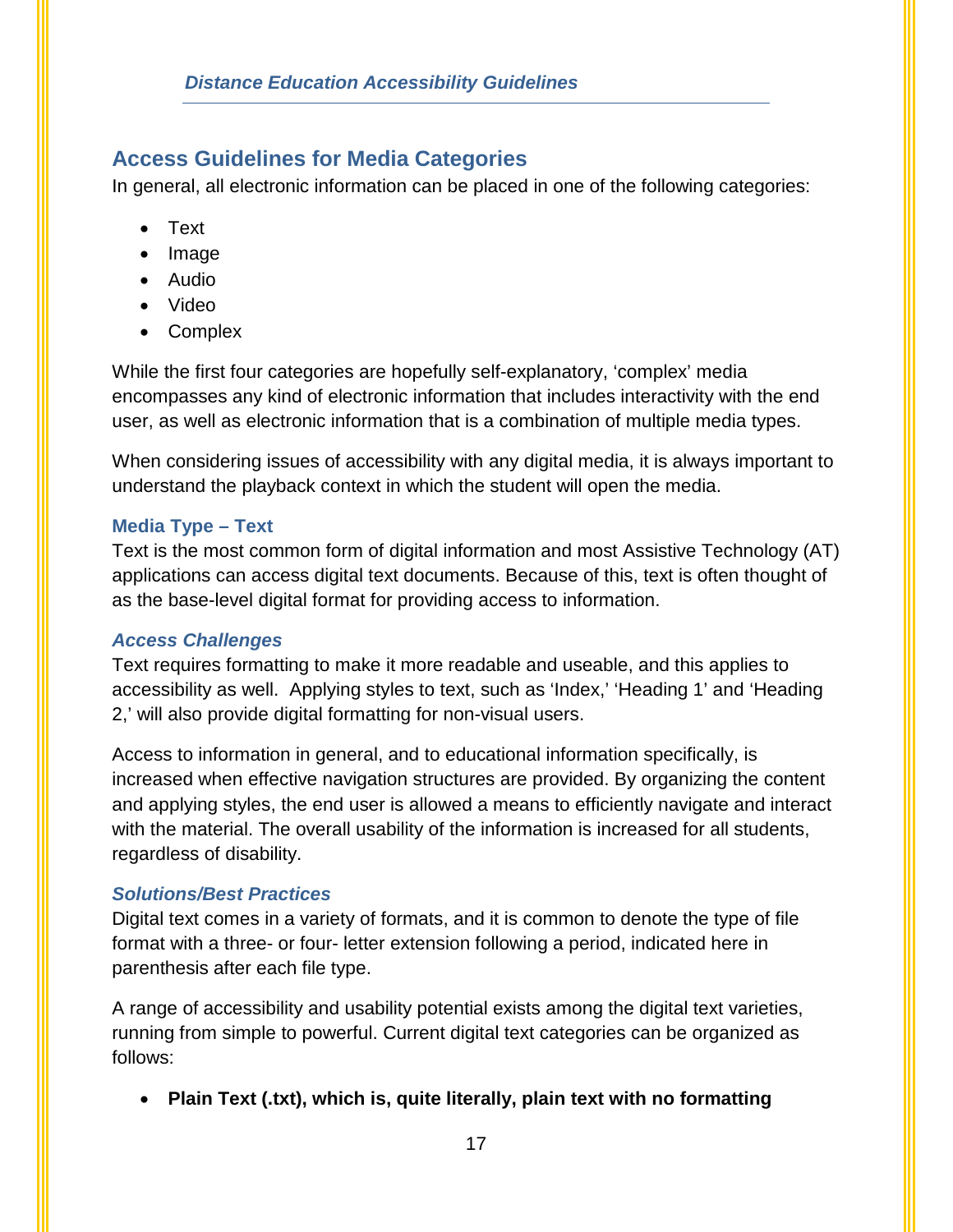- **Rich Text Format (.rtf) documents**
- **Proprietary document formats like Microsoft Word (.doc or docx) and InDesign (.indd), etc.**
- **HTML (.htm or .html)**
- **PDF (.pdf)**

There are many digital file formats that use digital text, but not all file formats will open interchangeably without owning the proper application. Because of this, a key consideration for accessibility is to use a non-proprietary file format, or ensure that the necessary technology to open the file is also available to the student.

Of all the digital text formats, properly formatted HTML is a preferred option for access, usability, and content design. HTML provides a high level of access and usability while being freely distributable, easy to create, and able to be viewed with many free applications, as well as many portable devices.

#### **Media Type – Images**

Images have a unique power to instill emotions and affect attitudes in ways that textual information cannot. Images take advantage of our visual ability to decode complex and sophisticated information, allowing us to quickly comprehend and organize data in various ways. It is easy to see how digital images can be a tremendous asset in designing and delivering Web-based instruction.

#### *Access Challenges*

Ensuring that images are accessible requires providing a textual equivalent. However, when an image is worth a thousand words, this task can be a bit daunting. Remember to let the context define the textual description. An image may be expressing radically different information, depending on the intent of the message being conveyed.

Consider the role of the image in the bigger message, and determine the significance of the image in communicating that message. The more critical the image is to comprehending the message, the more detailed the textual description should be.

#### *Solutions/Best Practices*

Whatever the ultimate purpose and instructional value of an image may be, most of the time, digital images will be contained in some sort of digital document file for presentation and viewing by the end user. Depending on the document format, it may be possible to associate a text description of the information directly into the image. Sometimes the textual description will need to be in the document, either before or after the image, or as an image caption.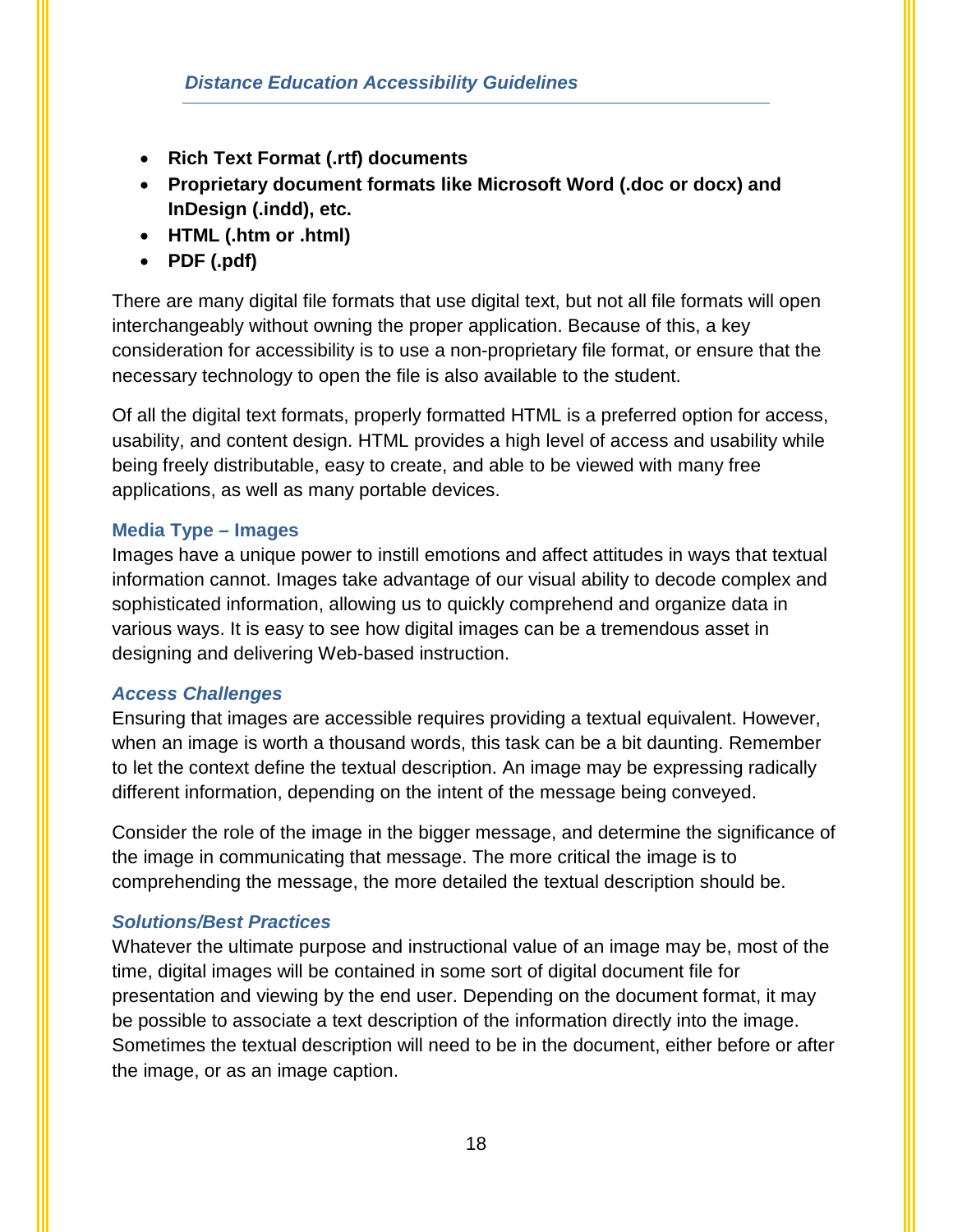This relationship between digital images and the documents in which they are used is important to understand. Most digital image files do not allow textual information to be embedded directly inside the image file. Rather, when placing the digital image into an electronic document, the electronic document will provide some means of associating a textual description with the image. For example, in a Web page, the 'alt' tag is used to describe the content of an image, but the 'alt' tag is part of the Web page, not part of the image.

For complex images such as graphics, charts, maps, or any image requiring an extended explanation, options for placing a text description in the document include:

- placing a text description in the form of a caption, either before or after the image; or
- adding a separate text document that describes the image and making it available to the user via the 'longdesc' (long description) attribute.

The notable difference between the longdesc attribute and the use of a separate text description as a caption is that the longdesc will only be available to individuals with visual impairments using screen reading software. Therefore, as a best practice, it is recommended that the caption option be employed so that all users will have access to the textual information.



**Figure 1: The above chart could be explained by this caption. The explanation will vary depending on the context in which the image is being used. To the left is a text chart that could be used in a long description (longdesc).**

| <b>Average Annual Rainfall</b> |      |            |  |  |  |  |
|--------------------------------|------|------------|--|--|--|--|
| Month                          | Ohio | Washington |  |  |  |  |
| Jan                            | 3.0  | 6.5        |  |  |  |  |
| Feb                            | 2.0  | 5.0        |  |  |  |  |
| Mar                            | 2.5  | 4.0        |  |  |  |  |
| Apr                            | 3.5  | 3.0        |  |  |  |  |
| <b>May</b>                     | 2.5  | 2.0        |  |  |  |  |
| Jun                            | 2.0  | 1.0        |  |  |  |  |
| Jul                            | 2.5  | 1.0        |  |  |  |  |
| Aug                            | 2.5  | 1.5        |  |  |  |  |
| <b>Sep</b>                     | 3.0  | 2.0        |  |  |  |  |
| Oct                            | 3.5  | 2.5        |  |  |  |  |
| Nov                            | 4.0  | 6.0        |  |  |  |  |
| <b>Dec</b>                     | 3.5  | 7.0        |  |  |  |  |

Remember, if an image is used in multiple documents or converted to a different document format, it will likely have to be re-associated with a textual description in each instance of the image in each document or format.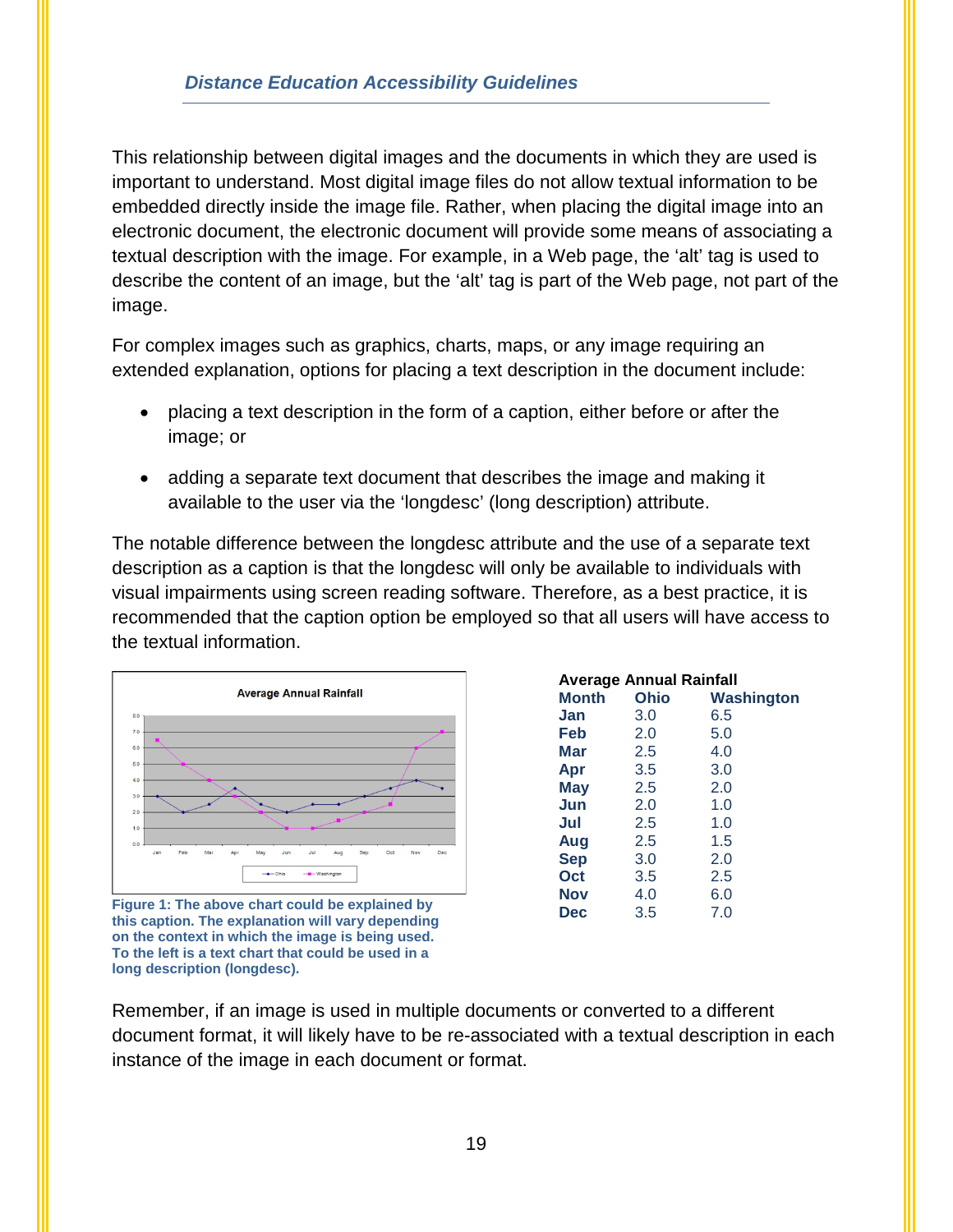Some content management systems (CMS) and learning management systems (LMS) allow an alternate text description to be associated when importing it into the CMS or LMS, and then every time that image is used, the alternate text description is automatically in place for users of AT.

#### *Images Masquerading as Text*

As part of the range of content that can be contained in an image, digital images of textual information may be found, but these are not the same as digital text. The "Average Annual Rainfall" title of the chart on the previous page is an example of this. A quick and easy way to check whether the content is digital text or a digital image of text is to try and select the text on your screen and copy it to a word processor or text editor. If the text can be copied into a word processor or text editor, it is digital text. If the text can't be copied, it may be an image of text. Another method to use in making the determination is to search for key text, if it shows up in a search, then it exists as digital text in that document.

#### **Media Type – Audio**

Audio information can convey many types of information, from verbal dialogue to music and sound effects.

#### *Access Challenges*

In general, the basic rule of thumb is to provide a transcript of the spoken dialogue and other meaningful audio content for individuals who are deaf or hard of hearing.

Unlike digital image files, certain audio file formats will permanently associate textual information with the audio content. In this way, the audio file always has the textual description included no matter where the file is copied or moved. There is an important limitation, however, as the playback device or software must provide a method for viewing the embedded textual description. Some common audio files that support the permanent association of textual descriptions are MP3 (.mp3), MP4 (.mp4), Apple Audio Codec (.aac), QuickTime Audio (.mov), and the Apple proprietary formats (.m4a, .m4b, .m4v). It is important to know which file format the audio information is in and how to associate textual information with that file.

#### *Solutions/Best Practices*

Always provide a text transcript for digital audio, and follow the best practices for creating accessible text when creating the audio transcript.

Remember that producing good quality recordings can also help increase the accessibility and usability of audio files for individuals who are hard of hearing. If the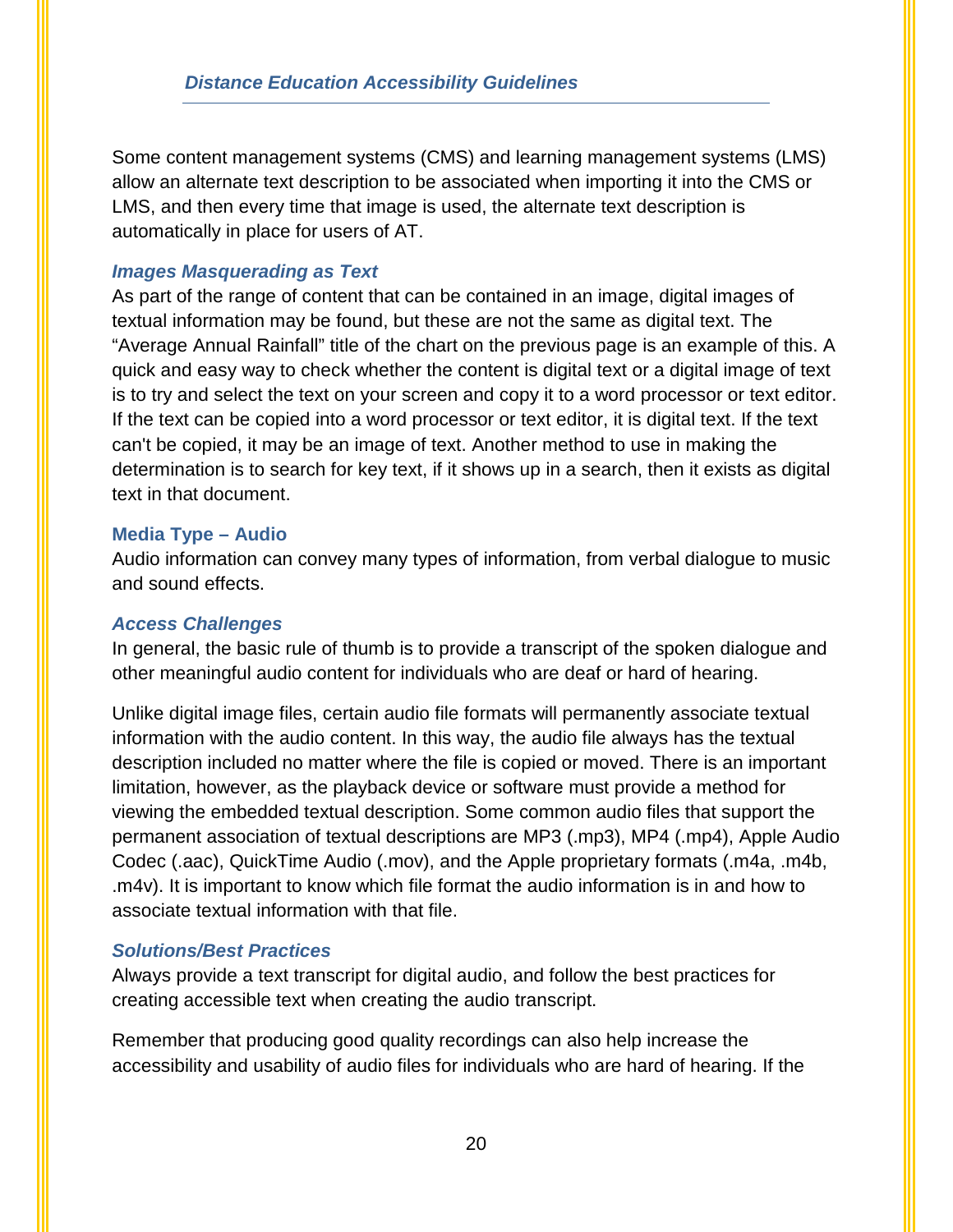overall quality of an audio recording is poor, AT will have a more difficult time with the information.

#### **Media Type – Video**

Digital video information typically includes audio, which, again, needs to be transcribed. However, because it is video, there is a capability to provide the text transcript synchronously with the corresponding dialogue (and all relevant audio information) as it happens. This is called captioning, and it comes in two forms: open and closed.

Closed captions are the captions that can be turned on and off, using the television's remote control.

Open captions are the captions that are permanently turned on, similar to foreign language subtitles.

### *Captions vs. Subtitles*

There is an important distinction between captions and subtitles: subtitles provide a translation of dialogue only, while captions are always in the native language being spoken and provide a textual indication of all significant audio information, including sound effects and music.

For accessibility concerns, subtitles are not equivalent to captions because subtitles do not convey all of the significant audio information of the video. Consider the potential for losing valuable content details in the following examples of sound that would not be included in subtitles:

- Door slamming shut (as in the case of someone entering or leaving the room, but off-camera)
- Telephone ringing
- Dog barking
- Sirens
- Squealing tires
- Gunshots

## *Access Challenges*

To create accessible video, ensure that captioning is in place. Also, ensure that the media playback application is accessible, allowing the end user to control the playback of the content.

Depending on the digital video file format, the production tools available, and the level of technical skills and abilities of the technician, the options for creating captions will vary.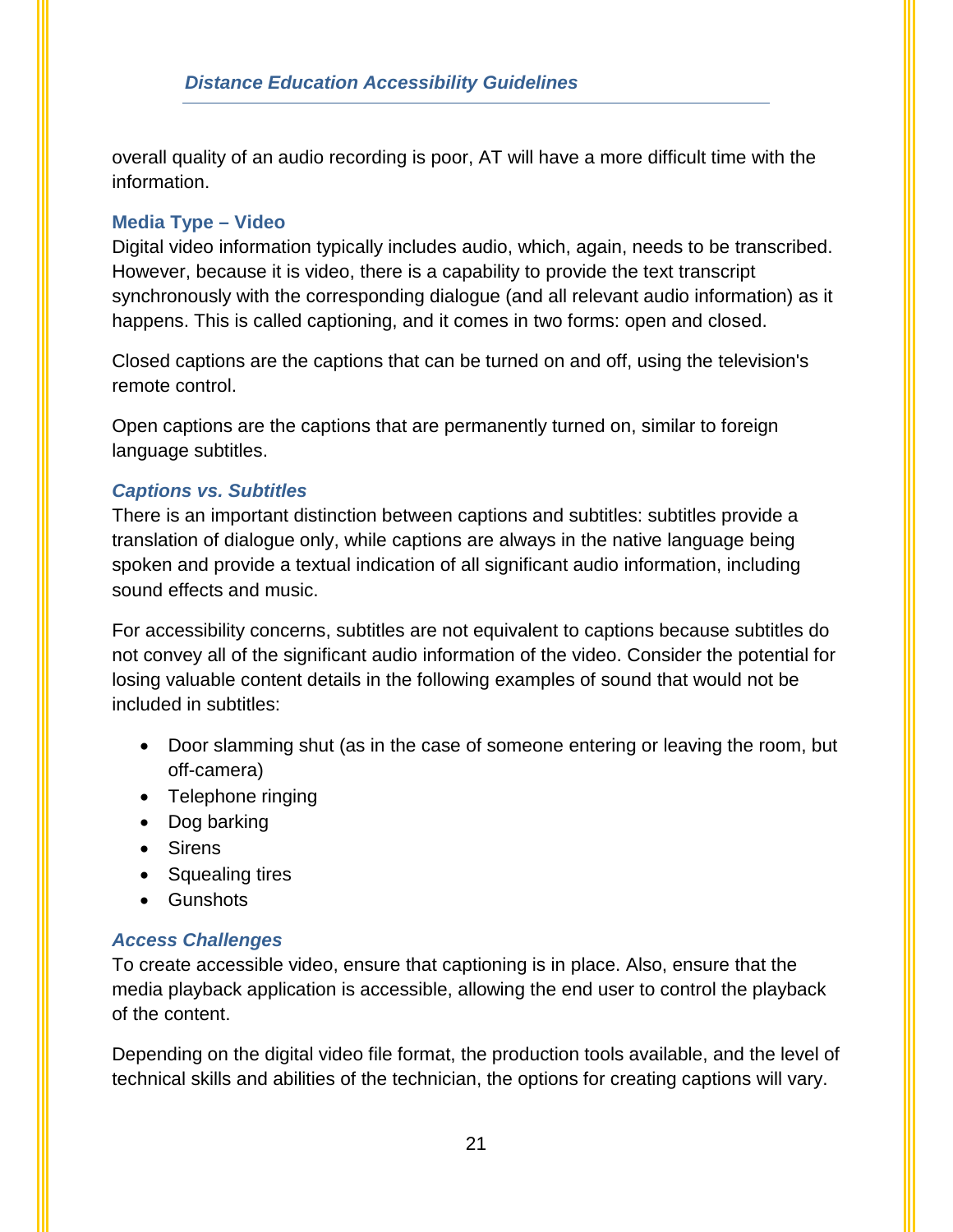Ultimately, with proper planning, training, and resources, it is possible to caption digital video for use as instructional materials in Web-based instruction.

#### *Solutions/Best Practices*

As of this writing, there is a small pool of digital video file formats commonly in use that allow for captioning. To ensure accessibility of video information, always use a video format that supports captioning. The following video formats currently support captioning: QuickTime Movie (.mov), MPEG (.mpg or .mpeg), AVI (.avi), Flash Video (.flv or .swf), Windows Media (.wmv or .asx) and Real Player Media (.rpm). Always ensure that captioning is in place. Audio description may prove to be a viable solution and should be considered as an addition to video content.

### **Media Type – Complex Digital Media**

Complex media refers to those digital media formats and systems that contain multiple media types at the same time and/or provide a means for user interaction with the content. Complex media can be a single digital file or a system that coordinates multiple digital files being exchanged between the instructor and students, and, sometimes, an actual software application.

HTML and PDF files are common examples of complex media files that can support a variety of different media types, including captioned video and online forms. Content management systems such as Moodle, Blackboard, Wimba, Elluminate, VoiceThread, and Etudes are all complex media management systems. Social media technologies like Facebook, Second Life, and Twitter are examples of other complex media systems used by individuals for communication, entertainment, and self expression. Complex digital media as a category encompasses a wide range of technologies that provide a variety of methods for organizing, delivering, and interacting with digital content.

#### *Access Challenges*

Typically, complex digital media is an assemblage of discrete media files such as text, images, audio, and video. By following the best practices for creating these individual digital files, the accessibility and usability of the information when it is presented as part of a complex digital media system will be assured.

#### *Solutions/Best Practices*

In addition to ensuring the accessibility of the discrete media assets used in a complex media file or system, it is critical to ensure accessibility of the various interactive aspects to ensure that they are compatible with different AT and available to the end user.

In addition, it is important to become familiar with any built-in accessibility tools that are included in whatever complex media file format or system being used.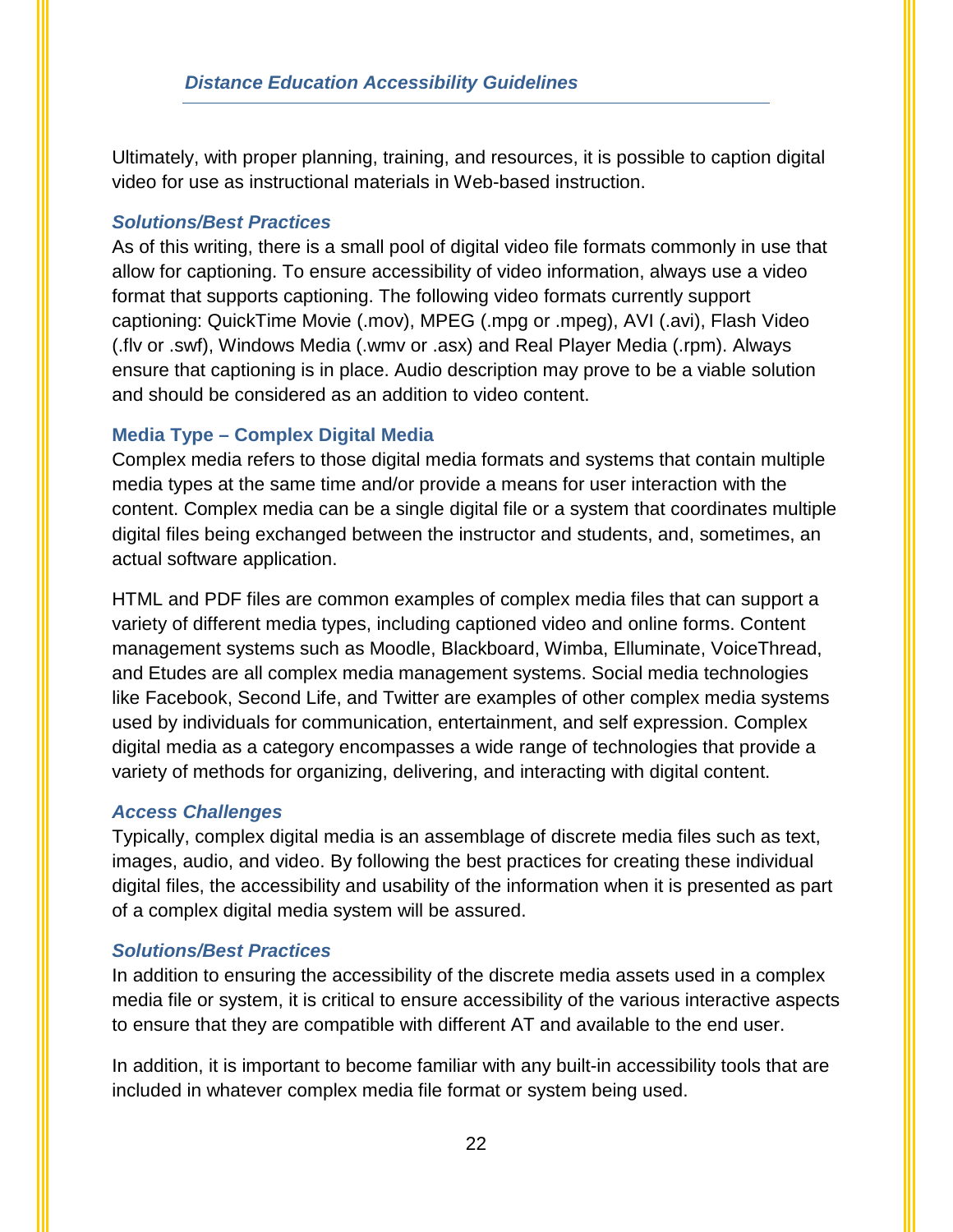#### **Summary of Access Strategies for Digital Media**

Access strategies for the various media categories focus on ensuring that text is properly formatted, proper textual equivalents are provided for non-textual content, and that all interactive controls are available to the end user.

The following table represents the basic access strategies for the primary categories of digital media: text, images, audio, video, and complex information. Depending on the specific type of media within these categories, different capabilities for enhancing access will exist, as shown in the table.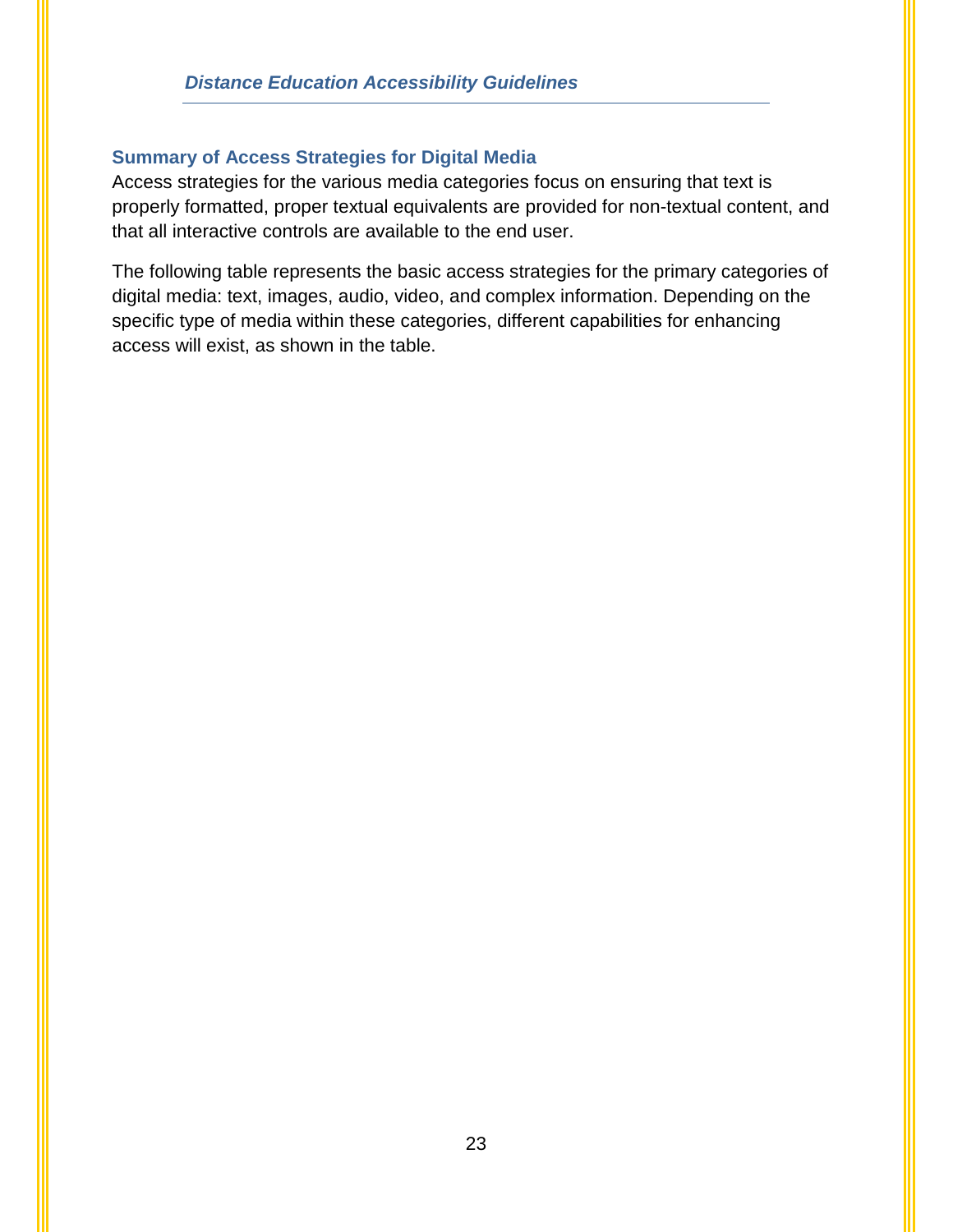## <span id="page-26-0"></span>**General Access Strategies by Media Type**

| <b>Media</b><br><b>Type</b> | <b>Access Strategy</b>                                                                                                                                                                                                                                                                                                                                                                                                                                                                                                                                                                                                                                  |
|-----------------------------|---------------------------------------------------------------------------------------------------------------------------------------------------------------------------------------------------------------------------------------------------------------------------------------------------------------------------------------------------------------------------------------------------------------------------------------------------------------------------------------------------------------------------------------------------------------------------------------------------------------------------------------------------------|
| <b>Text</b>                 | Make use of semantic markup capabilities to identify message elements<br>such as headings, lists, page numbers, and footnotes. Use at least 11 pt<br>fonts, and always ensure strong contrast between the font color and the<br>background color. When possible, utilize a style sheet so the end user can<br>determine how text will be rendered. HTML is generally accessible to most<br>assistive technologies, such as screen readers and electronic reading<br>systems.                                                                                                                                                                            |
| <b>Images</b>               | Provide a textual equivalent that can be rendered into an accessible format<br>via assistive technology for non-sighted viewers. Keep your descriptions<br>concise and specific to the main point of the image. For complex images,<br>describe the image using a caption or a separate text document that can<br>be accessed via the 'longdesc' attribute.                                                                                                                                                                                                                                                                                             |
| <b>Audio</b>                | Provide a text transcript of the audio information that can be rendered into<br>an accessible format via assistive technology for students with disabilities.                                                                                                                                                                                                                                                                                                                                                                                                                                                                                           |
| <b>Video</b>                | Captioning should be put in place (open or closed) in order to provide an<br>equivalent experience for individuals who are unable to hear the audio<br>content.                                                                                                                                                                                                                                                                                                                                                                                                                                                                                         |
| <b>Complex</b>              | Complex media, which includes applications, interactive content, a content<br>management system, or a file containing multiple media types (i.e., text,<br>images, audio, and video), must begin with the best practices for<br>accessibility in each of the included media types. In addition, appropriate<br>markup of headings and other content must be applied to each of the<br>different media types from beginning to end. By applying appropriate<br>markup and definition to content, as well as the document or delivery<br>system it is contained within, assistive technologies can better process and<br>interact with the complex media. |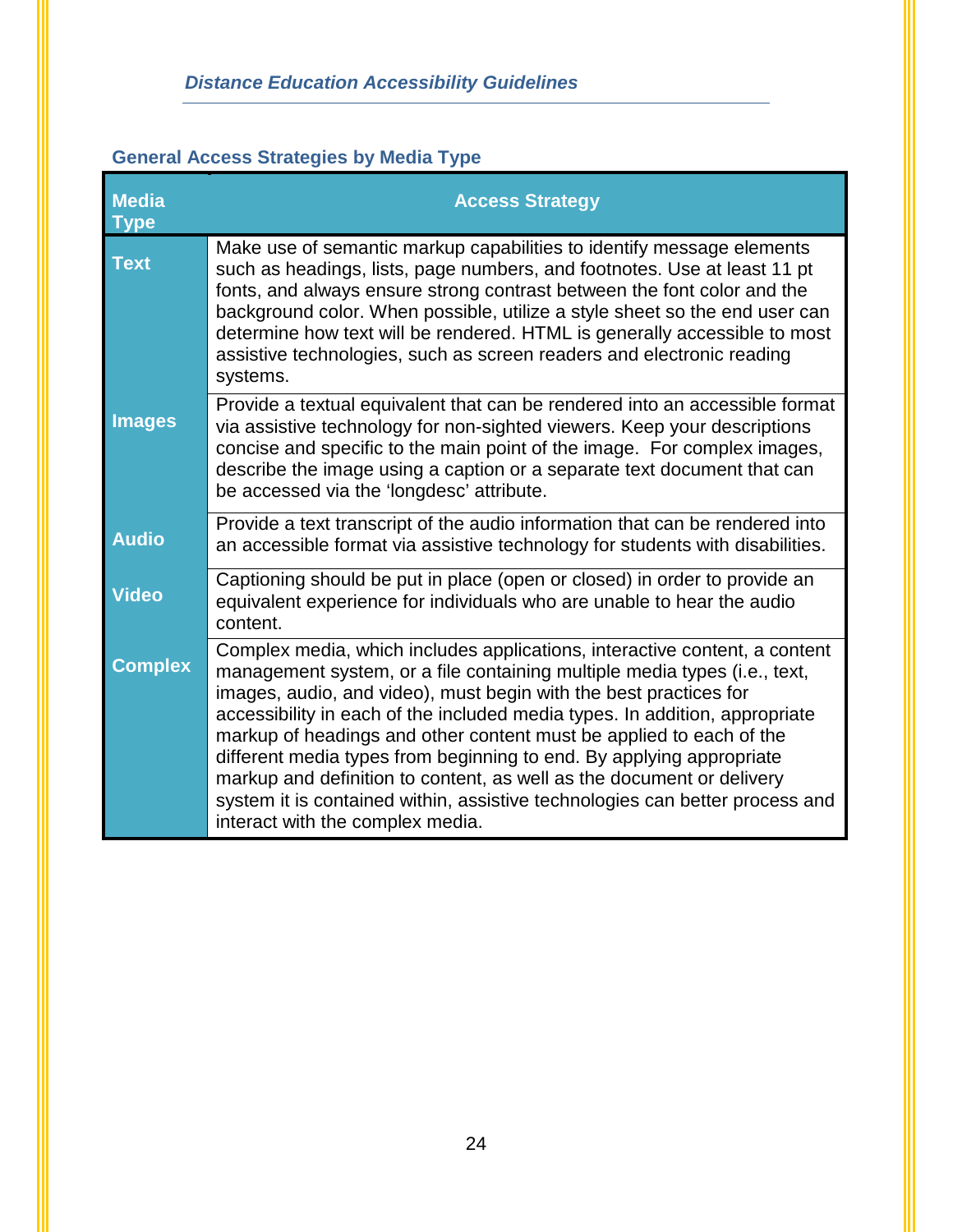## **Access Strategy Examples**

The following table includes some examples of access strategies for specific disability categories, in order to illustrate how multiple access strategies are required to ensure ultimate access. While the individual access strategies for a given type of media may be simple, the complete access strategies can be extensive when multiple types of media are combined. Likewise, when an individual has multiple disabilities, the access strategies can also grow more complex.

| <b>Media</b><br><b>Type</b> | <b>Blind</b>                                      | <b>Low Vision</b>                                       | Deaf or Hard of<br><b>Hearing</b>                 | <b>Mobility</b><br><b>Impairment</b>              |  |
|-----------------------------|---------------------------------------------------|---------------------------------------------------------|---------------------------------------------------|---------------------------------------------------|--|
| <b>Text</b>                 | Braille, Text To<br>Speech, or<br>Audio           | Screen<br>Magnification, Text<br>To Speech, or<br>Audio | None required                                     | None required                                     |  |
| <b>Audio</b>                | None required                                     | None required                                           | Transcript                                        | None required                                     |  |
| <b>Video</b>                | <b>Descriptive</b><br>Audio (if<br>possible)      | Screen<br>Magnification                                 | Captions of audio<br>content                      | None required                                     |  |
| <b>Complex</b>              | See above                                         | See above                                               | See above                                         | See above                                         |  |
| <b>Interactive</b>          | See above and<br>refer to Section<br>508 criteria | See above and<br>refer to Section<br>508 criteria       | See above and refer<br>to Section 508<br>criteria | See above and<br>refer to Section<br>508 criteria |  |

### *Examples of Access Strategies by Disability & Electronic Media Type*

Ultimately, the power of assistive technology and digital media will develop into a standardized approach of creating content that will ensure the access strategies are viable without excessive effort on the author's part.

## **Assistive Technology Types**

Many people are not familiar with the various types of AT used by people with disabilities. Understanding the relationships between AT and different types of disabilities can help content creators better recognize how a message will ultimately be communicated to diverse audiences.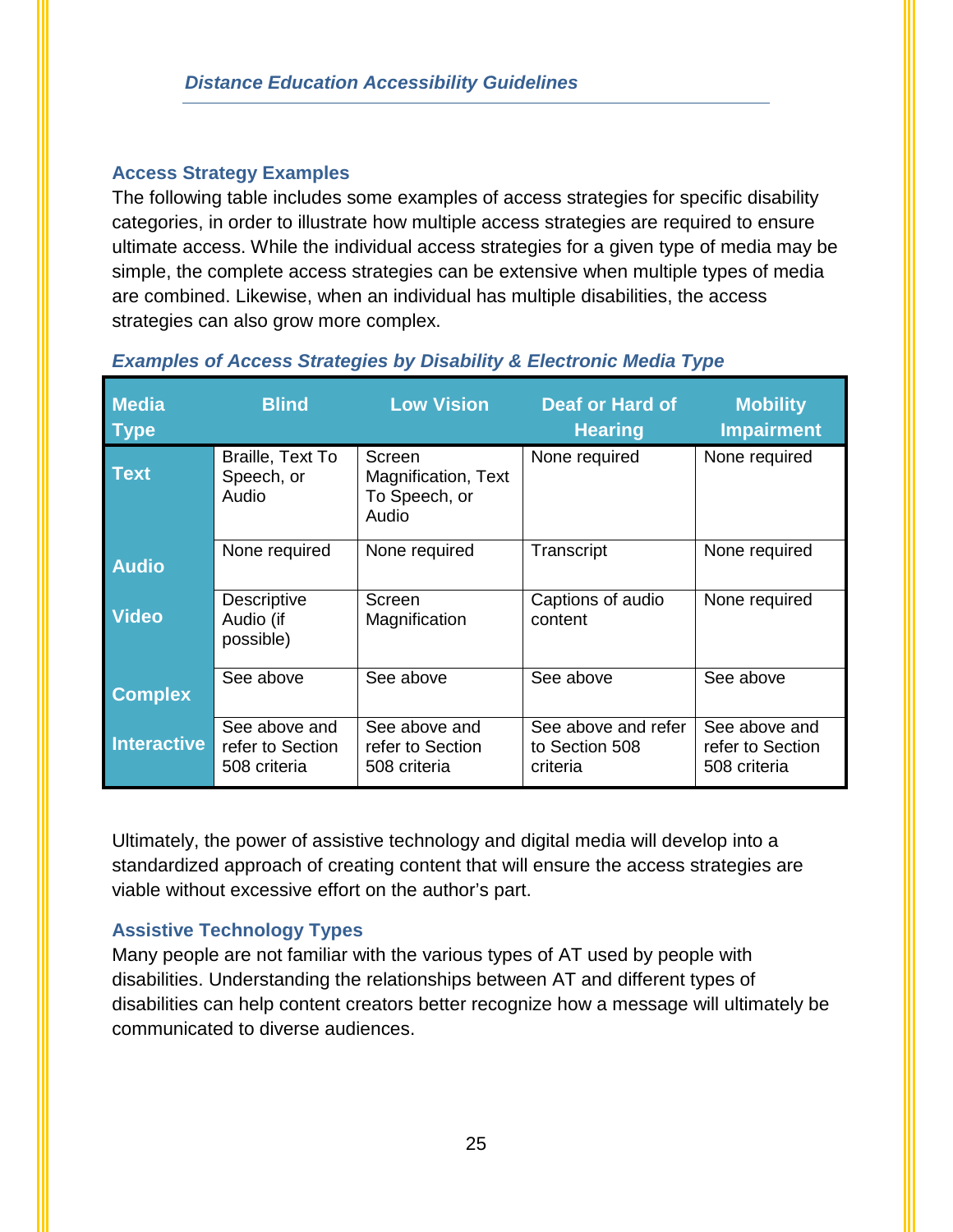## **Assistive Technology by Disability**

| <b>Assistive</b><br><b>Technology (AT)</b>                                 | <b>Blind</b> | Low<br><b>Vision</b> | <b>Mobility</b>         | <b>Learning</b><br><b>Disability</b> | <b>Deaf</b>  | <b>Hard of</b><br><b>Hearing</b> | <b>Speech</b> |
|----------------------------------------------------------------------------|--------------|----------------------|-------------------------|--------------------------------------|--------------|----------------------------------|---------------|
| <b>Screen Magnifier</b>                                                    |              | X                    |                         | X                                    |              |                                  |               |
| <b>Screen Reader</b>                                                       | $\mathsf{X}$ |                      |                         |                                      |              |                                  |               |
| <b>E-text Reader</b>                                                       | $\mathsf{X}$ | $\mathsf{x}$         | $\mathsf{X}$            | X                                    |              | X                                | X             |
| <b>Assistive</b><br><b>Listening Device</b>                                |              |                      |                         |                                      |              | $\pmb{\times}$                   |               |
| <b>Closed</b><br><b>Captioning (CC)</b>                                    |              |                      |                         | $\pmb{\mathsf{X}}$                   | $\mathsf{x}$ | $\pmb{\mathsf{X}}$               |               |
| <b>Speech</b><br><b>Recognition</b>                                        |              |                      | $\overline{\mathsf{x}}$ | $\mathsf{X}$                         |              |                                  |               |
| <b>Augmentative</b><br><b>Alternative</b><br><b>Communication</b><br>(AAC) |              |                      |                         |                                      |              |                                  | X             |
| <b>Custom</b><br><b>Display/System</b><br><b>Theme</b>                     | $\mathsf{x}$ | $\mathsf{x}$         | $\overline{\mathsf{X}}$ | X                                    | $\mathsf{x}$ | $\mathsf{x}$                     |               |
| <b>Custom</b><br><b>Switch/Input</b><br><b>System</b>                      |              |                      | $\overline{\mathsf{X}}$ |                                      |              |                                  | X             |
| <b>Text To Speech</b><br>(TTS)                                             | $\mathsf{x}$ | $\mathsf{x}$         |                         | $\overline{\mathsf{X}}$              |              |                                  | $\mathsf{X}$  |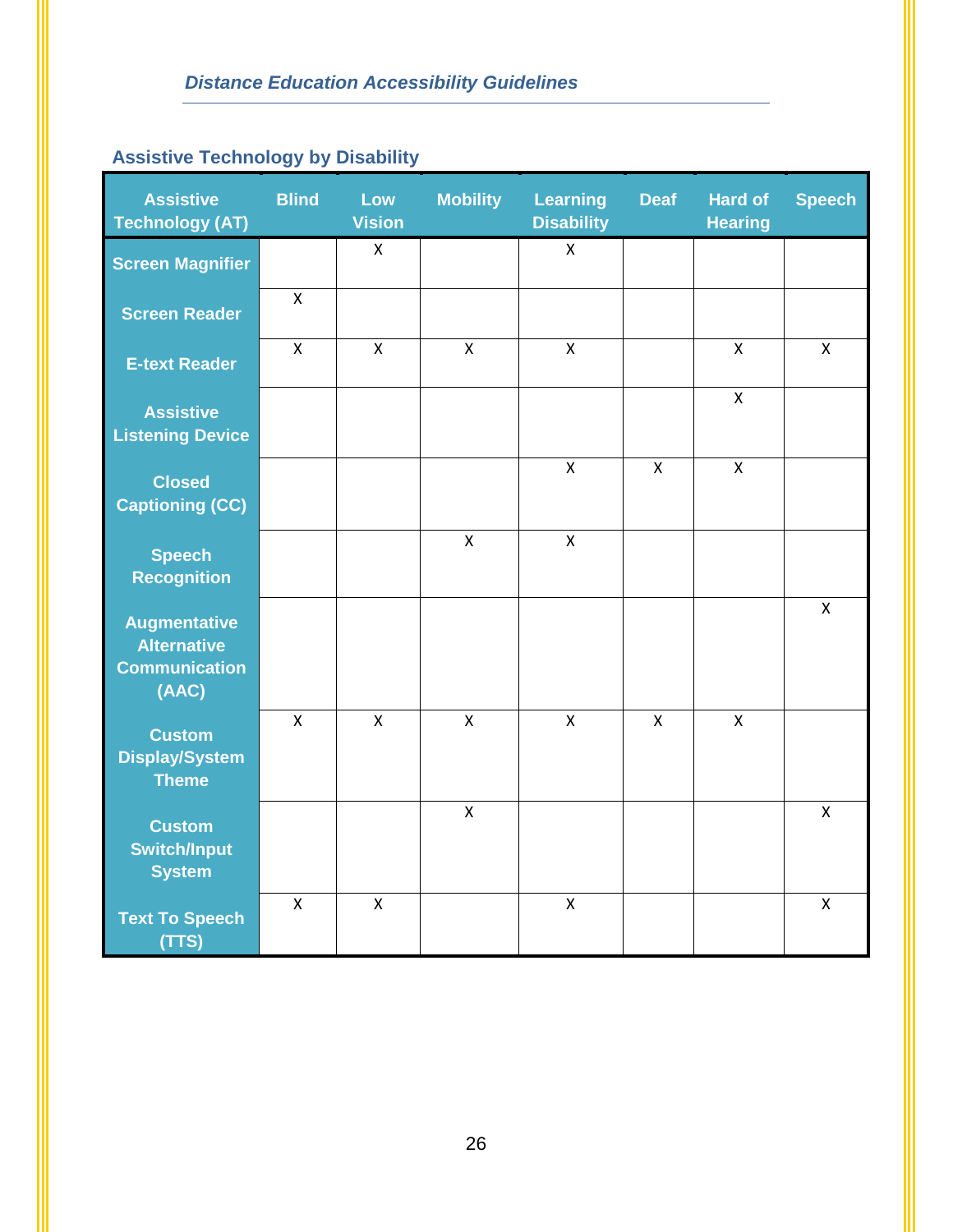## **Types of Alternate Media**

Sometimes it is necessary to create customized media in order to fully accommodate the needs of a certain type of disability. A common example is the category of learning disabilities, where the sheer variety and complexity of each individual case provides a challenge in terms of providing a streamlined and systematic solution. As technology continues to improve and the best practices for remedying specific learning disabilities are refined, more automated AT solutions for students with learning disabilities, as well as refined guidelines for content creation, will surely develop. While AT can often do the conversion of media automatically, sometimes human intervention is required to create the alternate media. The following table shows some examples of typical alternate media formats associated with different types of disabilities.

## **Alternate Media by Disability**

| <b>Alternate Media</b>                                  | <b>Blind</b>              | Low<br><b>Vision</b> | <b>Mobility</b>           | <b>Learning</b><br><b>Disability</b> |   | Deaf Hard of<br><b>Hearing</b> | <b>Speech</b> |
|---------------------------------------------------------|---------------------------|----------------------|---------------------------|--------------------------------------|---|--------------------------------|---------------|
| <b>Large Print</b>                                      |                           | $\mathsf{x}$         |                           |                                      |   |                                |               |
| <b>Books on</b><br><b>Tape/CD (RFBD</b><br>& Bookshare) | $\mathsf{x}$              | $\mathsf{x}$         | $\mathsf{x}$              | $\mathsf{x}$                         |   |                                |               |
| E-text                                                  | X                         | X                    | $\boldsymbol{\mathsf{X}}$ | X                                    | X | $\boldsymbol{\mathsf{X}}$      |               |
| <b>DAISY</b>                                            | $\boldsymbol{\mathsf{X}}$ | $\mathsf{X}$         | $\boldsymbol{\mathsf{X}}$ | X                                    |   |                                |               |
| <b>Closed</b><br><b>Captioning (CC)</b>                 |                           |                      |                           | $\mathsf{x}$                         | X | $\boldsymbol{\mathsf{X}}$      |               |
| <b>Braille</b>                                          | $\pmb{\times}$            |                      |                           |                                      |   |                                |               |
| <b>Tactile Graphics</b>                                 | $\mathsf{X}$              |                      |                           | X                                    |   |                                |               |
| 3D Models &<br><b>Manipulatives</b>                     | $\mathsf{X}$              |                      |                           | $\mathsf{x}$                         |   |                                |               |
| <b>MP3 &amp; Digital</b><br><b>Audio</b>                | $\boldsymbol{\mathsf{X}}$ | $\mathsf{x}$         | $\mathsf{x}$              | $\pmb{\mathsf{X}}$                   |   |                                |               |
| <b>Text To Speech</b><br>(TTS)                          | $\mathsf{x}$              | $\mathsf{x}$         |                           | $\pmb{\mathsf{X}}$                   |   |                                | X             |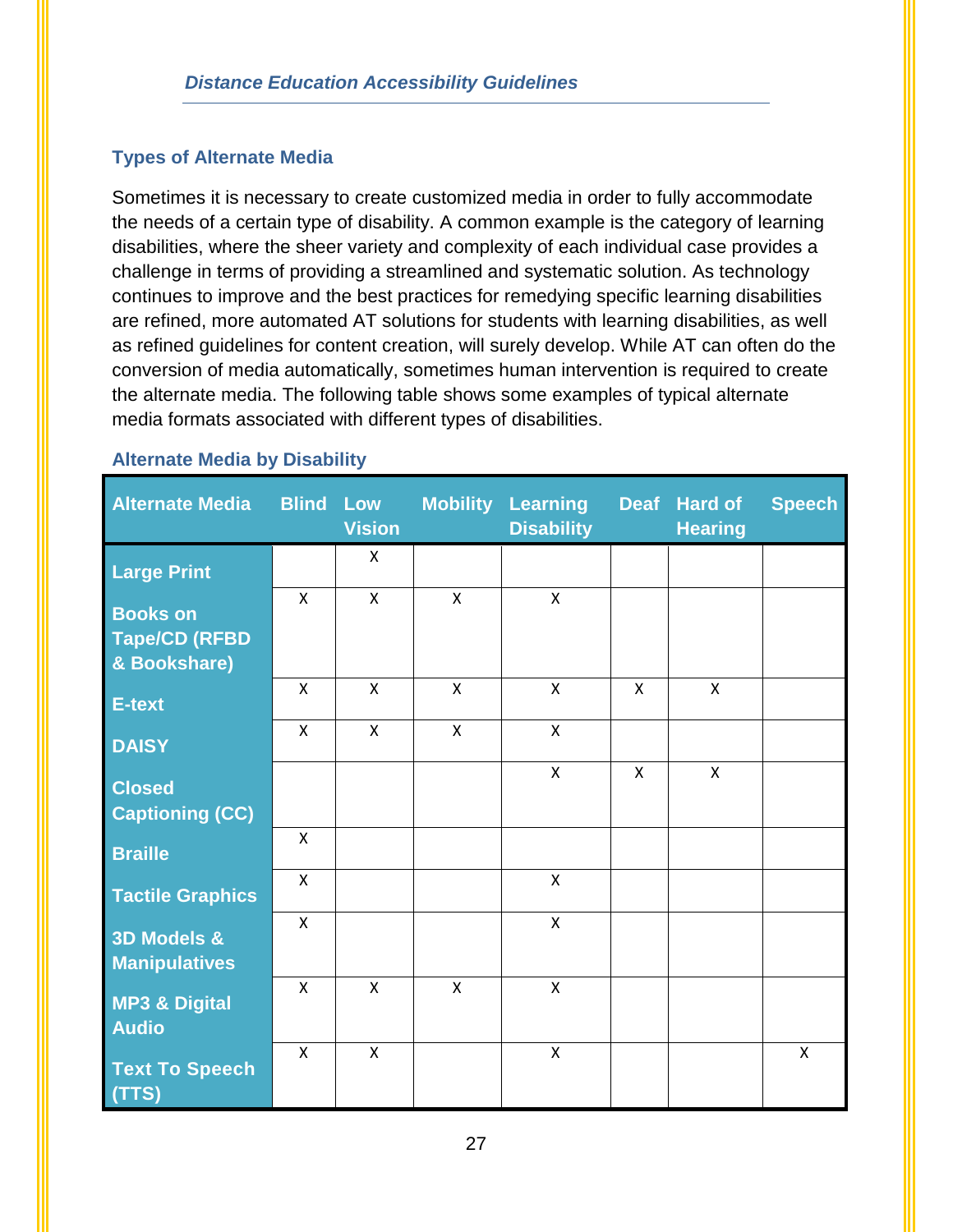## <span id="page-30-0"></span>**Frequently Asked Questions**

#### *1. Do I really have to make my course accessible?*

Yes. The California Community Colleges are bound by Federal law (Section 508) and California state law (Government Code Section 11135, that mirrors Section

508), to ensure that all DE courses be made accessible to students with disabilities. These legal requirements are reinforced by the Chancellor's Office in the DE Guidelines. Beyond these legal requirements for electronic information, all of the services provided by the California Community College system must be equally available to all citizens of California. Following the Section 508 standards and the principles of Universal Design that are included in the Web Content Accessibility Guidelines (WCAG) 2.0 is the recommended approach to use in achieving accessibility.

*All courses must be accessible regardless of whether or not a disabled student is currently enrolled.*

*"….As officials of the agencies charged with enforcement and interpretation of the ADA and Section 504, we ask that you take steps to ensure that your college or university refrains from requiring the use of any electronic book reader, or other similar technology, in a teaching or classroom environment as long as the device remains inaccessible to individuals who are blind or have low vision. It is unacceptable for universities to use emerging technology without insisting that this technology be accessible to students." ('Dear Colleague' letter OCR and U.S. Dept of Education, 2010)*

## *2. I have a video I want to use in my distance education course that is not captioned, but I don't know of any deaf students currently enrolled in my course. Do I still have to caption the video?*

Per Section 508 guidelines, video files should always be captioned whenever possible, and in most situations they MUST be captioned. Generally speaking, if the video has audio and it will be stored for later or repeated use in a course, it must be captioned. It does not matter if the video is instructor or institution owned, or if it is a collection of clips and snippets; whatever video will be shown in a classroom, placed on a public website, or used in any open forum, needs to be captioned. In order to use non-captioned video, the video must be contained in a secure, password-protected environment, there must be no students requiring captioning,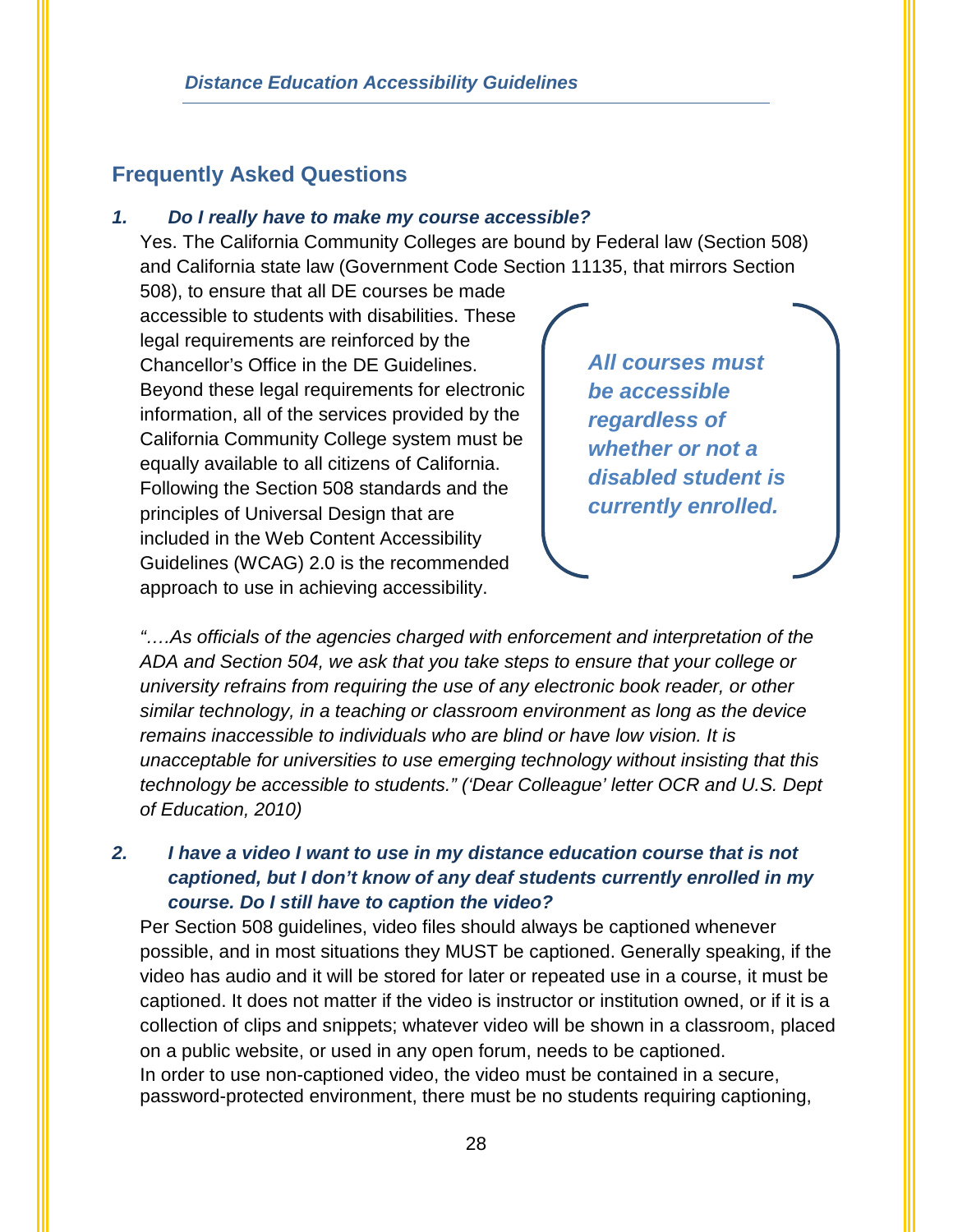and the video can only be used for a single term. Other exclusions to captioning include student work and raw footage that will never be archived after the current use, as well as video with foreign language subtitles.

Quite simply, if you're keeping the video and more than a very limited audience might view it, then you must caption it.

#### *3. How much time will it take to make my course accessible?*

There are several variables that affect this question. The quantity of multimedia you incorporate into your course can impact the amount of time required. In addition, the more complex the multimedia, the greater the time that can be expected to address accessibility. *The key is to build accessibility into your course content during the development phase, so it will not be necessary to go back later to retrofit inaccessible content.*

### *4. What if I teach a Math or Chemistry course? Is accessibility possible?*

The capability for designing and delivering accessible online Math and Chemistry courses has been rapidly expanding in recent years. Traditionally difficult, if not impossible, content such as the symbols and characters used in Math, Chemistry, and Engineering can now be rendered accessible. Advances in computing and communication technologies have made it possible for many disciplines that rely extensively on graphic means of conveying information to be designed and delivered in an accessible way.

## *5. If I have no disabled students in my course, do I still have to make it accessible?*

Yes. All courses must be accessible regardless of whether or not a disabled student is currently enrolled. There is no guarantee that you will NEVER have a student with a disability in your course. The intention and mandate of Section 508 is to remove all existing barriers to access so that when a disabled student does enroll, there will be no need to hastily retrofit materials to provide access.

Additionally, disabled students are not required to disclose their disabilities and, in an online course, it would likely be more difficult to identify disabilities than in a faceto-face course. All materials have to be accessible when presented, not in the afterthe-fact accommodation style that is the norm in many face-to-face courses. Again, following the principle of Universal Design to make courses usable and effective for everyone benefits all students, not just students with disabilities.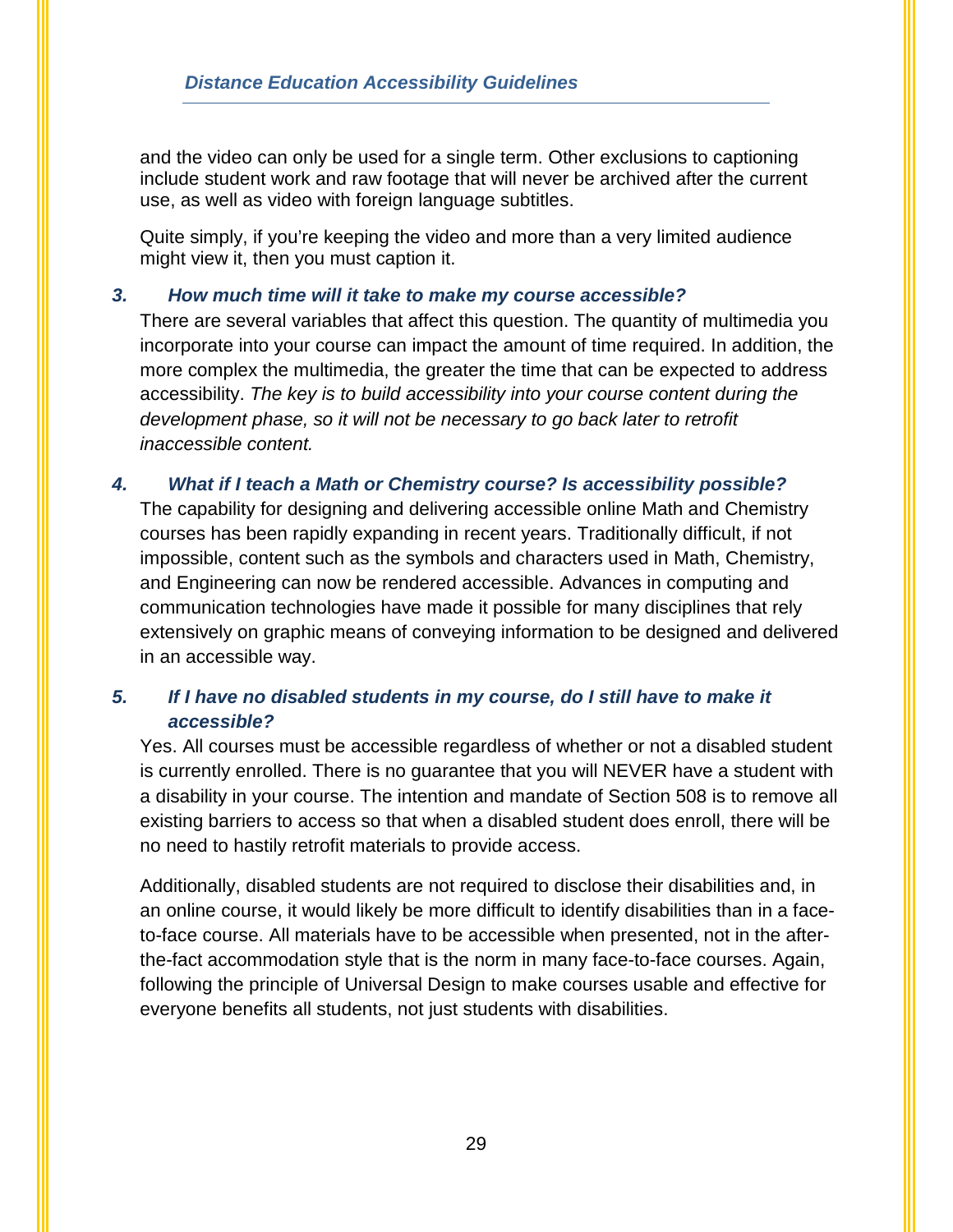## *6. I understand that I might be exempt from making my content accessible if it is an undue burden to do so. What is an undue burden?*

Undue burden is a concept presented in the Americans with Disabilities Act; defined in Section 35.150 of 29 USC. This section states that, in general, a public entity shall operate each service, program, or activity so that the service, program, or activity, when viewed in its entirety, is readily accessible to and usable by individuals with disabilities. The ADA does not require a public entity to take any action that it can demonstrate would result in a fundamental alteration in the nature of a service, program, or activity or result in undue financial and administrative burdens.

In those circumstances where personnel of the public entity believe that the proposed action would fundamentally alter the service, program, or activity or would result in undue financial and administrative burdens, **the public entity has the burden** of proving that compliance with § 35.150(a) of this part would result in such alteration or burdens.

The decision that compliance would result in such alteration or burdens must be made by the head of a public entity (in the case of a California Community College, either the College President or the District Board of Trustees) or his or her designee after considering **all resources available** for use in the funding and operation of the service, program, or activity and must be accompanied by a written statement of the reasons for reaching that conclusion.

If an action would result in such an alteration or such burdens, the ADA requires that the public entity shall take any other action that would not result in such an alteration or such burdens, but would nevertheless ensure that individuals with disabilities receive the benefits or services provided by the public entity.

In choosing alternate accommodations, the public entity must engage in an interactive process with the person requesting the accommodations and must:

- **give preference to accommodations in the most integrated setting and;**
- **give weight/preference, whenever possible, to the type of accommodation requested**.

In summary, for a college to claim undue burden, it must be prepared to prove compliance with these applicable provisions of the ADA and assume that burden. The claim must be made in writing by the head of the college, the claim must be made after considering **all** the resources available to the college (not only DSPS funds, but all college resources), and the alternate action proposed must be determined through an interactive process, directly involving the student.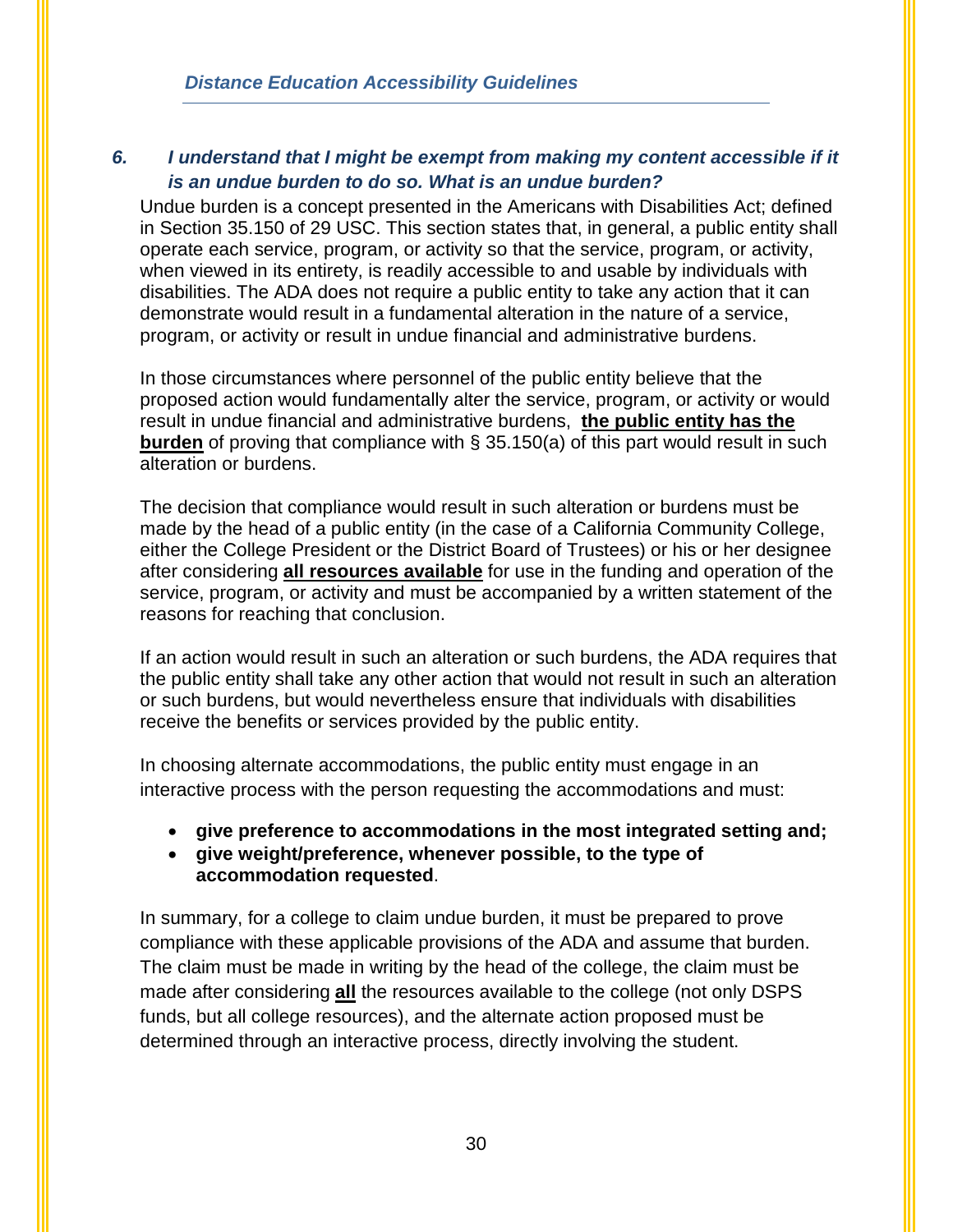It is recommended that each college work closely with their legal counsel, ADA Coordinator, supervisor of DSPS, College Administration and other experts on their campus before considering pursuing a claim of "undue burden."

## *7. How do I bridge the students' capabilities with the required learning objectives when there are perceived accessibility challenges?*

In answering this question, there are variables at play, including: 1) What is the learning objective of the course? 2) What is the user's skill level with regard to using assistive technology?

*What is the learning objective?* It is important to factor in how the course is taught and the nature of the assignment, when determining how to accommodate an individual with a disability. For example, in an astronomy course being taken by a blind student, assignments could be made accessible by providing tactile graphics of star systems or other materials pertinent to the lesson/course.

## *What is the user's skill level with regard to using assistive*

*technology?* Sometimes a user's skill level with a given assistive technology tool is not adequate to access a course, no matter how accessible the course is. Refer the student to the DSPS office on your campus to help determine the user's level of expertise and to acquire training, if necessary.

*Every California community college has someone whose duties include training faculty to design accessible courses. This person's title and department affiliation may vary from campus to campus.*

## *8. To whom do I go for help?*

It is important to know your campus. Every California community college has someone whose duties include training faculty to design accessible courses. This person's title and department affiliation may vary from campus to campus. A common title is Alternate Media Technology Specialist. This position often resides in DSPS. A good place to start is with the supervisor of DSPS. Other resources may be the Distance Education Coordinator or Dean. The Vice President of Instruction or Student Services is also a possible resource to identify appropriate assistance. Again, know your campus!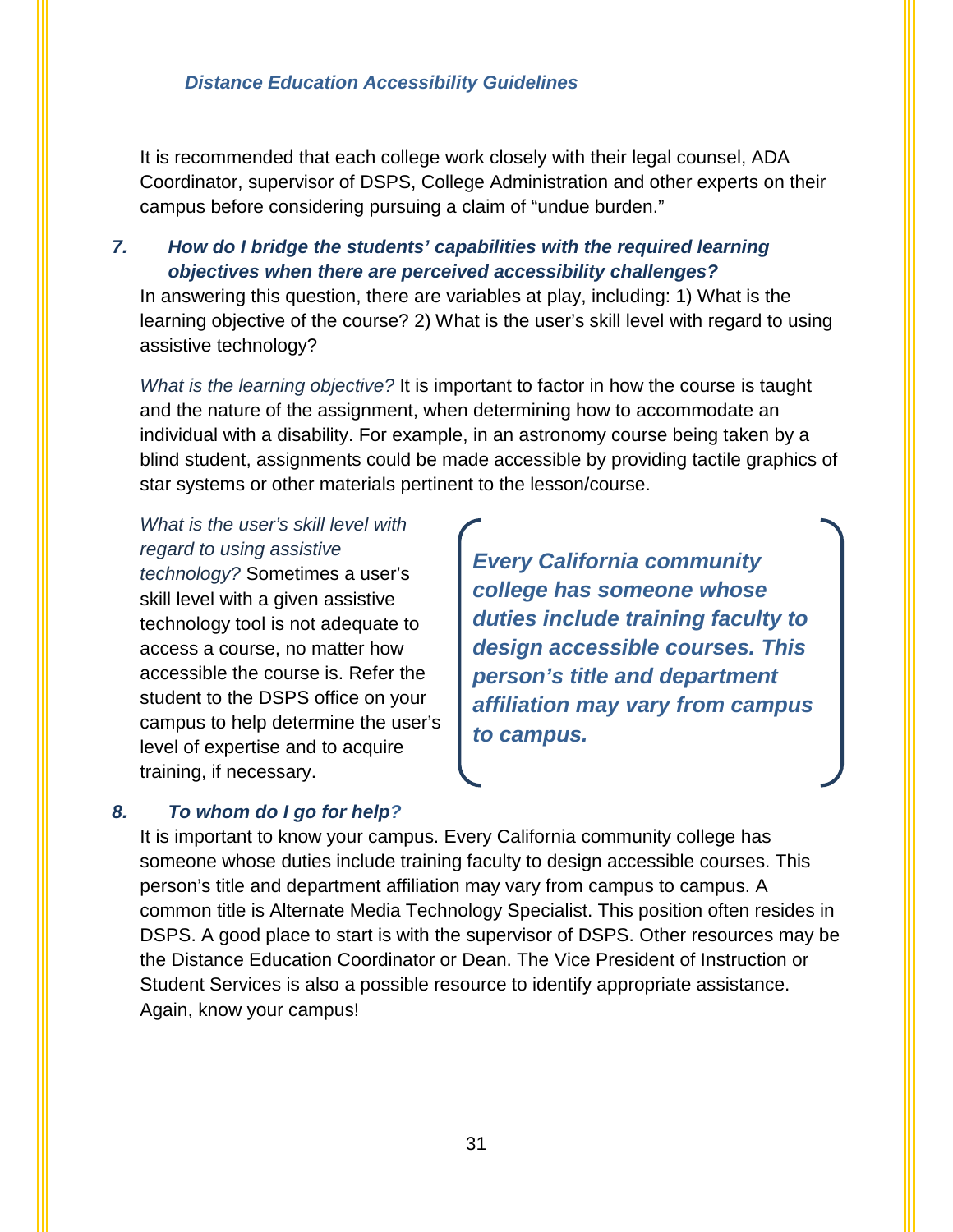## *9. What are our college's responsibilities regarding the accessibility of epacks?*

*Ultimately, it is the responsibility of each college to ensure that the electronic information they procure is accessible.* It is important to get assurance from the epack's publisher representative about its accessibility before making a purchase.

Insist that the publisher representative send files to you in an accessible format. Putting pressure on publishers to make content accessible will help to motivate them to provide content that is accessible. Find out about the possibility of being able to use some parts of the e-pack and not others. An e-pack can be mostly text with a few graphics, a full Flash-based site with comprehensive graphics, and everything else in between.

Alternatively, you can modify the publisher files to make them accessible yourself (you may need permission first), create your own files, or not use

*If third-party websites are used as required course materials and you cannot guarantee accessibility of the content, you must be prepared to provide accessible equivalent versions of the content for students with disabilities.*

an e-pack at all. You might also consider switching to a different textbook that uses an accessible e-pack.

## *10. When I select a delivery method, how do I determine the accessibility of the tools I choose to teach the course?*

One thing is certain: new exciting ways to present information electronically become available every day. It is our responsibility as educators to consider the ramifications for all students when making new technology purchases. However, as the instructor, you have many resources at your disposal. A good place to start in selecting those tools is with your supervisor of DSPS, Alternate Media Specialist, Faculty Resource Center, technology trainer, etc.

They often have answers or can provide resources based on your specific concerns (i.e., contact information for determining the accessibility of your learning management system, e-book, e-pack, etc.). There is no comprehensive solution for determining the accessibility of all electronic and information technology that is available.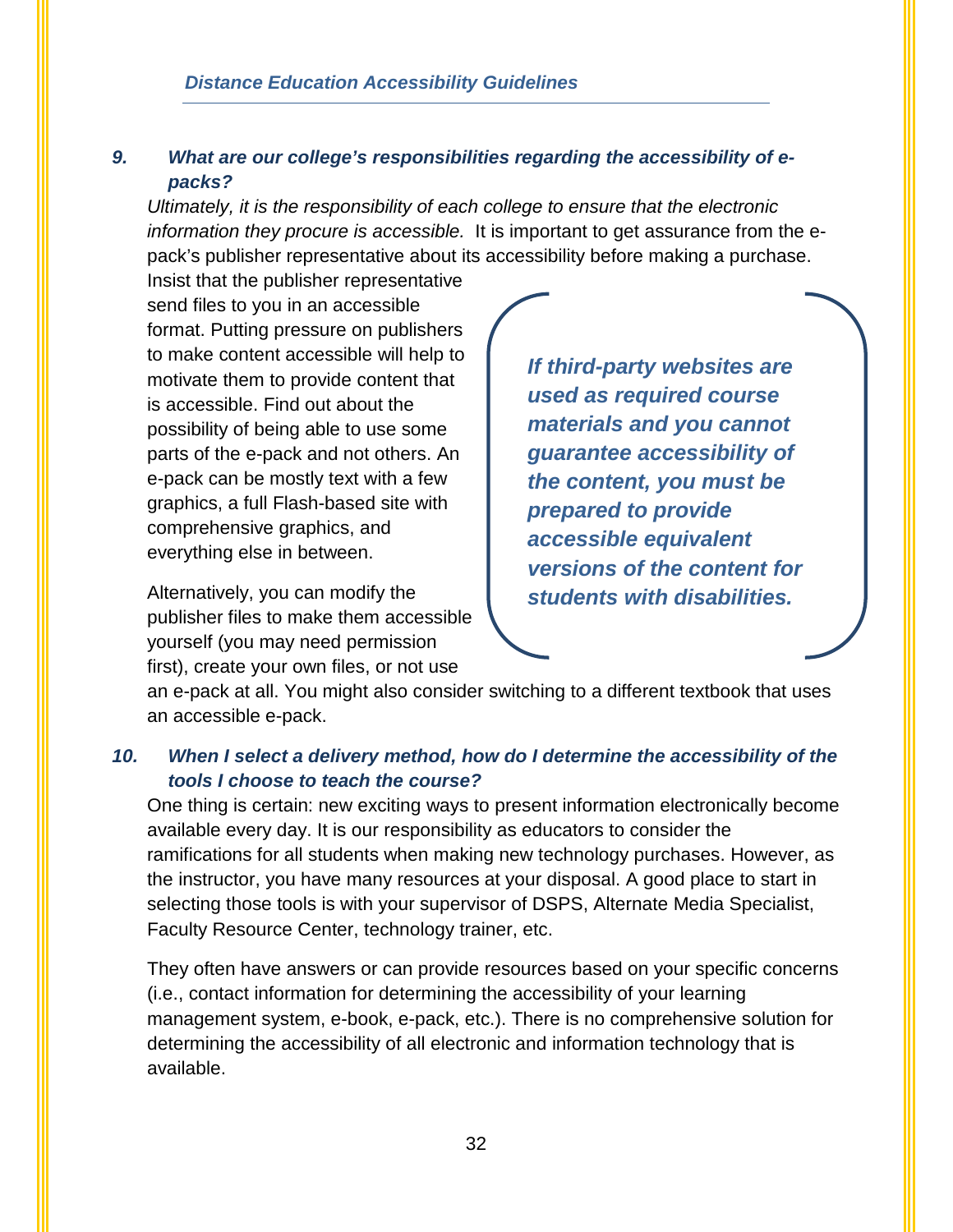## *11. I send my students to many sites on the web. Am I responsible if those sites aren't accessible? What do I do if they are not accessible?*

Required course materials must be provided in an accessible format. If third-party websites are used as required course materials and you cannot guarantee accessibility of the content, you must be prepared to provide accessible equivalent versions of the content for students with disabilities. It is your responsibility as faculty to conscientiously select course content and materials from external sources that are accessible.

## *12. The graphics I use in my course are merely decorative? Do I really need to add alt labels to them?*

Graphics that are used solely for background or decorative purposes should be labeled with the empty alt tag (where alt  $=$  ""). There is no space between the quotes in an empty alt tag.

### *13. The files I upload into my course are mainly Microsoft Word, PowerPoint files, and also Adobe PDF files. Are those accessible?*

In general, the safe answer is no. As of 2010, PowerPoint files are not accessible in their native format. The accessibility of Word and PDF depends on the complexity of the layout of each document. In order to help ensure accessibility of Microsoft and Adobe files, a good starting point is the training materials that are available on the High Tech Center Training Unit (HTCTU) web site at [http://www.htctu.net.](http://www.htctu.net/)

## *14. I uploaded my syllabus, which contains my course schedule in a table. Is that accessible?*

Tables require some special attention to make them accessible. Depending on your authoring tools (HTML Editor, Word, Acrobat) and the media file format (doc, HTML, PDF), the procedures will vary. However, the concepts for creating accessible tables remain the same: header columns and rows must be added to help define the context of each table's cell data. For more information about creating accessible tables, visit the High Tech Center Training Unit website: [http://www.htctu.net.](http://www.htctu.net/)

#### *15. I use a lot of interactive Flash files as simulations. Are those accessible?*

Flash files can be created in an accessible manner, as long as the content creator is deliberate about including accessibility throughout the authoring process. While it is possible to create accessible Flash-based information, it is not safe to make an assumption regarding the accessibility of Flash files in general. Each Flash file, whether created by you or someone else, must be considered as a separate entity in terms of determining accessibility. If they are not accessible – and if you want to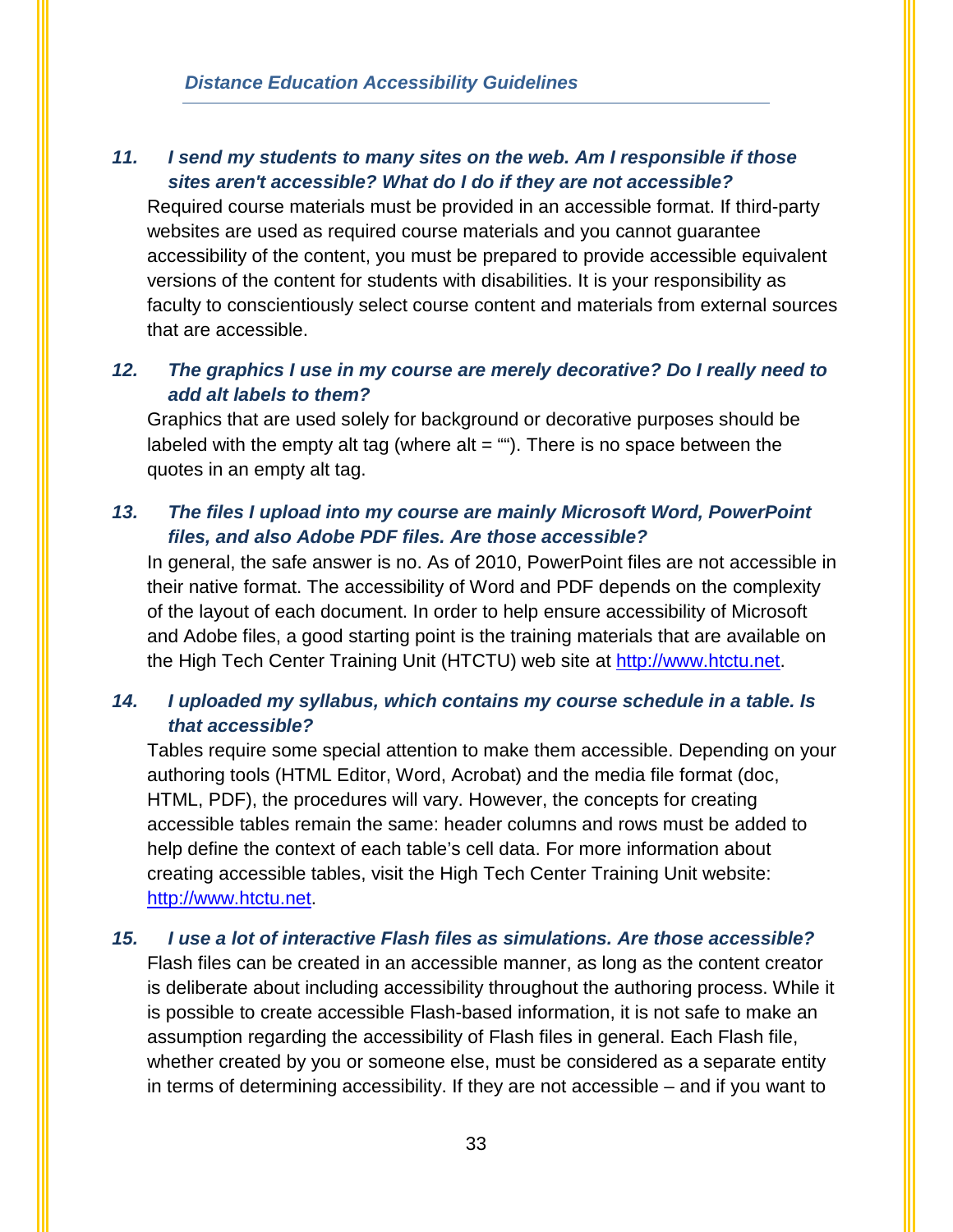continue using them – you or the creator will have to retrofit the files. Information about Flash accessibility can be found at [http://www.adobe.com/accessibility,](http://www.adobe.com/accessibility) and at the High Tech Center Training Unit website: [http://www.htctu.net](http://www.htctu.net/) 

## *16. I don't have time to caption or transcribe all of my videos and podcasts. How can I get help?*

Talk to the person responsible for web accessibility on your campus. One resource is the DECT (Distance Education Captioning & Transcription) Grant provided for the CCCs. This grant will help to alleviate some costs for the captioning of digital audio and video files used in DE courses: <http://www.canyons.edu/captioning>

## *17. My course is not a DE course. Do I still have to make my web materials accessible?*

Yes. Any content placed on the web must be accessible. For that matter, any online materials that you require students to access, whether you are using a campushosted learning management system, your campus faculty web page, or a site that you are maintaining outside the scope of the college altogether, all materials must be accessible to your students.

## *18. I am an adjunct instructor. Am I required to make my course accessible?*

Yes, accessibility is not an optional consideration regardless of your position status. Consult your college's Office of Instruction/Academic Affairs for more information about resources that may be available to help you make your courses accessible. Also, remember to consult the High Tech Center Training Unit for assistance with specific accessibility issues or questions at: [http://www.htctu.net.](http://www.htctu.net/)

## *19. What are the ramifications if my courses are not made accessible?*

The ramification of not making a DE course accessible is that you become complicit in creating a culture of inaccessibility and discrimination vs. accessibility and Universal Design.

If your online materials are not accessible, there is a chance that a student with a disability could file a discrimination complaint with the Department of Education, Office for Civil Rights. That would likely trigger an investigation. If the OCR found that the student's complaint was valid, your institution would likely have to agree to some binding conditions as part of a costly resolution. Another possibility would be that a student might file a lawsuit and the college or district could be held liable for any damages awarded to the student.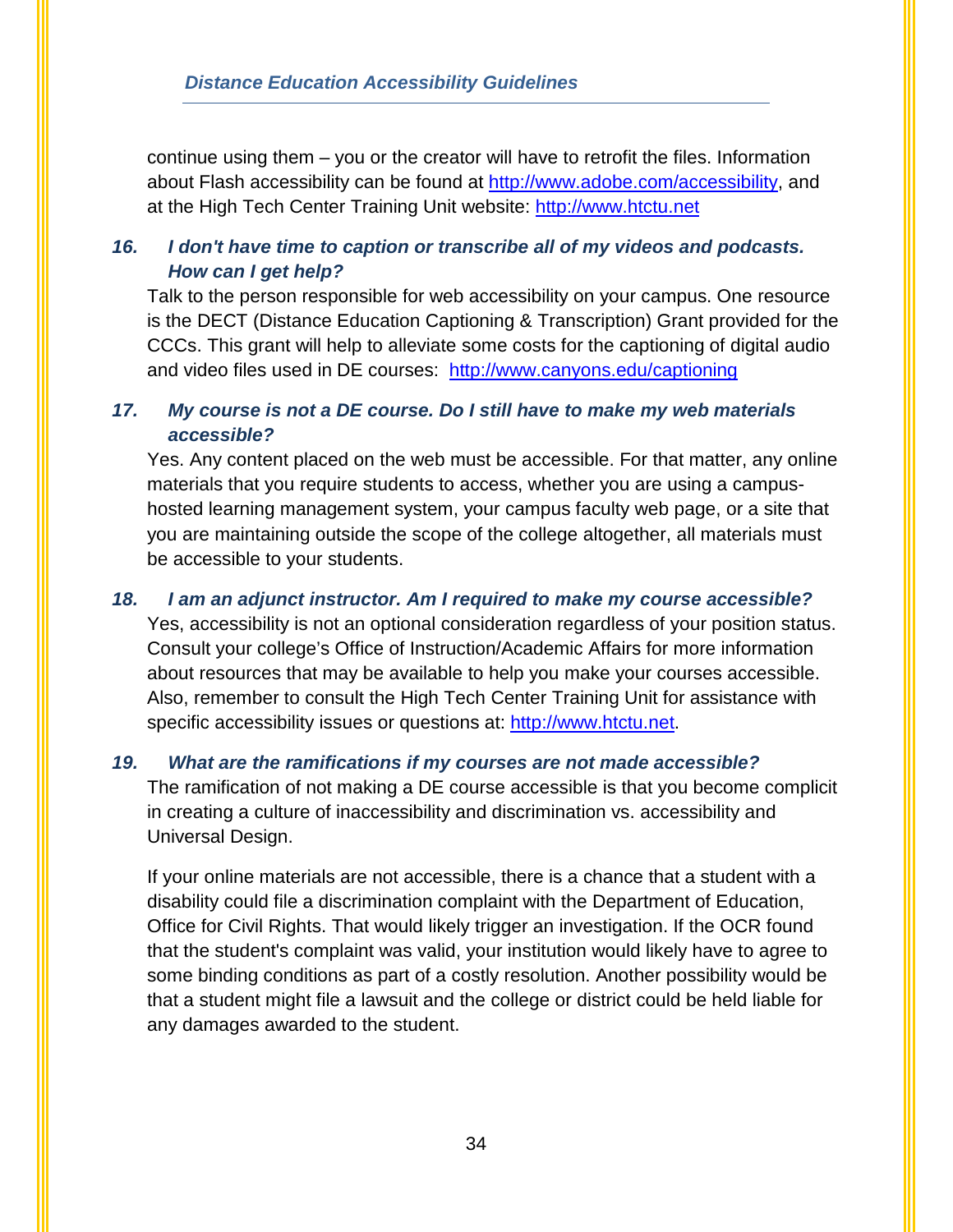## <span id="page-37-0"></span>**Summary**

As this document clearly demonstrates, colleges are currently facing significant technological access issues in providing Distance Education courses. The concept of Universal Design and the development of new and emerging technologies challenge us all in designing accessible course content and materials.

This document has presented historic, legal and conceptual background information to position the reader to move forward with confidence as they plan and execute Distance Education offerings. Review of basic requirements set forth in the legislation, along with guidelines presented in both media categories and disability categories, were intended to enhance usability of this information. Frequently Asked Questions were designed to address the most common concerns that have been voiced by faculty.

The Distance Education Accessibility Guidelines Task Force and the many stakeholders involved in the development of these clear and helpful guidelines gave freely of their time and are to be commended for their insightfulness, knowledge and generosity. Their willingness to grapple with the many access issues and provide solutions and best practices has resulted in a document that offers the most promising solutions available. The lofty goal of this work is assurance to each and every institution that, as they strive to ensure all aspects of their Distance Education offerings are accessible to and useable by individuals with disabilities, they are properly supported in their efforts.

We look forward to your comments and feedback on these updated guidelines and will further update or amend them as regulations and technologies change.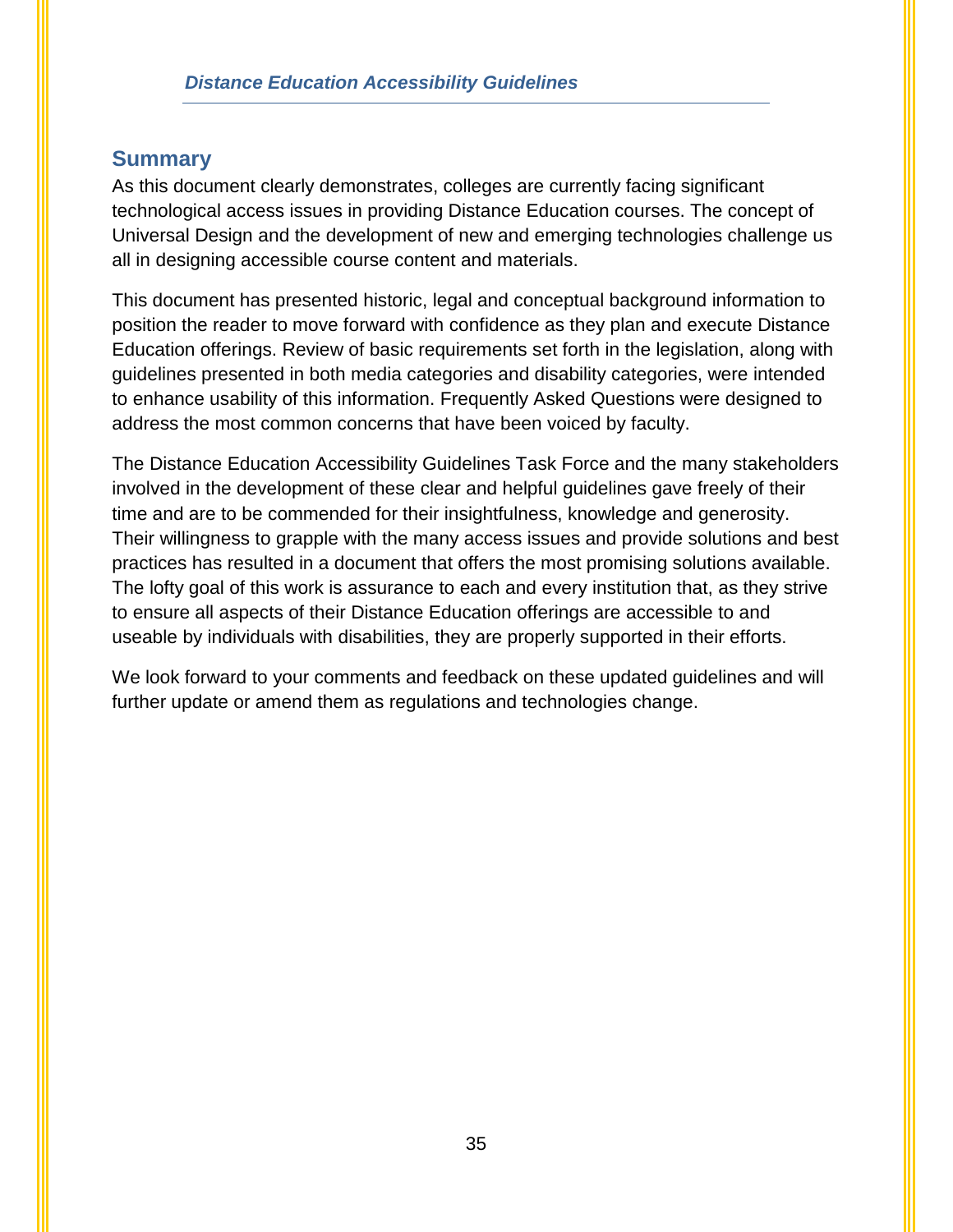<span id="page-38-0"></span>**References** (hyperlinks provided for access to more information)

- 1. U.S. Department of Education, Office for Civil Rights (OCR) September 18[,1996](http://resourcedirectory.galvin-group.com/DocUpload/OCR%20CCCCO.pdf)  [Letter to California Community Colleges](http://resourcedirectory.galvin-group.com/DocUpload/OCR%20CCCCO.pdf)
- 2. California Community Colleges Chancellor's Office. (CCCCO) (1999) [Distance](http://www.cccco.edu/LinkClick.aspx?fileticket=dVlzETRnopc%3d&tabid=666&mid=1838)  [Education: Access Guidelines for Students with Disabilities.](http://www.cccco.edu/LinkClick.aspx?fileticket=dVlzETRnopc%3d&tabid=666&mid=1838)
- 3. MPR Associates, Inc. (2009) [A Needs Assessment of the Accessibility of](http://www.cccco.edu/Portals/4/SS/DSPS/dsps_09-10/CCCSO%20Part%20II%20Final.pdf)  [Distance Education in the California Community College System Part II:](http://www.cccco.edu/Portals/4/SS/DSPS/dsps_09-10/CCCSO%20Part%20II%20Final.pdf) Costs and Promising Practices Associated with Making Distance Education Courses Accessible. P. 26.
- 4. CCCCO. (2008) [Distance Education Guidelines 2008 Omnibus Version.](http://www.cccco.edu/Portals/4/de_guidelines_081408.doc)
- 5. Web Content Accessibility Guidelines [\(WCAG\) 2.0](http://www.w3.org/TR/WCAG20)
- 6. [Understanding WCAG 2.0](http://www.w3.org/TR/UNDERSTANDING-WCAG20) A guide to understanding and implementing Web Content Accessibility Guidelines 2.0
- 7. The World Wide Web Consortium. [W3C](http://www.w3.org/)
- 8. The Rehabilitation Act of 1973 Section 504 [\(29 U.S.C. § 794\)](http://uscode.house.gov/uscode-cgi/fastweb.exe?getdoc+uscview+t29t32+363+0++()%20%20AND%20((29)%20ADJ%20USC)%3ACITE%20AND%20(USC%20w%2F10%20(794))%3ACITE%20%20%20%20%20%20%20%20%20)
- 9. Title 34 Regulations. U.S. Department of Education. (2002) Chapter I Office for Civil Rights, Department of Education Part 104 - [Nondiscrimination on the basis](http://www2.ed.gov/policy/rights/reg/ocr/edlite-34cfr104.html)  [of handicap](http://www2.ed.gov/policy/rights/reg/ocr/edlite-34cfr104.html) in programs or activities receiving federal financial assistance.
- 10. Americans with Disabilities Act of 1990 [\(42 U.S.C. § 12100 et seq.\)](http://www.ada.gov/pubs/adastatute08.htm)
- 11.Americans with Disabilities Act of 1990 [Implementing Regulations 28 C.F.R. 35](http://www.ada.gov/reg2.html)
- 12[.California Government Code section 11135.](http://codes.lp.findlaw.com/cacode/GOV/1/2/d3/1/1/9.5/s11135) [Discrimination in state programs or](http://www.leginfo.ca.gov/cgi-bin/displaycode?section=gov&group=11001-12000&file=11135-11139.7)  [activities.](http://www.leginfo.ca.gov/cgi-bin/displaycode?section=gov&group=11001-12000&file=11135-11139.7)
- 13.California Code of Regulations. [Title 5 section 59300](http://www.cccco.edu/ChancellorsOffice/Divisions/Legal/Discrimination/tabid/294/Default.aspx) Complaints of Unlawful Discrimination under Title 5.
- 14[.California Code of Regulations. Title 5 sections 55300 and 55370.](http://www.ccccurriculum.info/curriculum/RegulationsGuidelines/Regulations_DistanceEd.htm) Distance Education Regulations
- 15.Section 508 [of the Rehabilitation Act](http://www.section508.gov/index.cfm?fuseAction=1998Amend) *(29 U.S.C. § 794d), as amended by the Workforce Investment Act of 1998. [\(P.L.105-220\)](http://www.section508.gov/index.cfm?fuseAction=1998Amend), August 7, 1998*
- 16.CCCCO (2003) New Requirements Regarding Implementation of Section 508 of the Rehabilitation Act of 1973. [Legal Opinion M 03-09](http://www.cccco.edu/Portals/4/Legal/opinions/attachments/03-09.pdf)
- 17.California Department of Education [Title 5 section 55200](http://resourcedirectory.galvin-group.com/DocUpload/California%20Office%20of%20Administrative%20Law%20Title%205%20section%2055200.docx)
- 18.Federal Communications Commission. (2010) Telecommunications Act of 1996. [Section 225](http://www.fcc.gov/cgb/consumerfacts/section255.html)
- 19.CCCCO (1993). [Title 5 section 56027](http://www.cccco.edu/LinkClick.aspx?fileticket=%2bI9chfZrAa8%3d&tabid=666&mid=1838)  Academic Accommodations.
- 20.U.S. Department of Justice Civil Rights Division & U.S. Department of Education Office of Civil Rights. (2010) Dear Colleague letter: **Electronic Book Readers**.
- 21. Americans with Disabilities Act of 1990 [Section 35.150 of 29 USC](http://www.dol.gov/oasam/regs/cfr/28cfr/Part35/35150.htm)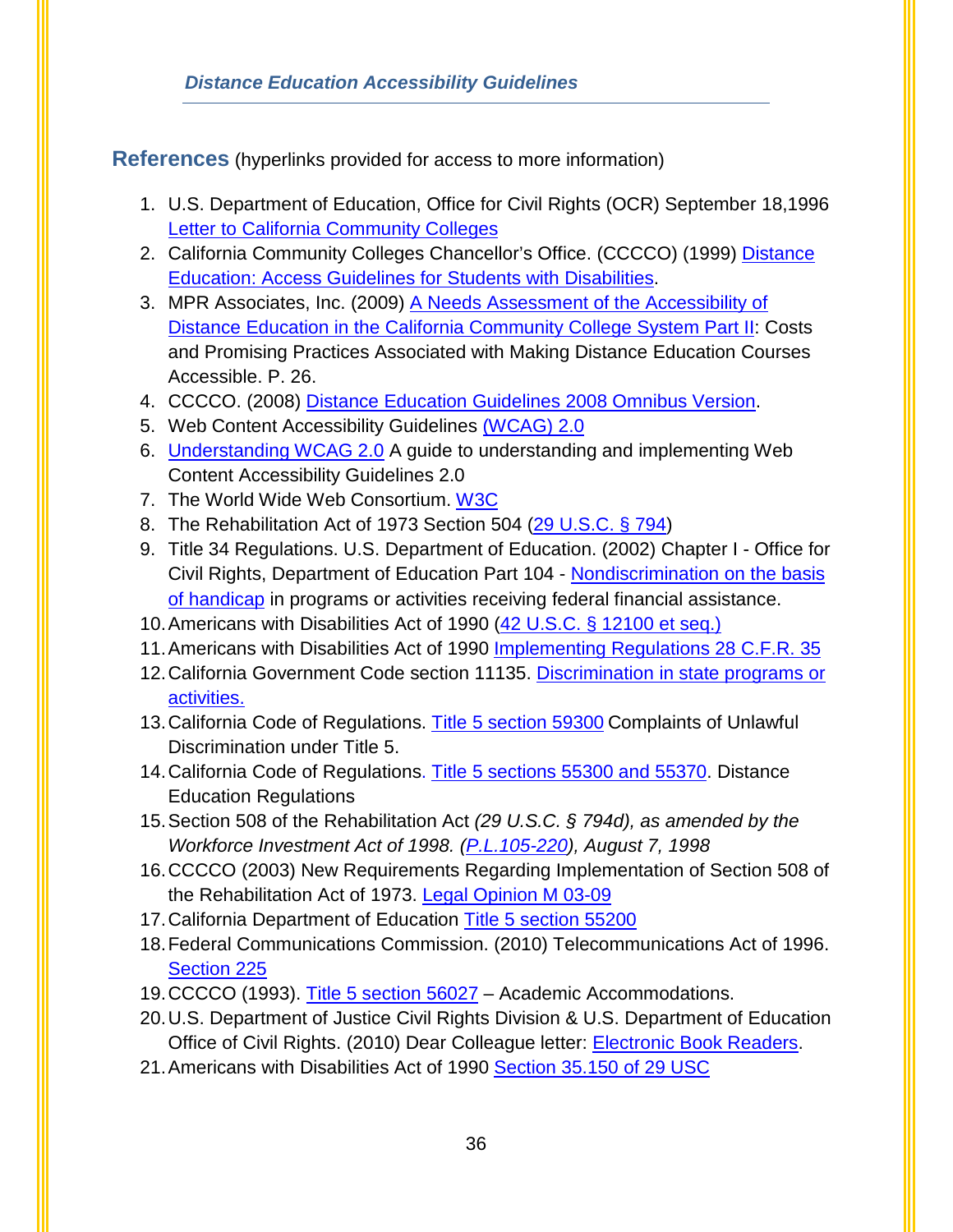# Appendices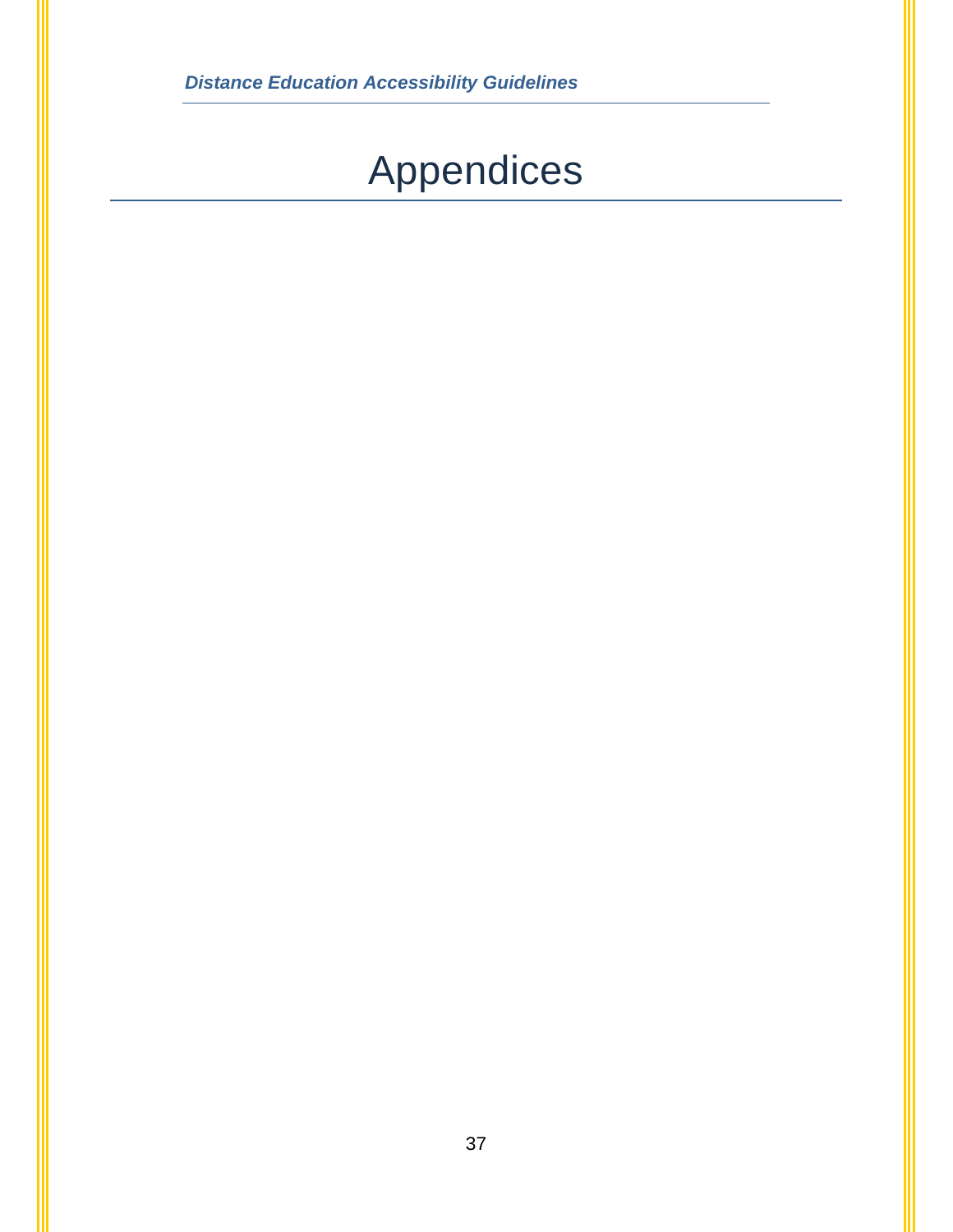## <span id="page-40-0"></span>**Resources Funded by the California Community Colleges Chancellor's Office**

## **High Tech Center Training Unit**  [http://www.htctu.net](http://www.htctu.net/)

Funded by the California Community College's Chancellor's Office, the High Tech Center Training Unit (HTCTU) is a state-of-the-art training and support facility for community college faculty and staff wishing to acquire or improve teaching skills, methodologies, and pedagogy in Assistive Computer Technology, Alternate Media and Web Accessibility. The HTCTU supports High Tech Center programs at 112 community colleges and satellite centers.

### **Distance Education Captioning Grant**

### <http://www.canyons.edu/captioning>

The Distance Education Captioning and Transcription grant (DECT) provides CCCs with funding for live and asynchronous captioning and transcription as a means of enhancing the access of all students to distance education courses. The DECT also promotes and supports awareness of available funding as a means to support faculty efforts to develop high-quality, media-rich distance learning courses.

#### **@ONE**

## [http://www.onefortraining.org](http://www.onefortraining.org/)

The @ONE Project goal is the provision of training, online resources and research for California Community College faculty and staff to learn about technology that will enhance student learning and success. @ONE's programs are provided for free - or at a very low cost – with funding from the California Community College Chancellor's Office Telecommunication and Technology Infrastructure Program (TTIP).

## **The Galvin Group**

#### [http://galvin-group.com](http://galvin-group.com/)

The Galvin Group, as a contractor to the California Community Colleges Chancellor's Office, provides technical assistance to all 112 college DSPS programs. Its website contains an extensive array of resources for DSPS professionals from federal and state laws to policies and procedures, forms and reports. These resources are divided into fifteen sections and contain over 500 links and documents. In addition, the Galvin Group offers, on behalf of the California Community Colleges Chancellor's Office, modular online training for DSPS staff.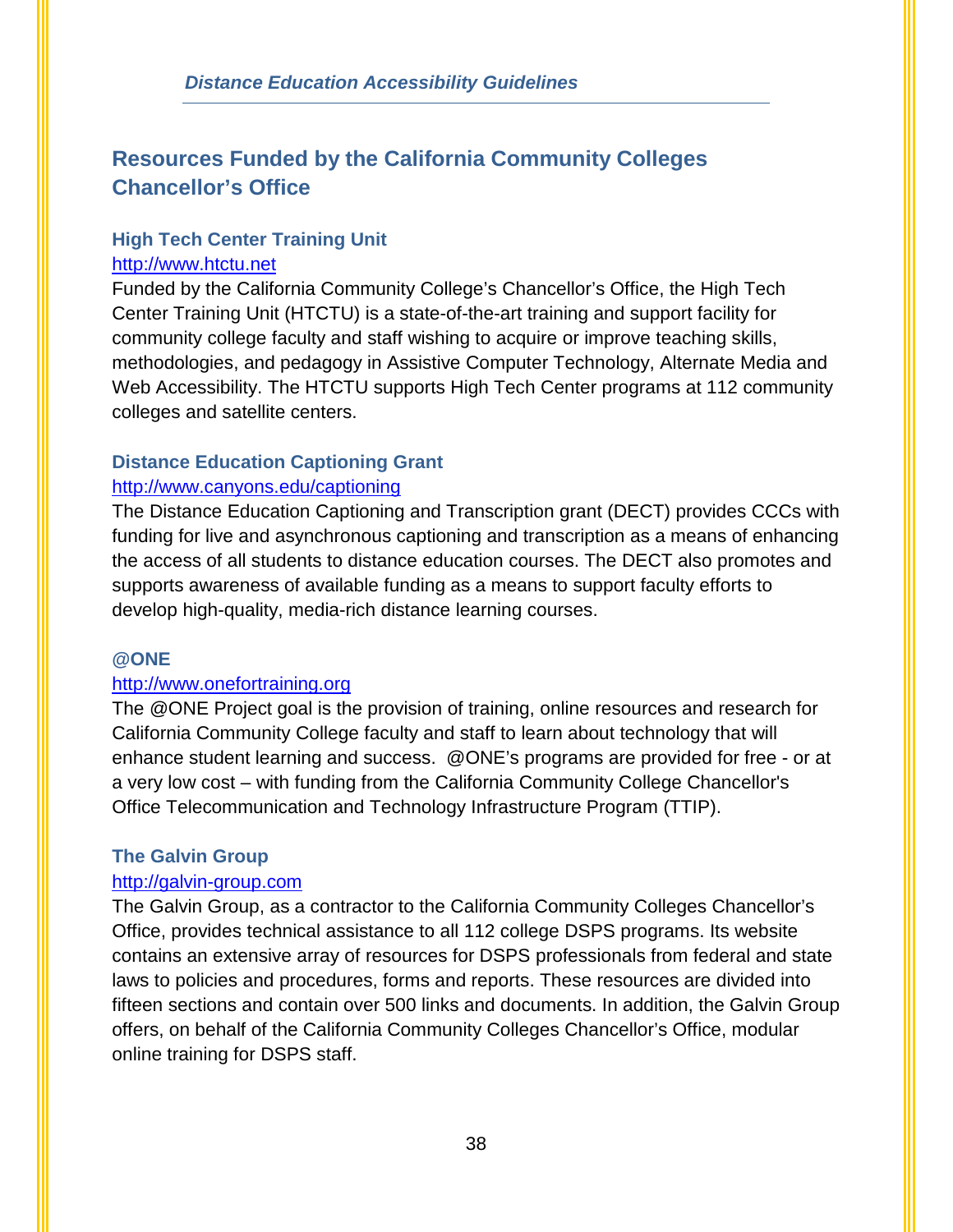## <span id="page-41-0"></span>**Other Resources**

## **Access and Equity in Online Classes and Virtual Schools**  [http://www.inacol.org/research/docs/NACOL\\_EquityAccess.pdf](http://www.inacol.org/research/docs/NACOL_EquityAccess.pdf)

Report: This issues brief references to civil rights legislation in the United States, but the issues covered that relate to *access and equity* are relevant to all *online* programs.

#### **AccessDL**

#### <http://www.washington.edu/doit/Resources/accessdl.html>

The Center on Accessible Distance Learning (AccessDL) is funded by the U.S. Department of Education to share guidance and resources on making distance learning courses accessible to students and instructors with disabilities.

#### **Accessify Forum**

#### [http://www.accessifyforum.com](http://www.accessifyforum.com/)

An online forum that holds discussions on web accessibility topics.

#### **CAST**

#### <http://www.cast.org/index.html>

CAST is a nonprofit research and development organization that works to expand learning opportunities for all individuals, especially those with disabilities, through Universal Design for Learning.

## **CSU Accessible Technology Initiative**

#### <http://www.calstate.edu/accessibility>

The Accessible Technology Initiative (ATI) is a project of the California State Universities (CSU) to provide access to information resources and technologies to individuals with disabilities.

#### **GRADE**

#### <http://www.catea.gatech.edu/grade/>

Georgia Tech Research on Accessible Distance Education (GRADE) is a research project at the Georgia Tech Center for Assistive Technology and Environmental Access (CATEA).

#### **Knowbility**

#### [http://www.knowbility.org](http://www.knowbility.org/)

Knowbility's mission is to support the independence of children and adults with disabilities by promoting the use and improving the availability of accessible information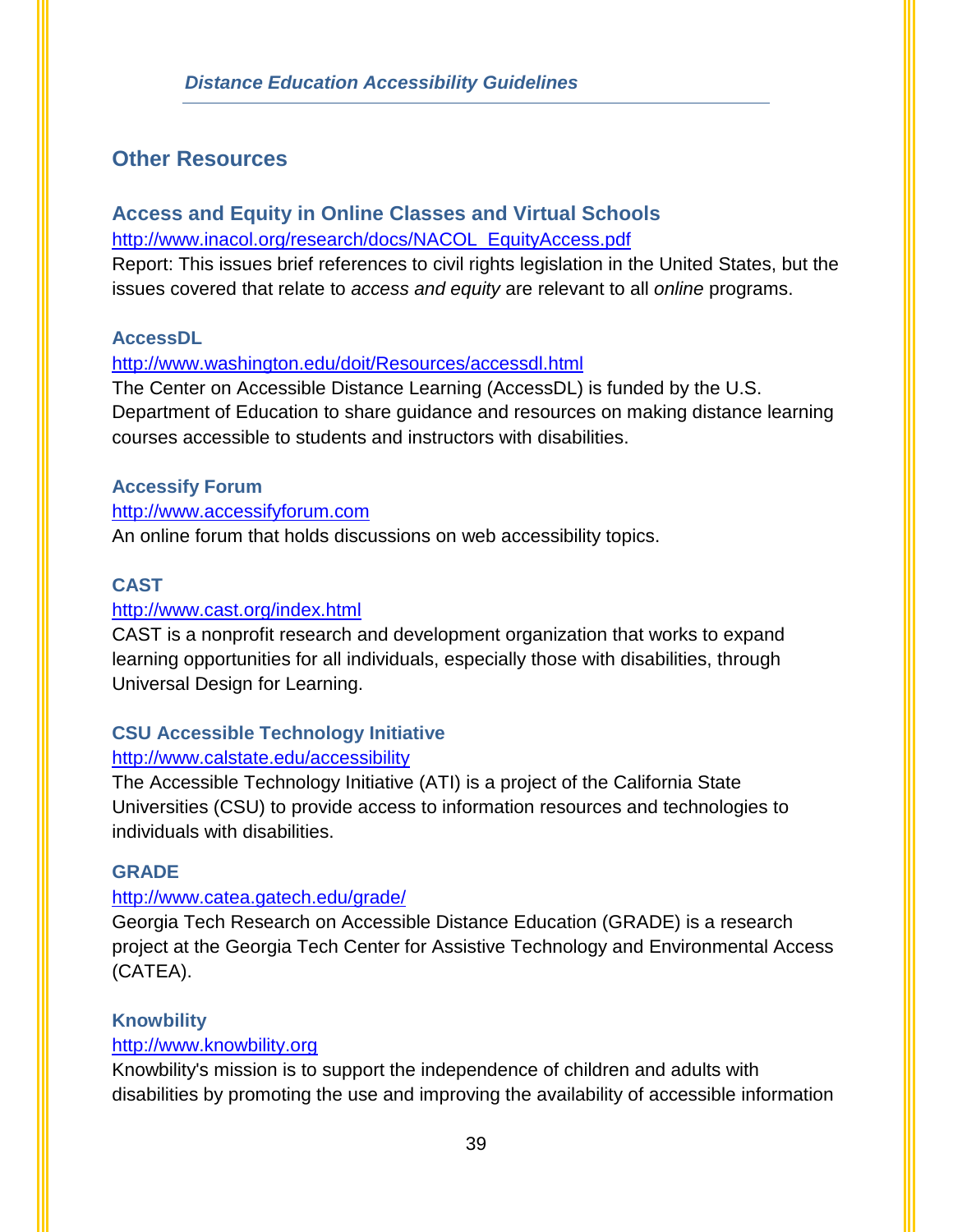technology. Knowbility's programs and services are designed to provide universallyavailable, barrier-free information technology solutions that help the blind visualize the world around them, help the deaf communicate with the hearing world, and help those with mobility impairments "travel" via the Internet.

## **NCDAE**

#### <http://ncdae.org/webcasts/>

The National Center on Disability and Access to Education (NCDAE) monitors and promotes electronically-mediated distance education policies and practices that enhance the lives of people with disabilities and their families.

## **Web Accessibility Initiative (WAI)**

#### <http://www.w3.org/wai>

The Web Accessibility Initiative (WAI) works with organizations around the world to develop strategies, guidelines, and resources to help make the Web accessible to people with disabilities.

#### **WebAIM**

#### [http://www.webaim.org](http://www.webaim.org/)

Since 1999, WebAIM has been a leading provider of comprehensive web accessibility solutions and expertise internationally. WebAIM offers articles on Universal Design and Web Accessibility:<http://www.webaim.org/articles/archives/universal>

## **World Wide Web Accessibility Consortium (W3C)**

#### [http://www.w3.org](http://www.w3.org/)

The World Wide Web Consortium (W3C) is an international community that develops interoperable technologies (specifications, guidelines, software, and tools) to lead the Web to its full potential. W3C is a forum for information, commerce, communication, and collective understanding.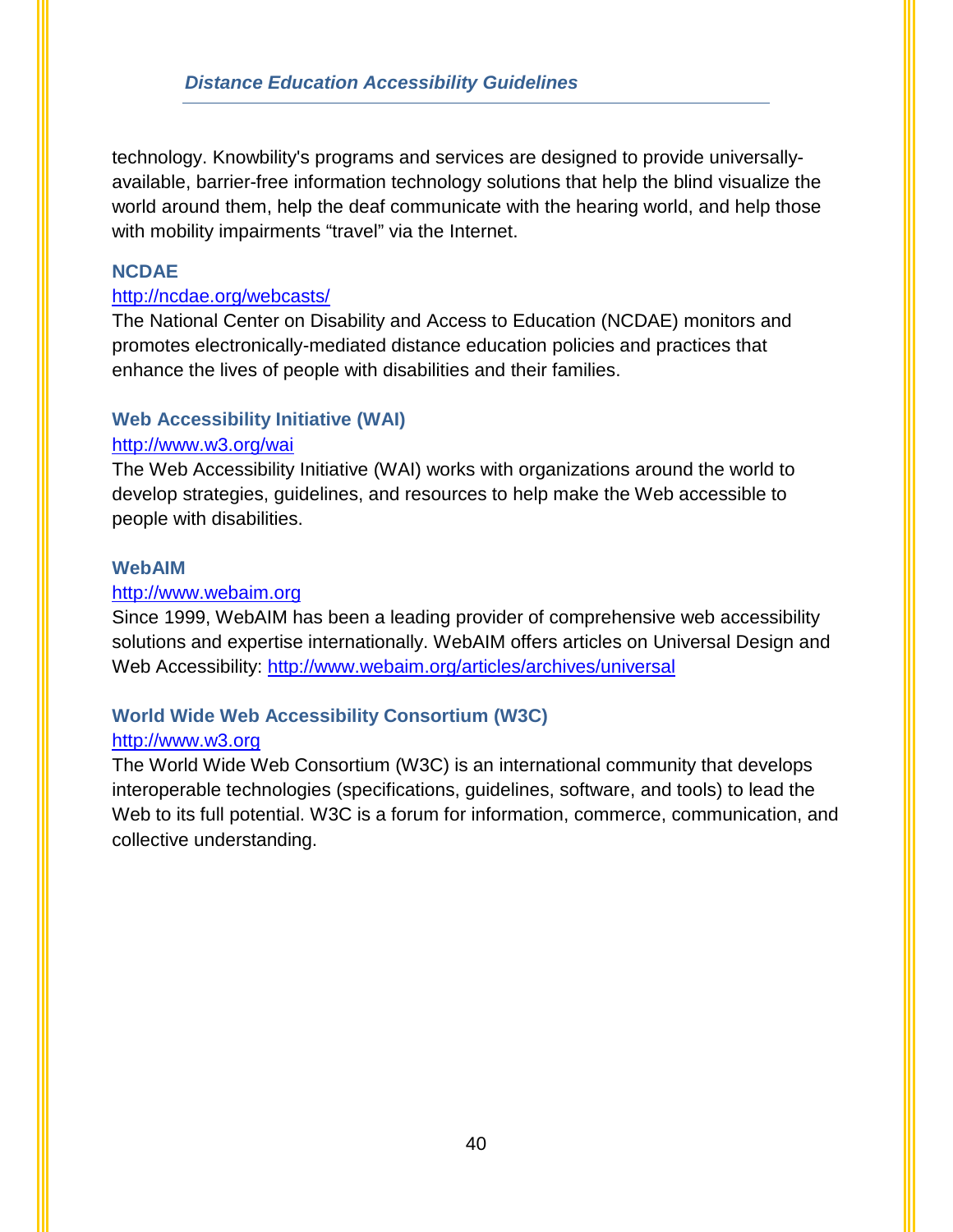## <span id="page-43-0"></span>**Glossary**

**Audio description –** Narration that is added to a soundtrack to describe important visual details that cannot be understood from the main soundtrack alone. Audio description of [video](http://www.w3.org/TR/WCAG20/#videodef) provides information about actions, characters, scene changes, onscreen text, and other visual content. In standard audio description, narration is added during existing pauses in dialogue. Where all of the [video](http://www.w3.org/TR/WCAG20/#videodef) information is already provided in existing [audio,](http://www.w3.org/TR/WCAG20/#audiodef) no additional audio description is necessary. Also called 'video description' and 'descriptive narration.'

**Alt Tag –** A HTML tag that provides alternative text when non-textual elements, typically images, cannot be displayed**.** 

**Assistive Technology –** As defined by the Assistive Technology Act of 1998, the term refers to "any item, piece of equipment, or product system, whether acquired commercially, modified, or customized, that is used to increase, maintain, or improve the functional capabilities of individuals with disabilities." Assistive technologies include: screen readers and magnifiers, closed captioning, alternative keyboards, and other special software and equipment that makes information devices more accessible. Also referred to as 'Adaptive Technology.'

**Built-in accessibility tools –** Hardware and software on the computer, such as: a screen reader, magnifier, or on-screen keyboard. These tools are designed primarily for people who have difficulty interacting with their computer using a typical display, keyboard, and/or mouse.

**Caption –** A text transcript of the audio portion of a video file that synchronizes the text to the action contained in the video.

**Captions –** Words shown on a movie, television or computer monitor showing what is being said in the program. Captions may be 'open' (visible whenever the program is shown) or 'closed.' Closed captions (when shown) may be visible to all people viewing the show, or with some technology, they may be visible only to people who wish to see them. Even though the terms caption and subtitle have similar definitions, captions commonly refer to on-screen text specifically designed for deaf or hard of hearing viewers, while subtitles are straight transcriptions or translations of the dialogue. Captions are usually positioned below the person who is speaking, and they include descriptions of sounds (i.e., gunshots or closing doors) and music. Closed captions are not visible until the viewer activates them. Open captions are always visible, such as subtitles on foreign videotapes.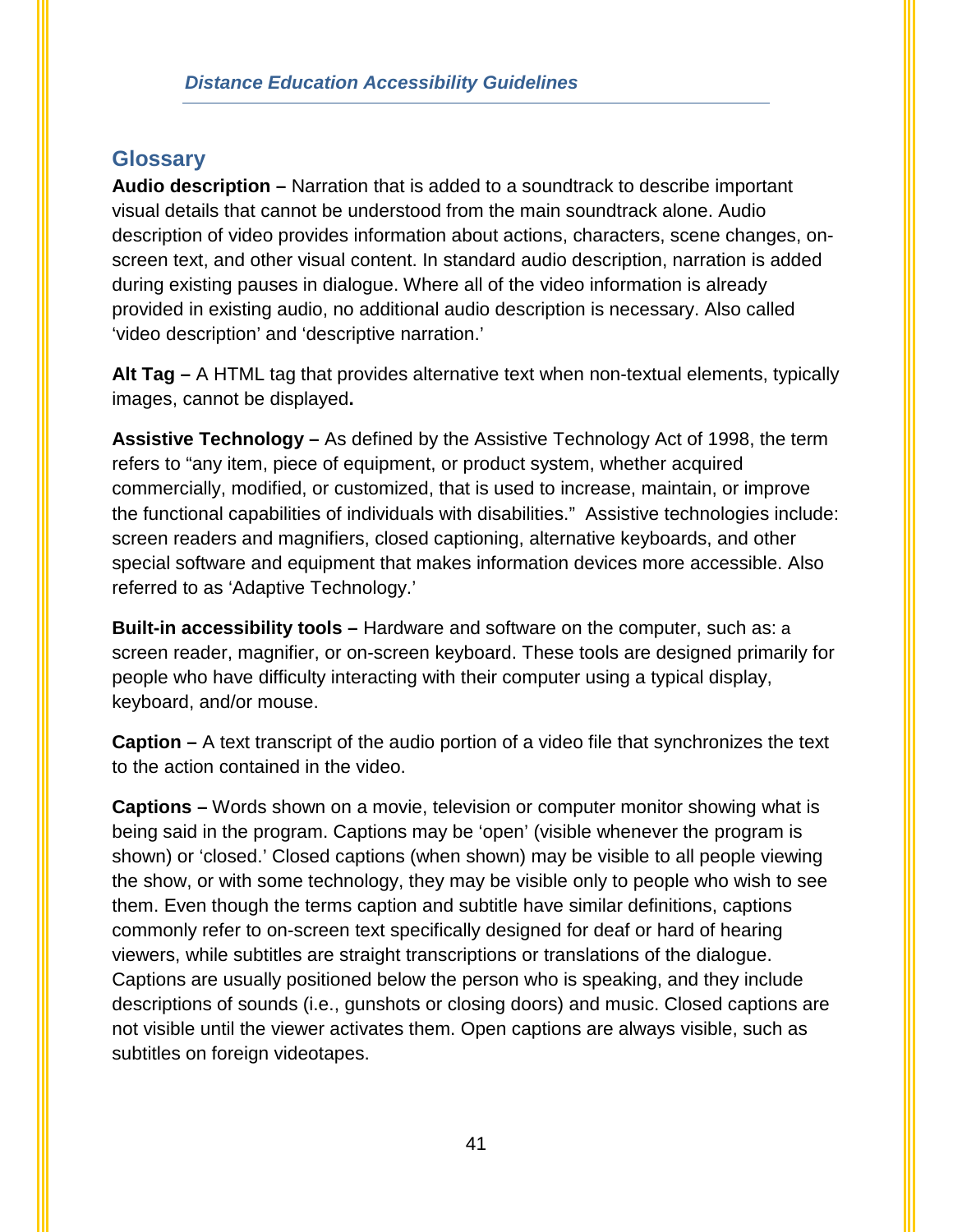#### *Distance Education Accessibility Guidelines*

**Closed Captioning –** Words shown on a movie, television or computer monitor showing what is being said in the program. Closed captions (when shown) may be visible to all people viewing the show, or with some technology, they may be visible only to people who wish to see them.

**Complex media –** Digital media formats that contain multiple media types and may include applications, files, content management systems, interactive content, text, images, audio and video.

**Course Management System** (CMS) – A tool that allows instructors and other college personnel to develop and support online learning. Accessed on the Web, this software allows instructors to manage materials distribution, assignments, communications and other aspects of instruction. Examples are Blackboard, WebCT, ETUDES, Moodle and Sakai.

**Descriptive Narration –** Aids blind and visually impaired viewers with audio descriptions of key visual elements of video programming, including descriptive information on scenery, action, expressions/movements and costumes/props – everything that will give the viewer a better "picture" of what is happening.

**Digital images –** Electronic snapshots taken of a scene or scanned from documents, such as photographs, manuscripts, printed texts, and artwork.

**Digital images of textual information – Electronic snapshots of text, such as a** scanned document.

**Distance Education –** Instruction in which the instructor and student are separated by distance and interact through a variety of communication methods.

**Distance Education course –** For purposes of curriculum approval, this is any course where, by design, the student(s) and faculty are separated by a distance for any portion or element of the student contact hours.

**Electronic Book** (E-book) – The digital media equivalent of a printed book. Such documents are either read on personal computers or on dedicated hardware devices known as e-book readers.

**Electronic Text** (E-text) – Any text-based information that is available in a digitally encoded human-readable format and that is read by electronic means.

**End user –** The person who actually utilizes the technologies.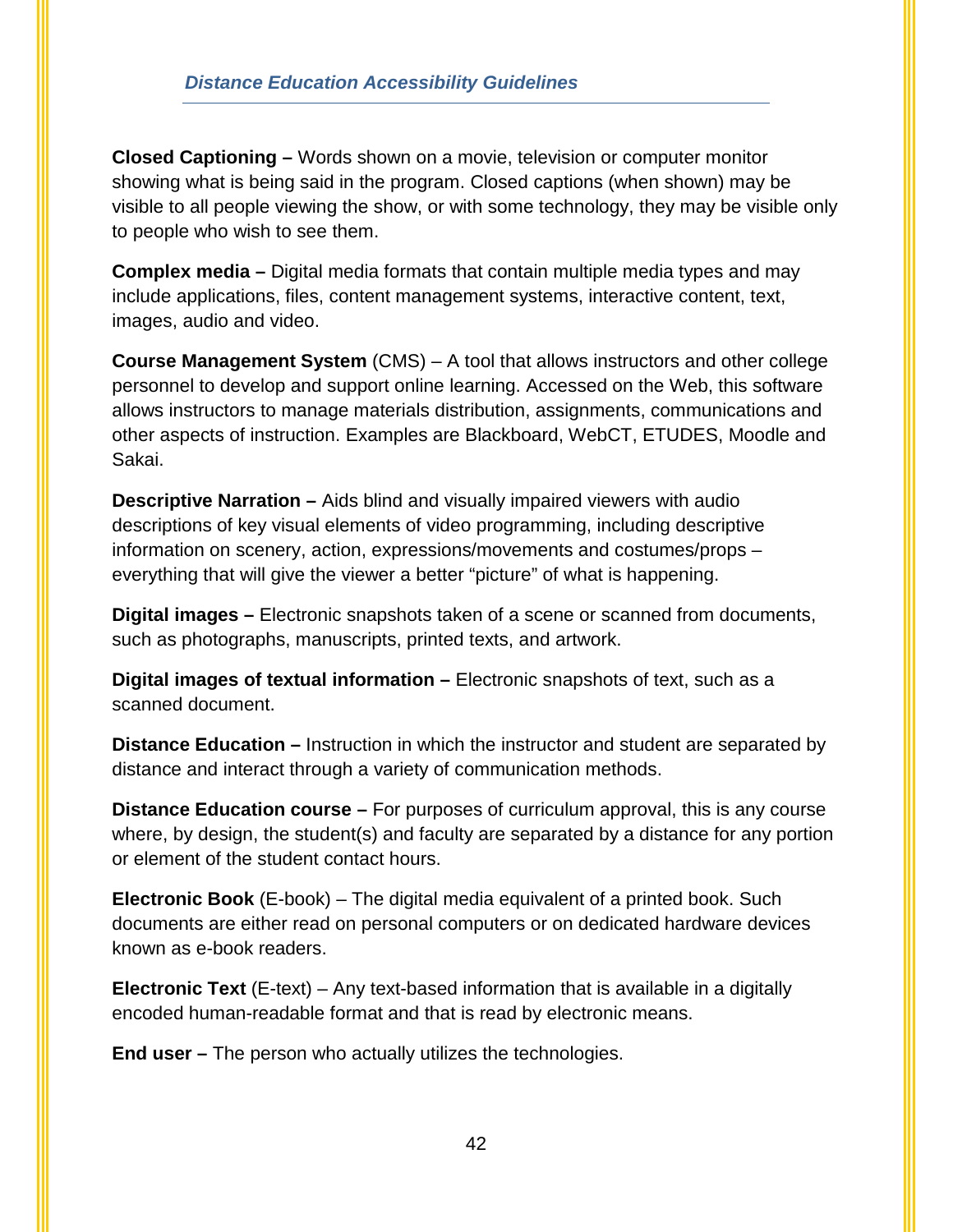#### *Distance Education Accessibility Guidelines*

**E-pack** – An e-pack is a publisher created digital content package which can be used by faculty with technology such as Blackboard and customized to meet their unique needs. It can contain text, graphics, images, interactive Flash files, PDFs, etc.

**Fundamental alteration –** The ADA states a "fundamental alteration" is a change to such a degree that the original program, service, or activity is no longer the same.

**Interface design/content layout –** The intent of Web design to create a [website](http://en.wikipedia.org/wiki/Website) which is a collection of electronic [documents](http://en.wikipedia.org/wiki/Document) and [applications](http://en.wikipedia.org/wiki/Web_application) that reside on a Web [server\(](http://en.wikipedia.org/wiki/Server)s) and present content and interactive features/interfaces to the end user in the form of Web pages.

**Learning Management System** (LMS) – Software application for the administration, documentation, tracking, and reporting of training programs, classroom and online events, e-learning programs, and training content.

**Native accessibility -** The natural capability of electronic information to be accessed directly and without modifications (out of the box).

**Navigation structure –** A navigation structure identifies how the information will flow through a website and how a user will locate the information presented. A good navigation structure will allow the user viewing the site to maneuver through the pages with ease.

**Playback context** - The unique set of variables comprised of the end-user capabilities, skills, and knowledge, combined with the functionality of the electronic information in question.

**Screen Magnifier –** Software program that magnifies all, or part, of a computer screen to make the content visible to users with visual impairments.

**Screen Reader -** Software for the people with visual impairments that converts the text to speech and reads the content of a computer screen aloud. Screen readers can only interpret text content, so all graphic and multimedia must have alternative text descriptions using alt tags, captions, transcripts, or other methods.

**Semantic markup capabilities -** The capability to create [structured documents](http://en.wikipedia.org/wiki/Structured_document) by denoting structural [semantics](http://en.wikipedia.org/wiki/Semantic) for text such as headings, paragraphs, lists, links, quotes and other items.

**Social media –** Web-based technologies that allow the creation and exchange of usergenerated content for networking or connecting to other individuals. Popular networking